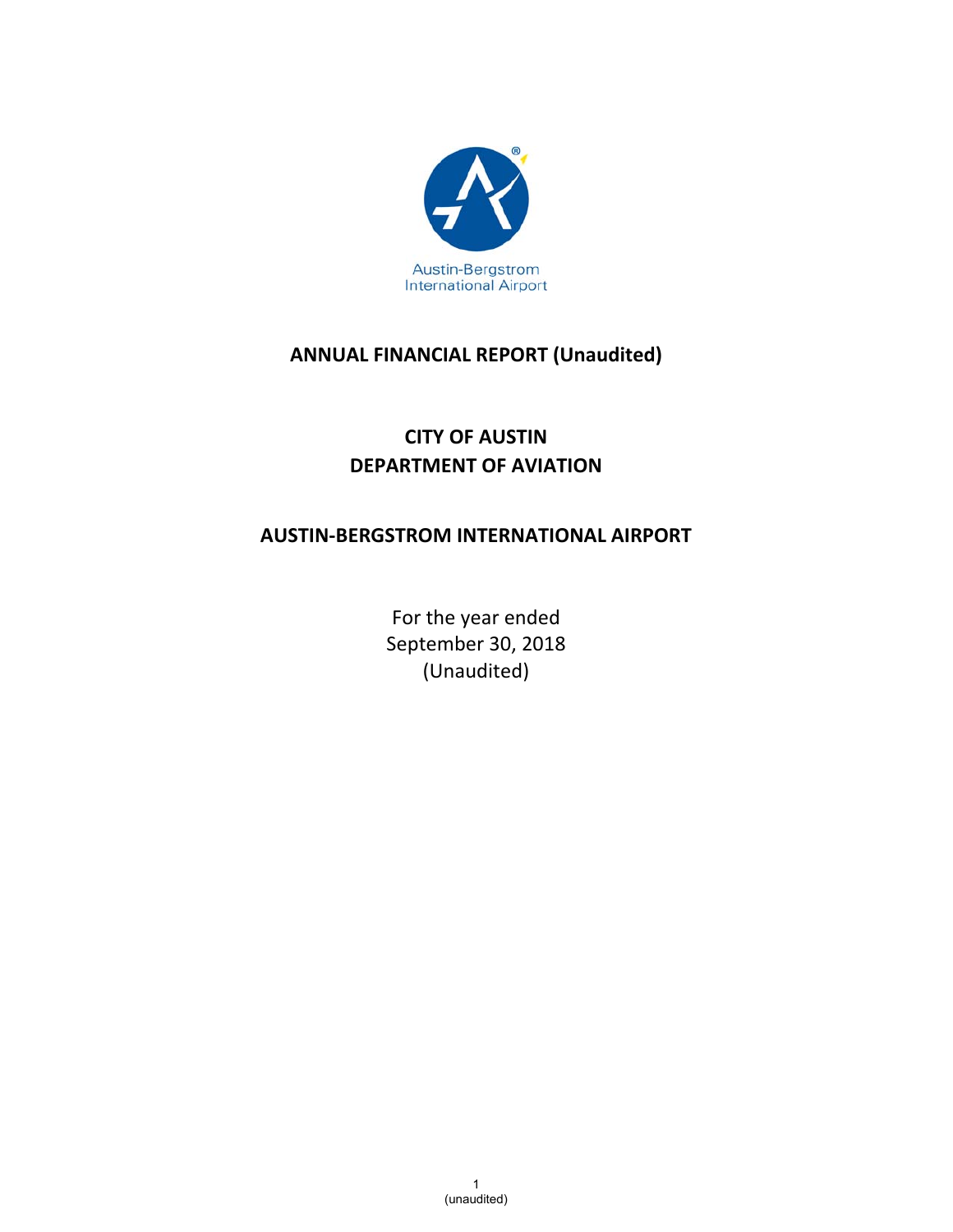# **CITY OF AUSTIN DEPARTMENT OF AVIATION AUSTIN‐BERGSTOM INTERNATIONAL AIRPORT**

# **ANNUAL FINANCIAL REPORT (Unaudited) Year Ended September 30, 2018**

#### **TABLE OF CONTENTS**

|                                                                  | Page |
|------------------------------------------------------------------|------|
| <b>Basic Financial Statements (Unaudited)</b>                    |      |
| <b>Statement of Net Position</b>                                 | 3    |
| Statement of Revenues, Expenses and Changes in Fund Net Position | 6    |
| <b>Statement of Cash Flows</b>                                   | 7    |
| <b>Notes to Basic Financial Statements (Unaudited)</b>           |      |
| Note 1 Summary of Significant Accounting Policies                | 10   |
| Note 2 Cash and Investments                                      | 16   |
| Note 3 Capital Assets and Infrastructure                         | 18   |
| Note 4 Debt                                                      | 20   |
| Note 5 Retirement Plans                                          | 23   |
| Note 6 Other Postemployment Benefits                             | 31   |
| Note 7 Derivative Instruments                                    | 35   |
| Note 8 Lease Agreements                                          | 37   |
| Note 9 Commitments and Contingencies                             | 38   |
| Note 10 Conduit Debt                                             | 40   |
| Note 11 Restatement                                              | 40   |
| Note 12 Discretely Presented Component Unit                      | 41   |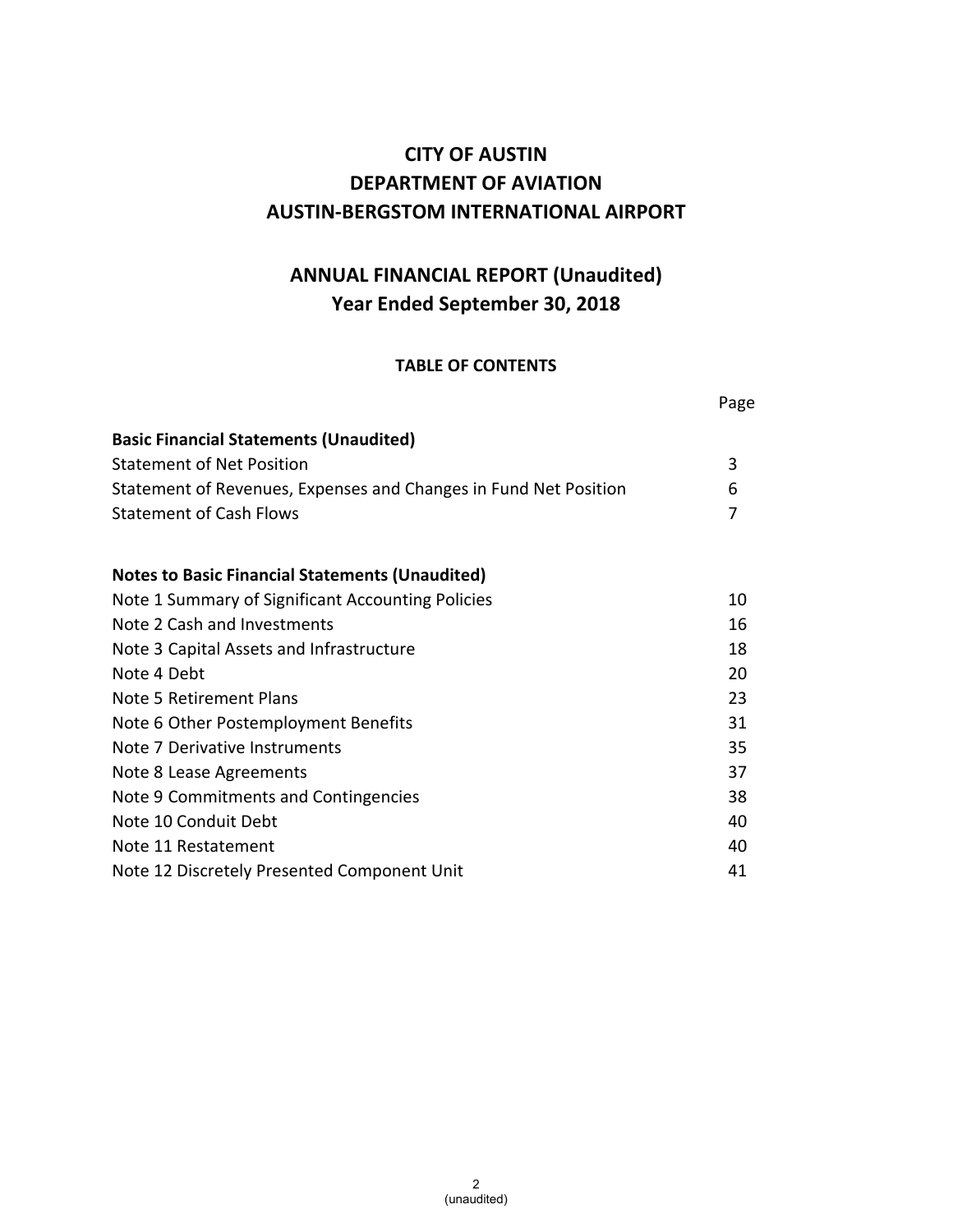**Austin‐Bergstrom International Airport A Proprietary Fund of the City of Austin Statement of Net Position (unaudited) September 30, 2018 and 2017 (In thousands)**

| <b>ASSETS</b>                                   | 2018 |                |    | 2017      |
|-------------------------------------------------|------|----------------|----|-----------|
| <b>Current assets:</b>                          |      |                |    |           |
| Cash                                            | \$   | $\overline{3}$ | \$ | 3         |
| Pooled investments and cash                     |      | 12,038         |    | 7,514     |
| Pooled investments and cash - restricted        |      | 17,341         |    | 19,172    |
| Total pooled investments and cash               |      | 29,382         |    | 26,689    |
| Investments - restricted                        |      | 32,843         |    | 32,494    |
| Accounts receivable, net of allowance           |      | 3,982          |    | 5,462     |
| Receivables from other governments              |      |                |    | 1         |
| Receivables from other governments - restricted |      | 1,976          |    | 867       |
| Inventories, at cost                            |      | 1,931          |    | 1,835     |
| Prepaid expenses                                |      | 516            |    | 86        |
| Other receivables - restricted                  |      | 4,370          |    | 3,722     |
| Other assets                                    |      | 1,084          |    | 1,124     |
| Total current assets                            |      | 76,084         |    | 72,280    |
| Noncurrent assets:                              |      |                |    |           |
| Pooled investments and cash - restricted        |      | 454,323        |    | 637,597   |
| Advances to other funds - restricted            |      | 32             |    | 52        |
| Investments - restricted                        |      | 40,124         |    | 39,590    |
| Depreciable capital assets, net                 |      | 960,563        |    | 875,820   |
| Nondepreciable capital assets                   |      | 249,408        |    | 132,896   |
| Other receivables - restricted                  |      |                |    | 3,401     |
| Other long-term assets                          |      | 18,261         |    | 19,129    |
| <b>Total noncurrent assets</b>                  |      | 1,722,711      |    | 1,708,485 |
| <b>Total assets</b>                             | \$.  | 1,798,795      | \$ | 1,780,765 |
| DEFERRED OUTFLOWS OF RESOURCES                  | \$   | 41,918         | \$ | 40,621    |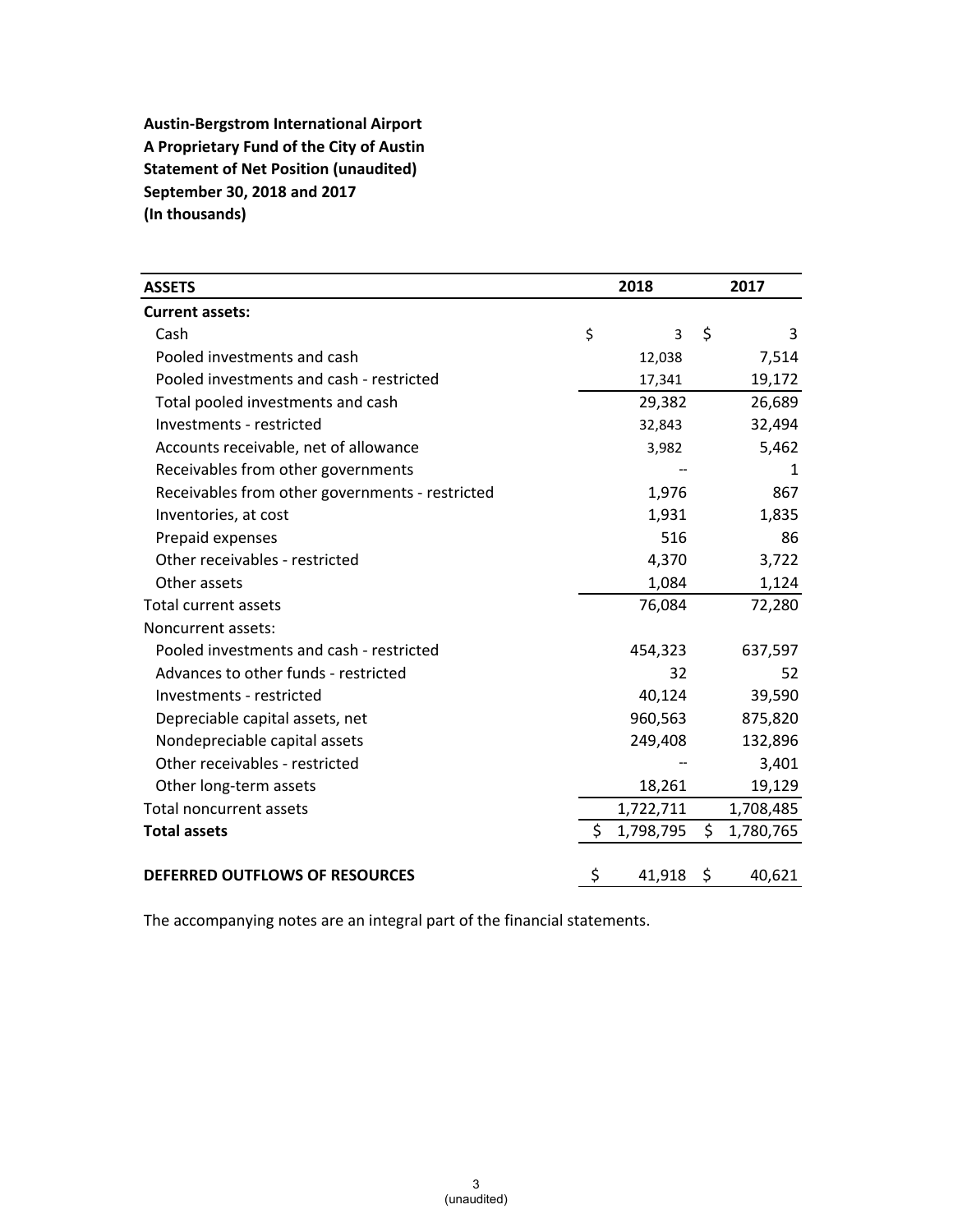**Austin‐Bergstrom International Airport A Proprietary Fund of the City of Austin Statement of Net Position (unaudited) September 30, 2018 and 2017 (In thousands)**

| <b>LIABILITIES</b>                                          | 2018 |            |    | 2017      |  |
|-------------------------------------------------------------|------|------------|----|-----------|--|
| <b>Current liabilities:</b>                                 |      |            |    |           |  |
| Accounts payable                                            | \$   | $2,837$ \$ |    | 2,097     |  |
| Accounts and retainage payable from restricted assets       |      | 33,402     |    | 19,759    |  |
| Accrued payroll                                             |      | 1,542      |    | 1,361     |  |
| Accrued compensated absences                                |      | 2,355      |    | 2,194     |  |
| Claims payable                                              |      |            |    | 1         |  |
| Due to other funds                                          |      | 166        |    | 162       |  |
| Due to other governments                                    |      | 5          |    | 5         |  |
| Accrued interest payable from restricted assets             |      | 11,559     |    | 11,697    |  |
| Bonds payable                                               |      | 20         |    | 21        |  |
| Bonds payable from restricted assets                        |      | 24,249     |    | 23,744    |  |
| Other postemployment benefits payable                       |      | 1,852      |    |           |  |
| Customer and escrow deposits payable from restricted assets |      | 1,116      |    | 1,351     |  |
| <b>Other liabilities</b>                                    |      | 1,685      |    | 1,822     |  |
| Other liabilities payable from restricted assets            |      |            |    |           |  |
| <b>Total current liabilities</b>                            |      | 80,788     |    | 64,214    |  |
| Noncurrent liabilities, net of current portion:             |      |            |    |           |  |
| Advances from other funds                                   |      | 341        |    | 506       |  |
| Bonds payable, net of discount and inclusive of premium     |      | 829,245    |    | 857,654   |  |
| Net pension liability                                       |      | 43,715     |    | 46,242    |  |
| Other postemployment benefits payable                       |      | 86,267     |    | 26,194    |  |
| Derivative instruments - interest rate swaps                |      | 12,349     |    | 21,535    |  |
| <b>Total noncurrent liabilities</b>                         |      | 971,917    |    | 952,131   |  |
| <b>Total liabilities</b>                                    | \$   | 1,052,705  | \$ | 1,016,345 |  |
| <b>DEFERRED INFLOWS OF RESOURCES</b>                        | \$   | 185,891    | \$ | 189,161   |  |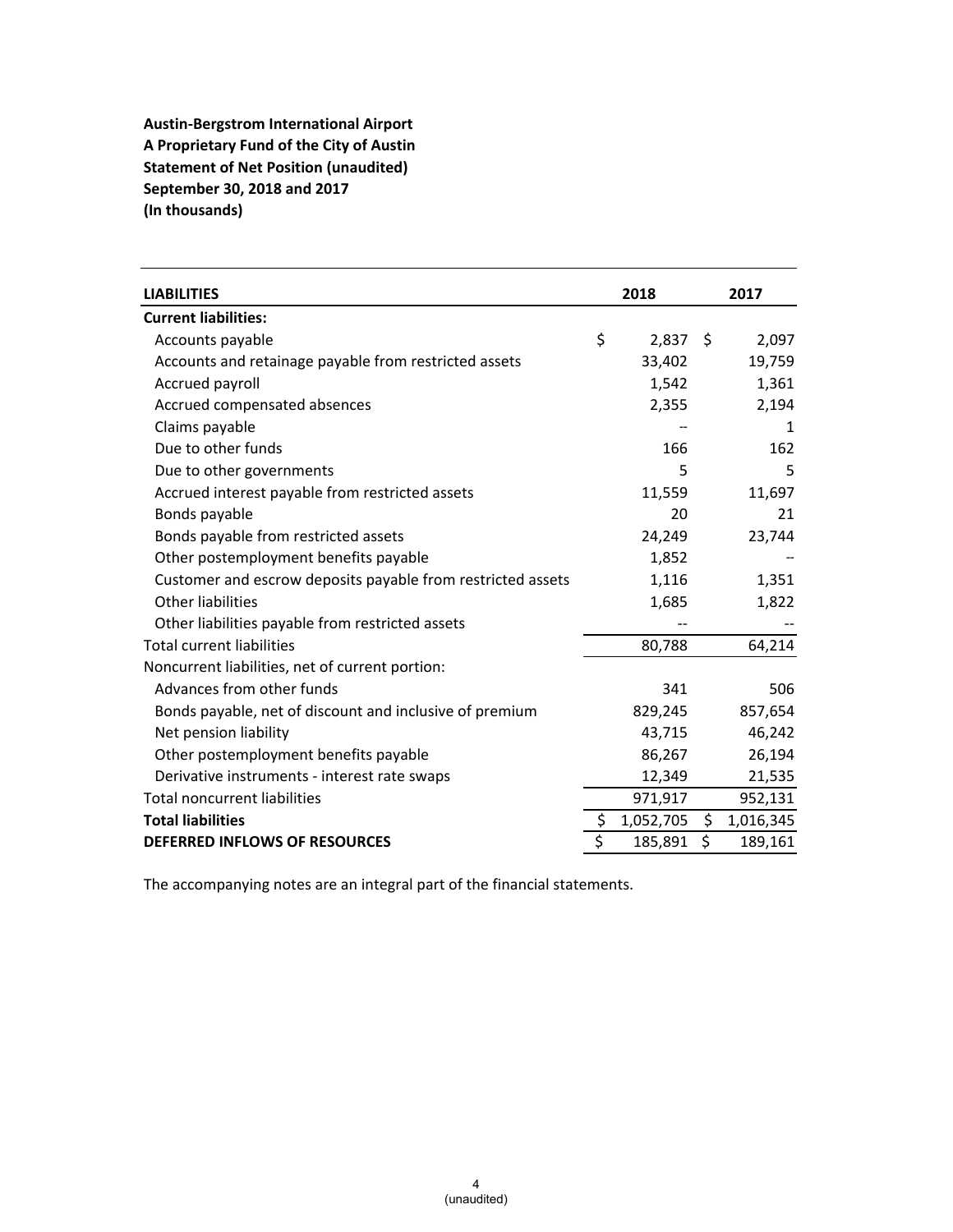**Austin‐Bergstrom International Airport A Proprietary Fund of the City of Austin Statement of Net Position (unaudited) September 30, 2018 and 2017 (In thousands)**

| <b>NET POSITION</b>                                         | 2018          |    | 2017      |
|-------------------------------------------------------------|---------------|----|-----------|
| Net investment in capital assets                            | \$<br>335,667 | S  | 359,464   |
| Restricted for:                                             |               |    |           |
| Bond reserve                                                | 3,330         |    | 2,719     |
| Capital projects                                            | 205,237       |    | 171,176   |
| Debt service                                                | 21,317        |    | 20,849    |
| Operating reserve                                           | 16,225        |    | 14,874    |
| Passenger facility charges                                  | 110,452       |    | 90,044    |
| Renewal and replacement                                     | 10,000        |    | 10,000    |
| Unrestricted                                                | (100, 111)    |    | (53, 246) |
| <b>Total net position</b>                                   | 602,117       | Ŝ. | 615,880   |
|                                                             |               |    |           |
| Reconciliation to government-wide Statement of Net Position |               |    |           |
| Adjustment to consolidate internal service activities       | 5,316         |    | 4,055     |
| Total net position - Business-type activities               | 607,433       | Ś. | 619,935   |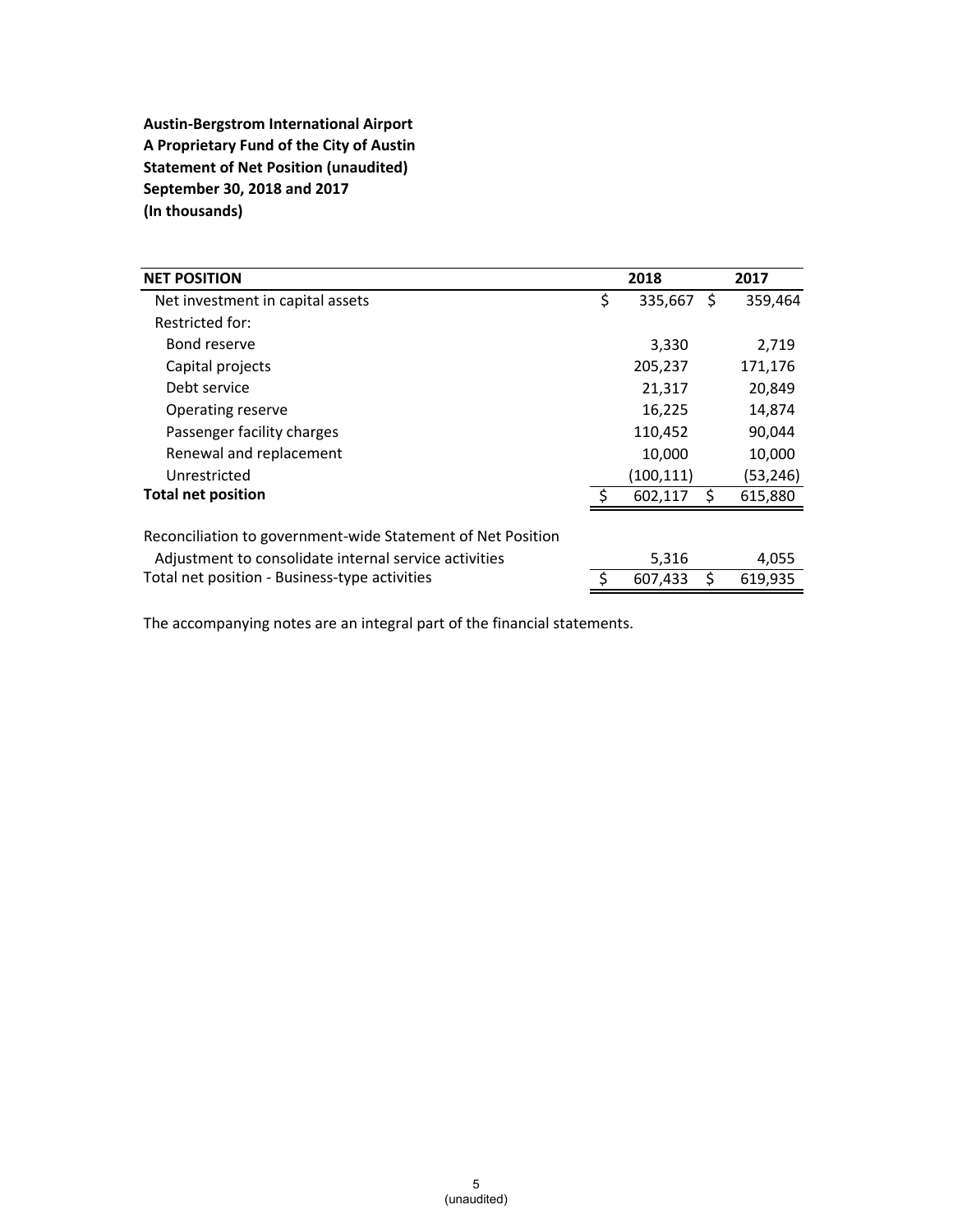#### **Austin‐Bergstrom International Airport A Proprietary Fund of the City of Austin Statement of Revenues, Expenses, and Changes in Fund Net Position (unaudited) For the years ended September 30, 2018 and 2017 (In thousands)**

| <b>OPERATING REVENUES</b>                                 | 2018          | 2017          |
|-----------------------------------------------------------|---------------|---------------|
| <b>AIRLINE REVENUE</b>                                    |               |               |
| <b>Landing Fees</b>                                       | \$<br>28,302  | \$<br>27,301  |
| <b>Terminal Rental &amp; Other Fees</b>                   | 43,640        | 34,628        |
| <b>TOTAL AIRLINE REVENUE</b>                              | 71,942        | 61,929        |
| <b>NON-AIRLINE REVENUE</b>                                |               |               |
| Parking                                                   | 40,092        | 40,542        |
| <b>Other Concessions</b>                                  | 32,044        | 28,175        |
| <b>Other Rentals and Fees</b>                             | 23,206        | 18,687        |
| <b>TOTAL NON-AIRLINE REVENUE</b>                          | 95,342        | 87,404        |
| <b>Total operating revenues</b>                           | 167,284       | 149,333       |
| <b>OPERATING EXPENSES</b>                                 |               |               |
| Personnel                                                 | 52,775        | 48,276        |
| Communication and utilities                               | 7,469         | 7,123         |
| Supplies and materials                                    | 5,394         | 4,738         |
| Contractual services                                      | 40,214        | 37,457        |
| Insurance, claims and settlements                         | 399           | 436           |
| Other                                                     | 11,875        | 4,856         |
| Total operating expenses before depreciation              | 118,126       | 102,885       |
| Depreciation and amortization                             | 33,723        | 26,667        |
| <b>Total operating expenses</b>                           | 151,849       | 129,552       |
| <b>Operating income (loss)</b>                            | 15,435        | 19,781        |
| <b>NONOPERATING REVENUES (EXPENSES)</b>                   |               |               |
| Interest and other revenues                               | 7,542         | 3,907         |
| Interest on revenue bonds and other debt                  | (33, 318)     | (30,058)      |
| Interest capitalized during construction                  |               | 1,893         |
| Passenger facility charges                                | 30,142        | 29,100        |
| Other nonoperating revenue (expense)                      | (375)         | (1,859)       |
| <b>Total nonoperating revenues (expenses)</b>             | 3,991         | 2,983         |
| Income (loss) before contributions and transfers          | 19,426        | 22,764        |
| Capital contributions                                     | 7,593         | 14,751        |
| Transfers in                                              |               |               |
| Transfers out                                             | (182)         | (33)          |
| Change in net position                                    | 26,837        | 37,482        |
| <b>Total net position, beginning</b>                      | 615,880       | 578,398       |
| Prior period adjustment                                   | (40, 600)     |               |
| Total net position, ending                                | \$<br>602,117 | \$<br>615,880 |
| Reconciliation to government-wide Statement of Activities |               |               |
| Change in net position                                    | 26,837        | 37,482        |
| Adjustment to consolidate internal service activities     | 1,261         | 1,298         |
| Change in net position - Business-type activities         | \$<br>28,098  | \$<br>38,780  |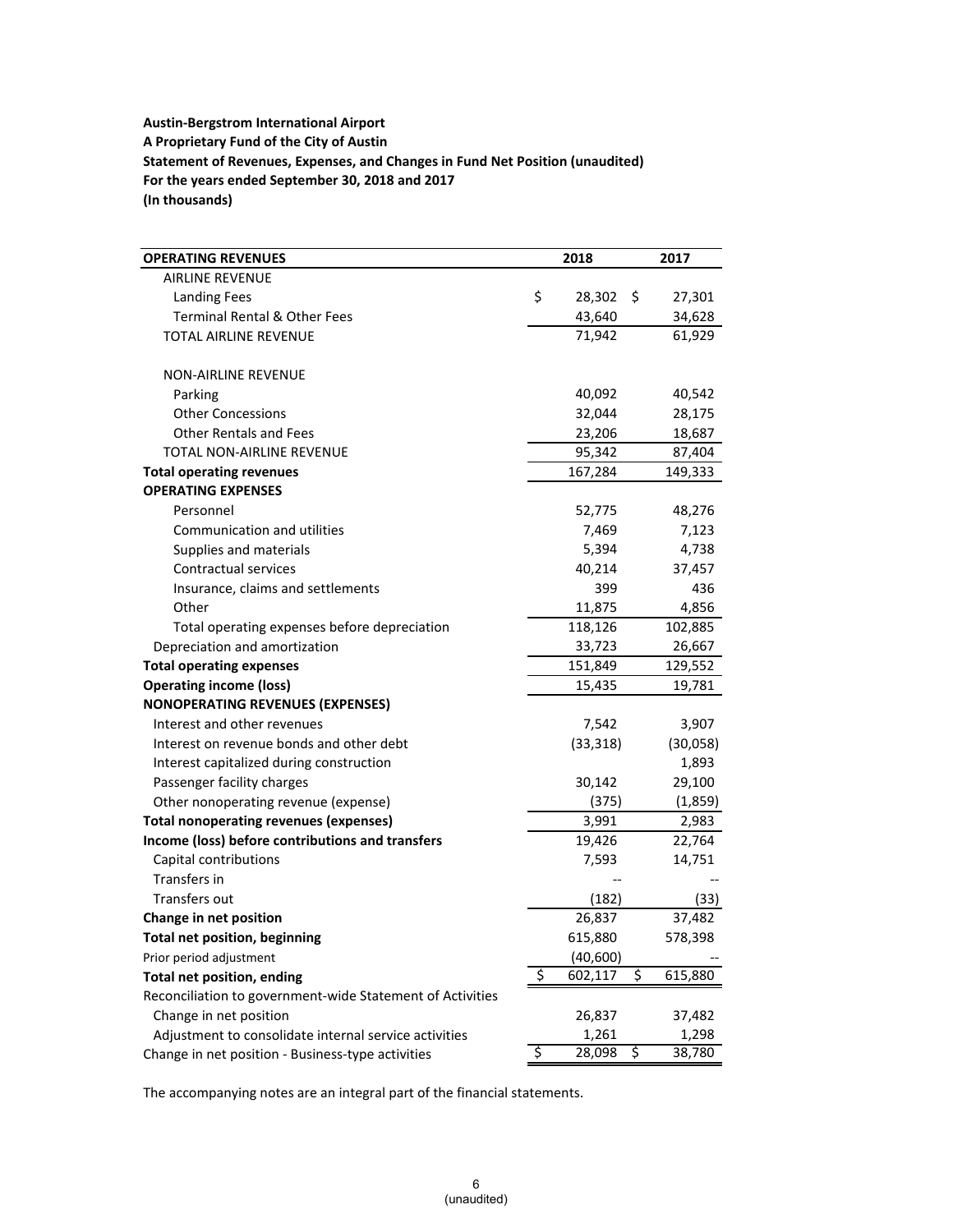**Austin‐Bergstrom International Airport A Proprietary Fund of the City of Austin Statement of Cash Flows (unaudited) For the years ended September 30, 2018 and 2017 (In thousands)**

| <b>CASH FLOWS FROM OPERATING ACTIVITIES:</b>                         | 2018              | 2017          |
|----------------------------------------------------------------------|-------------------|---------------|
| Cash received from customers                                         | \$<br>166,712     | \$<br>141,806 |
| Cash payments to suppliers for goods and services                    | (37, 399)         | (28, 931)     |
| Cash payments to other funds                                         | (27,874)          | (26, 603)     |
| Cash payments to employees for services                              | (42, 352)         | (39, 106)     |
| Cash payments to claimants/beneficiaries                             | $\left( 1\right)$ |               |
| Net cash provided by operating activities                            | 59,086            | 47,166        |
| <b>CASH FLOWS FROM NONCAPITAL FINANCING ACTIVITIES:</b>              |                   |               |
| Transfers in                                                         |                   |               |
| Transfers out                                                        | (182)             |               |
| Loans to other funds                                                 |                   | (1)           |
| Loan repayments to other funds                                       | (179)             | (178)         |
| Loan repayments from other funds                                     | 20                |               |
| Collections from other governments                                   | (453)             | 940           |
| Net cash provided (used) by noncapitalfinancing activities           | (794)             | 761           |
| <b>CASH FLOWS FROM CAPITAL AND RELATED FINANCING ACTIVITIES:</b>     |                   |               |
| Proceeds from the sale of revenue bonds                              |                   | 314,965       |
| Principal paid on long-term debt                                     | (23, 765)         | (21, 964)     |
| Interest paid on revenue bonds and other debt                        | (36, 702)         | (26, 027)     |
| Passenger facility charges                                           | 29,494            | 25,378        |
| Acquisition and construction of capital assets                       | (222, 152)        | (116, 503)    |
| Contributions from state and federal governments                     | 7,593             | 14,350        |
| Contributions in aid of construction                                 |                   | 401           |
| Bond issuance costs                                                  |                   | (2, 545)      |
| Bond premiums                                                        |                   | 44,459        |
| Net cash provided (used) by capital and related financing activities | \$<br>(245, 532)  | \$<br>232,514 |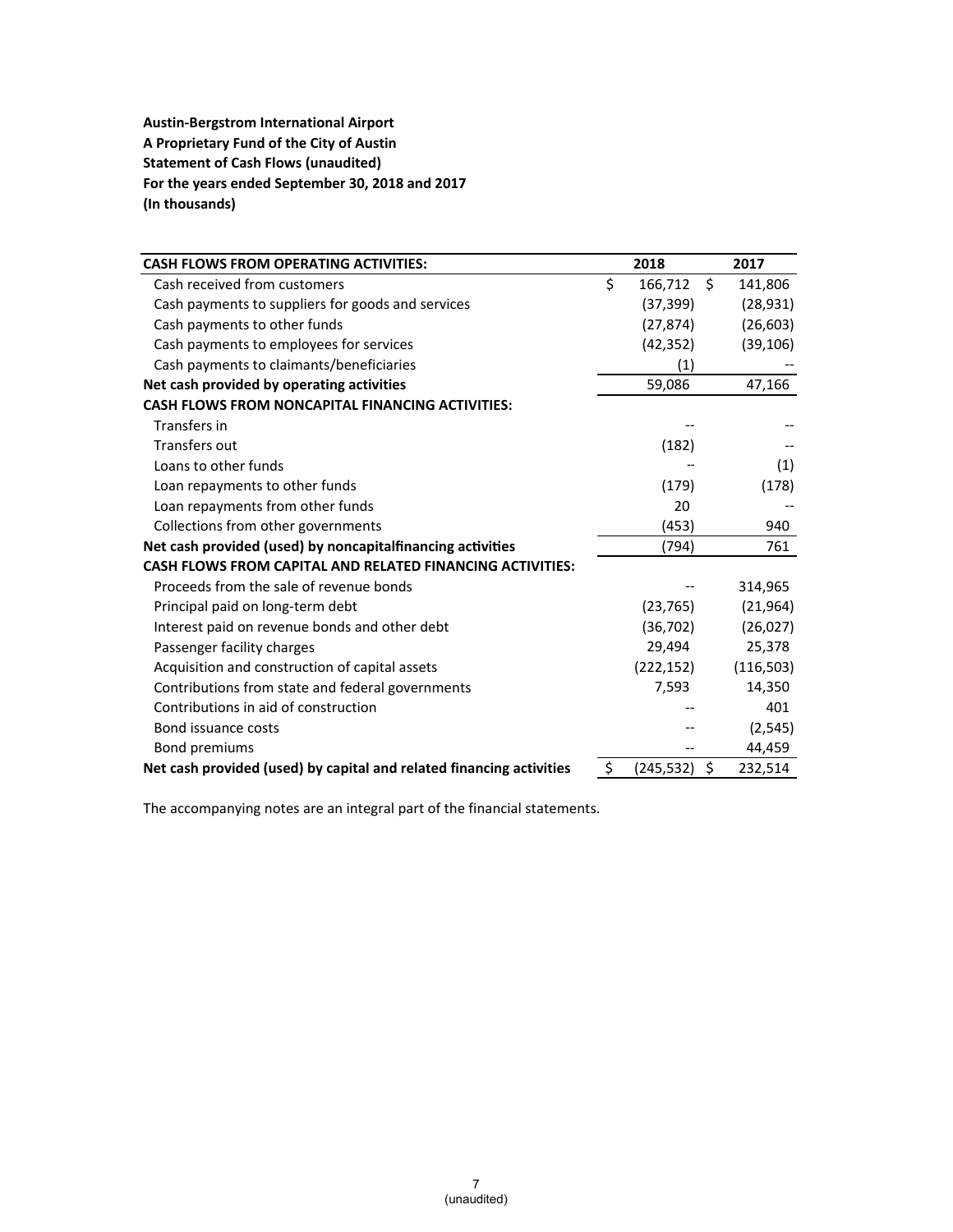**Austin‐Bergstrom International Airport A Proprietary Fund of the City of Austin Statement of Cash Flows (unaudited) For the years ended September 30, 2018 and 2017 (In thousands)**

| <b>CASH FLOWS FROM INVESTING ACTIVITIES:</b>                   | 2018            | 2017            |
|----------------------------------------------------------------|-----------------|-----------------|
| Purchase of investment securities                              | \$<br>(62, 111) | \$<br>(81, 184) |
| Proceeds from sale and maturities of investment                |                 |                 |
| securities                                                     | 61,840          | 49,301          |
| Interest on investments                                        | 6,930           | 3,671           |
| Net cash provided (used) by investing activities               | 6,659           | (28, 212)       |
| Net increase (decrease) in cash and cash equivalents           | (180, 581)      | 252,229         |
| Cash and cash equivalents, beginning                           | 664,286         | 412,057         |
| Cash and cash equivalents, ending                              | 483,705         | 664,286         |
| RECONCILIATION OF OPERATING INCOME (LOSS) TO NET               |                 |                 |
| <b>CASH PROVIDED BY OPERATING ACTIVITIES:</b>                  |                 |                 |
| Operating income (loss)                                        | 15,435          | 19,781          |
| Adjustments to reconcile operating income to net cash provided |                 |                 |
| by operating activities:                                       |                 |                 |
| Depreciation and amortization                                  | 33,723          | 26,667          |
| Change in assets and liabilities:                              |                 |                 |
| (Increase) decrease in accounts receivable                     | 4,588           | (3, 215)        |
| Increase (decrease) in allowance for doubtful accounts         | 61              | 191             |
| (Increase) decrease in inventory                               | (96)            | (20)            |
| (Increase) decrease in prepaid expenses and other assets       | (430)           | (57)            |
| Decrease in other long-term assets                             | 1,140           |                 |
| (Increase) decrease in deferred outflows                       | (11, 359)       | 2,513           |
| Increase (decrease) in accounts payable                        | 740             | (387)           |
| Increase in accrued payroll and compensated absences           | 342             | 424             |
| Increase (decrease) in net pension liability                   | (2,527)         | 1,974           |
| Increase in other postemployment benefits payable              | 21,325          | 4,259           |
| Increase (decrease) in other liabilities                       | (137)           | (461)           |
| Increase (decrease) in customer deposits                       | (235)           | 591             |
| Increase (decrease) in deferred inflows                        | (3, 484)        | (5,094)         |
| <b>Total adjustments</b>                                       | 43,651          | 27,385          |
| Net cash provided by operating activities                      | \$<br>59,086    | \$<br>47,166    |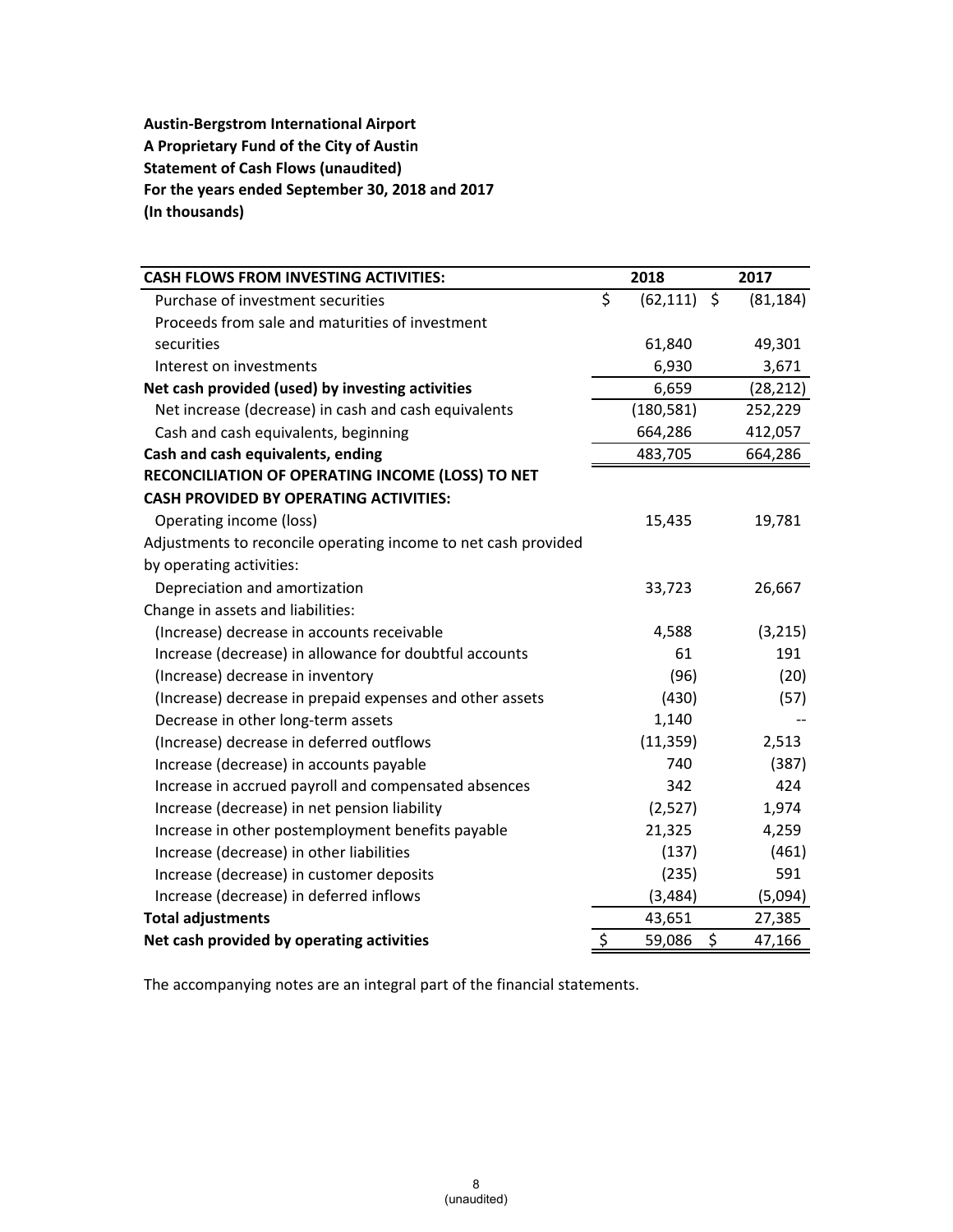**Austin‐Bergstrom International Airport A Proprietary Fund of the City of Austin Statement of Cash Flows (unaudited) For the years ended September 30, 2018 and 2017 (In thousands)**

| NONCASH INVESTING, CAPITAL AND FINANCING ACTIVITIES:            | 2018  | 2017   |
|-----------------------------------------------------------------|-------|--------|
| Capital assets contributed to other funds                       | (814) |        |
| Capital assets acquired through service concession arrangements | 213   | 27,490 |
| Amortization of bond (discounts) premiums                       | 4,140 | 2,617  |
| Amortization of deferred gain (loss) on refundings              | (875) | (890)  |
| Gain (loss) on disposal of assets                               | (216) | (33)   |
| Transfers to other funds                                        |       | (33)   |
| Capitalized interest                                            | --    | 1,893  |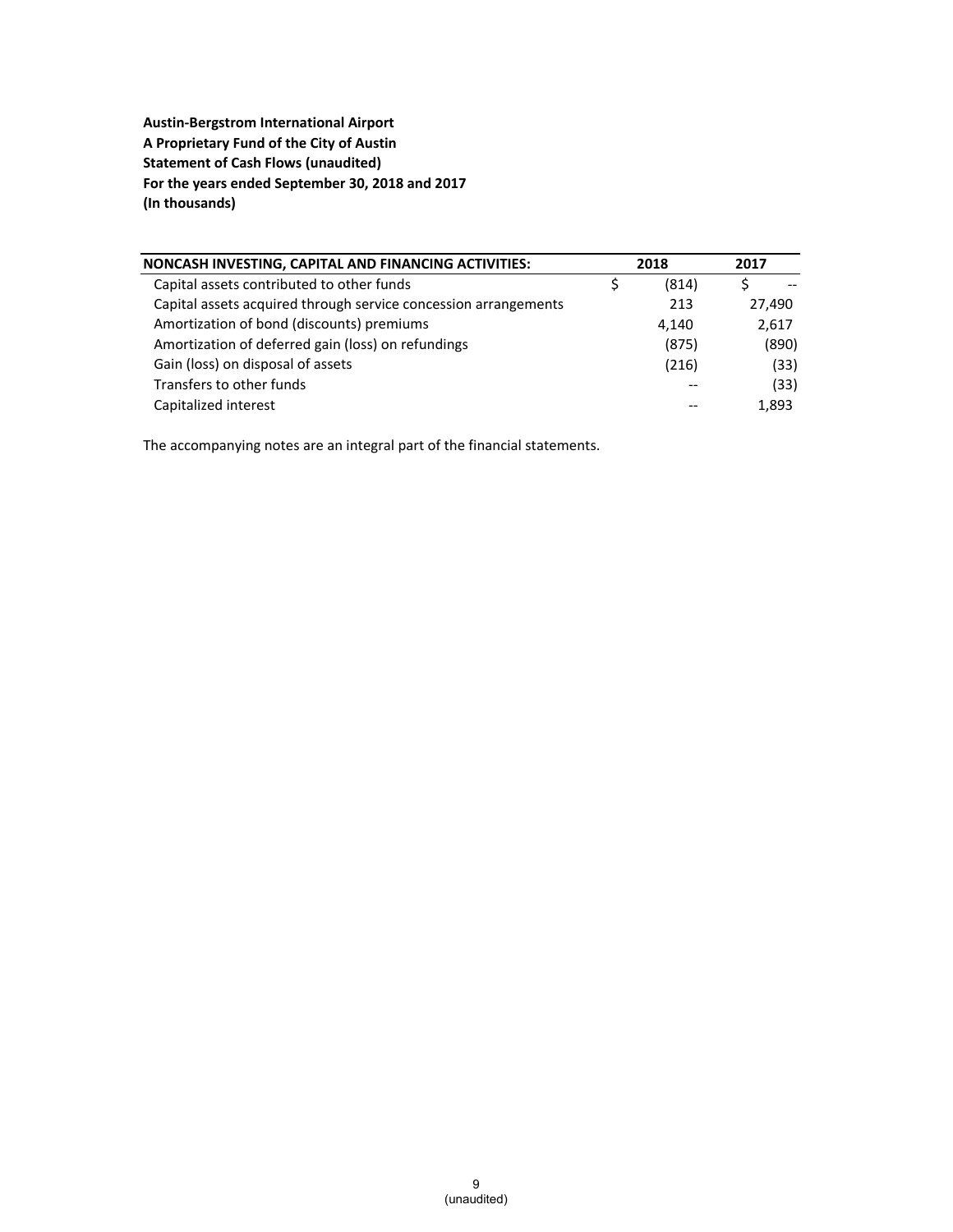### **Notes to the Financial Statements September 30, 2018 and 2017 (unaudited)**

#### **(1) SUMMARY OF SIGNIFICANT ACCOUNTING POLICIES**

The City of Austin, Texas (the City) is a municipal corporation incorporated under Article XI, Section 5 of the Constitution of the State of Texas (Home Rule Amendment). The City operates under a Council-Manager form of government. The City Council is composed of a Mayor who is elected at large and ten Councilmembers who are elected by geographic district. The Department of Aviation (the Department) is a department within the City and is included as an enterprise fund under the City's comprehensive annual financial report.

The City of Austin's charter requires an annual audit by an independent certified public accountant. These financial statements present only the Aviation Department and do not purport to, and do not present fairly the financial position of the City as of September 30, 2018 and 2017. These statements have been prepared in accordance with generally accepted accounting principles (GAAP) for local governments as prescribed by the Governmental Accounting Standards Board (GASB). The City has implemented GASB Statements No. 1 through No. 82, No. 85 through No. 86, and No. 89. In fiscal year 2018, the City implemented the following GASB Statements:

| <b>GASB Statement</b>                                                                                | <b>Impact</b>                                                                                                                                                                                                                                                                                                                                                                                                                                                                                                                                                                                                                                            |
|------------------------------------------------------------------------------------------------------|----------------------------------------------------------------------------------------------------------------------------------------------------------------------------------------------------------------------------------------------------------------------------------------------------------------------------------------------------------------------------------------------------------------------------------------------------------------------------------------------------------------------------------------------------------------------------------------------------------------------------------------------------------|
| 75–"Accounting and Financial<br>Reporting for Postemployment<br><b>Benefits Other Than Pensions"</b> | GASB Statement No. 75 replaces GASB Statement No. 45 and requires<br>governments offering postemployment benefits other than pensions to record<br>as a liability in the current period for total future postemployment benefit<br>obligations for existing employees and retirees in excess of plan assets. In<br>addition, it identifies accepted actuarial methods and assumptions, allows<br>deferral of certain pension expense items, expands financial statement note<br>disclosures, and changes disclosure of required supplementary information.<br>See Note 6.<br>Implementation required restatement of beginning net position. See Note 11. |
| 81-"Irrevocable Split-Interest<br>Agreements"                                                        | This statement provides recognition and measurement guidance for situations<br>in which a government is a beneficiary of a split interest agreement. The<br>implementation of this standard had no impact on amounts reported in the<br>financial statements.                                                                                                                                                                                                                                                                                                                                                                                            |
| 85--"Omnibus 2017"                                                                                   | This statement will improve consistency in the accounting and reporting<br>requirements for blending component units, goodwill, fair value measurement<br>and application, and postemployment benefits. The implementation of this<br>standard had no impact on the statements. The only portion applicable was<br>fair value measurement and application, and the City was already following<br>requirements listed in the standard.                                                                                                                                                                                                                    |
| 86-"Certain Debt Extinguishment<br>Issues"                                                           | This statement establishes accounting and financial reporting guidance for<br>transactions in which cash and other monetary assets acquired with only<br>existing resources are placed in an irrevocable trust for the sole purpose of<br>extinguishing debt in the future. The standard requires a restatement of the<br>beginning net position; however, prior amounts were determined to be<br>immaterial and the City did not restate as a result of this implementation.                                                                                                                                                                            |
| 89--"Accounting for Interest Cost<br>Incurred before the End of a<br><b>Construction Period"</b>     | This statement establishes the requirements for interest costs incurred before<br>the end of construction period. As a result of the statement interest cost<br>incurred before the end of a construction period will not be included in the<br>historical cost of a capital asset reported in a business-type activity or<br>enterprise fund. The requirements of this standard are to be applied<br>prospectively. No restatement was necessary.                                                                                                                                                                                                       |

As a local government, the City is not subject to federal income taxes, under the Internal Revenue Code Section 115. Furthermore, it is not subject to state sales tax.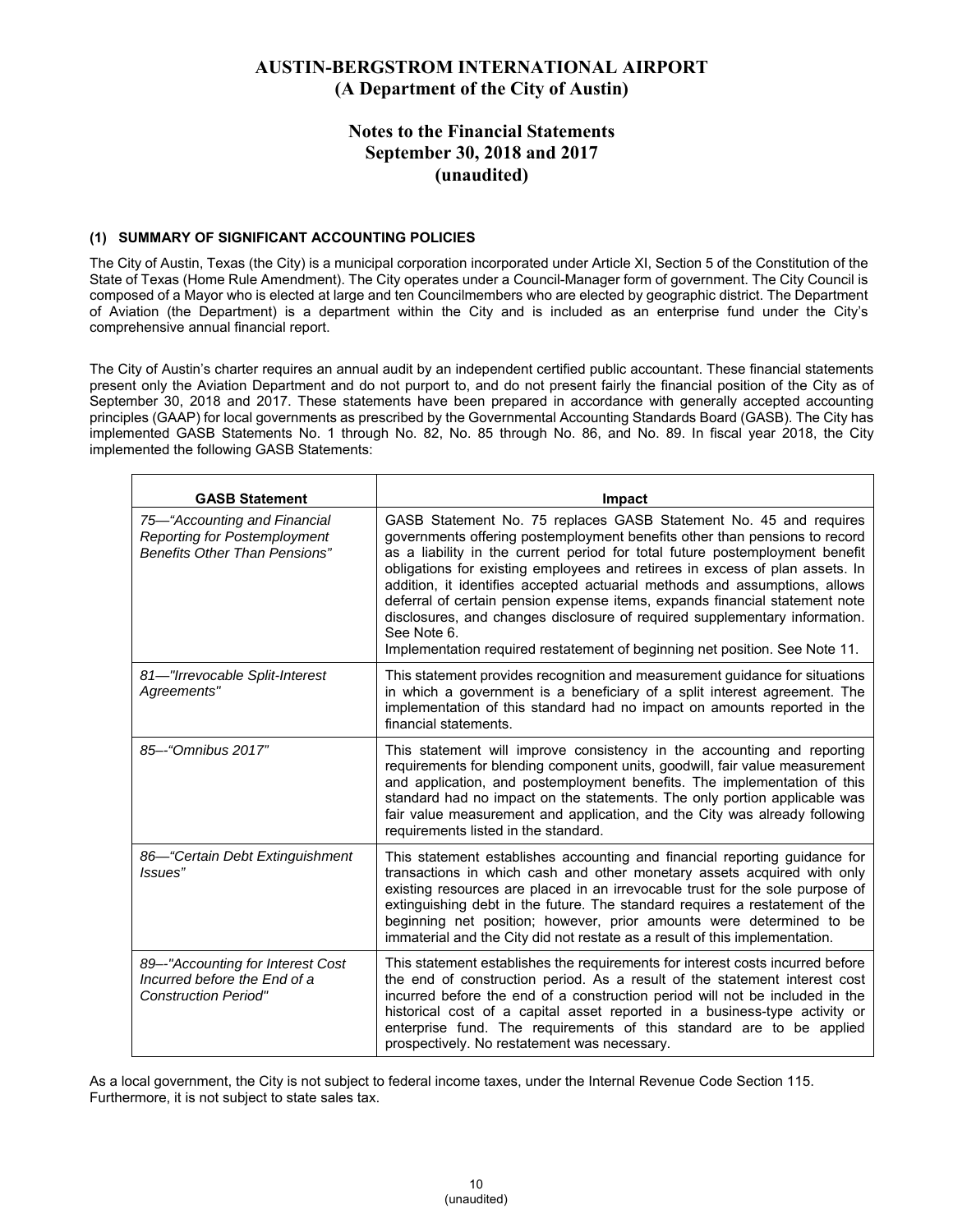### **Notes to the Financial Statements September 30, 2018 and 2017 (unaudited)**

#### *(a) Description of Reporting Entity*

The Department operates the Airport System, which consists of Austin-Bergstrom International Airport (the Airport). The 4,240 acre Airport opened in 1999 at the site of the former Bergstrom Air Force Base, replacing Robert Mueller Municipal Airport. The 700-acre Mueller site is being redeveloped as a mixed-use urban community by the City of Austin and is not part of the Airport System. The Airport is classified by the Federal Aviation Administration (FAA) as a medium hub airport.

A variety of federal, state and local laws, agreements, and regulations govern the operations at the Airport. The FAA has general jurisdiction over flying operations, including personnel, aircraft, ground facilities, and other technical matters, as well as certain environmental matters. Pursuant to the Airport and Airway Improvement Act of 1982 and other statutes, the City is constrained from transferring Airport revenues to its General Fund. This restriction is embodied in the federal grant agreements entered into by the City. Additionally, federal laws govern the reasonableness of fees that may be charged for the use of Airport facilities, Airport noise limits, and impose certain other restrictions on the City and Airport operations.

**Blended Component Units –** Blended component units, although legally separate entities, are in substance, part of the City's operations; therefore, data from these units are combined with data of the City. Discrete component units are legally separate entities that are not considered part of the City's operations; therefore, data from these units are shown separately from data of the City. Following is the Airport's blended component unit.

| Austin-Bergstrom<br>International<br>(ABIA)<br>Development<br>Airport<br>Corporation | ABIA Development Corporation is governed by a board composed of the City<br>Council. The entity has no day-to-day operations. Its existence relates only to<br>the authorization for issuance of industrial revenue bonds or to other similar<br>financing arrangements in accordance with the Texas Development<br>Corporation Act of 1979. To date, none of the bonds issued constitute a<br>liability of ABIA Development Corporation or the City of Austin. In addition,<br>City management has operational responsibilities for this component unit. |
|--------------------------------------------------------------------------------------|-----------------------------------------------------------------------------------------------------------------------------------------------------------------------------------------------------------------------------------------------------------------------------------------------------------------------------------------------------------------------------------------------------------------------------------------------------------------------------------------------------------------------------------------------------------|
|                                                                                      | There is no financial activity to report related to this component unit.                                                                                                                                                                                                                                                                                                                                                                                                                                                                                  |

#### *(b) Basis of Presentation*

The accounts of the Airport are organized on the basis of a proprietary fund type, specifically an enterprise fund. The activities of this fund are accounted for with a set of self-balancing accounts that comprise the Airport's assets, deferred outflows of resources, liabilities, deferred inflows of resources, net position, revenues, and expenses. Enterprise funds account for activities (i) that are financed with debt that is secured solely by a pledge of the net revenues from fees and charges of the activity; or (ii) that are required by laws or regulations that the activity's cost of providing services, including capital costs (such as depreciation or debt service), be recovered with fees and charges, rather than with taxes or similar revenues; or (iii) where the pricing policies of the activity establish fees and charges designed to recover its costs, including capital costs (such as depreciation or debt service).

#### *(c) Basis of Accounting and Financial Statement Presentation*.

The Airport prepares its financial statements on the accrual basis of accounting in conformity with accounting principles generally accepted in the United States of America (GAAP), which provide that revenues are recorded when earned and expenses are recorded when incurred. Grants are recorded as revenues when all eligibility requirements have been met. The preparation of financial statements in conformity with GAAP requires management to make estimates and assumptions that affect the amounts reported in the financial statements and accompanying notes. Actual results could differ from those estimates.

(ii) Enterprise funds distinguish operating revenues and expenses from nonoperating items. Operating revenues and expenses generally result from providing services and producing and delivering goods in connection with an enterprise fund's principal ongoing operations. The principal operating revenues of the Airport's enterprise fund are charges to customers for use of property and for services provided. Operating expenses include the cost of services, administrative expenses, and depreciation on capital assets. All revenues and expenses not meeting this definition are reported as nonoperating revenues and expenses.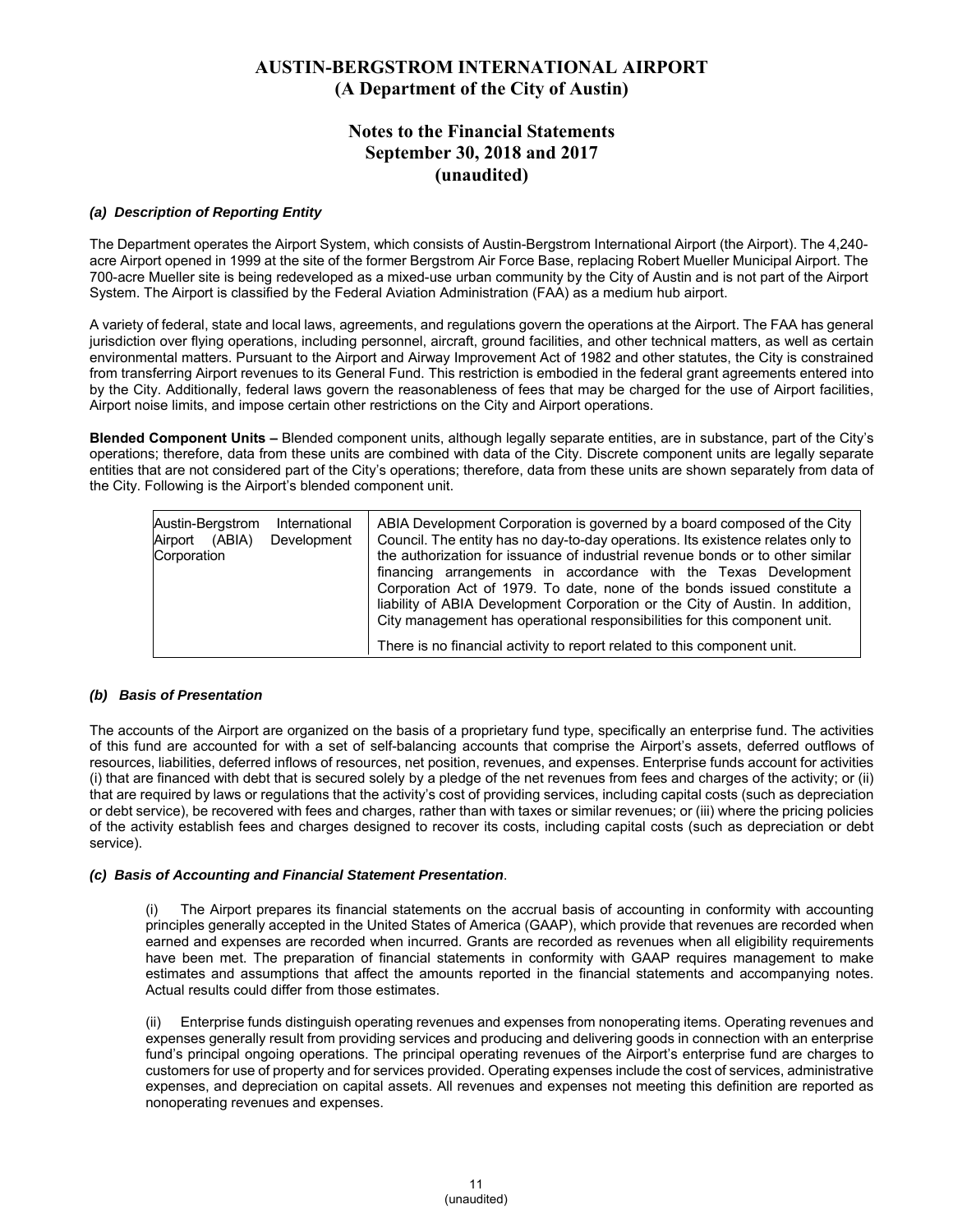### **Notes to the Financial Statements September 30, 2018 and 2017 (unaudited)**

(iii) Under the terms of grant agreements, the Airport funds certain programs with specific cost-reimbursement grants. Thus, when program expenses are incurred, there are both restricted and unrestricted net position available to finance the program.

#### *(d) Budget*

The City Manager is required by the City Charter to present a proposed operating and capital budget that includes annual budgets for the City's enterprise funds to the City Council no later than thirty days before the beginning of the new fiscal year. The final budget shall be adopted no later than the twenty-seventh day of the last month of the preceding fiscal year. During the final adoption process, the City Council passes an appropriation ordinance.

Budgets are modified throughout the year. The City Manager is authorized to transfer appropriation balances within a fund and department of the City. The City Council approves amendments to the budget and transfers of appropriations from one fund and department to another. Unencumbered appropriations for annual budgets lapse at fiscal year-end.

#### *(e) Cash, Investments and Accounts Receivable*

Most cash balances of the Airport, as well as other related entities, are pooled and invested by the City. Investments purchased with pooled cash, consisting primarily of U.S. government obligations and U.S. agency obligations, are stated at fair value. Interest earned on investments purchased with pooled cash is allocated monthly to each participating fund based upon the fund's average daily balance. Funds that carry a negative balance in pooled cash and investments are not allocated interest earnings nor charged interest expense.

The Airport's portion of this pool is displayed on the statement of net position as pooled investments and cash.

Certain investments are required to be reported at fair value, based on quoted market prices. Realized gains or losses resulting from the sale of investments are determined by the specific cost of the securities sold. The City carries all of its investments in U.S. government and agency debt securities and money market mutual funds at fair value as of September 30, 2018 and September 30, 2017. Investments in local government investment pools are carried at net asset value per share calculated using the amortized cost method which approximates fair value.

Accounts receivable for the Airport is noted below in thousands:

|                                 | 2018         | 2017    |
|---------------------------------|--------------|---------|
| Accounts Receivable             | 5.841        | 7.260   |
| Allowance for doubtful accounts | (1.859)      | (1.798) |
|                                 | 3.982<br>SS. | 5.462   |

#### *(f) Restricted Assets*

Restricted assets are assets whose use is subject to constraints that are either (a) externally imposed by creditors (such as through debt covenants), grantors, contributors, or laws or regulations of other governments or (b) imposed by law through constitutional provisions or enabling legislation. Restricted assets used to repay maturing debt and other current liabilities are classified as current.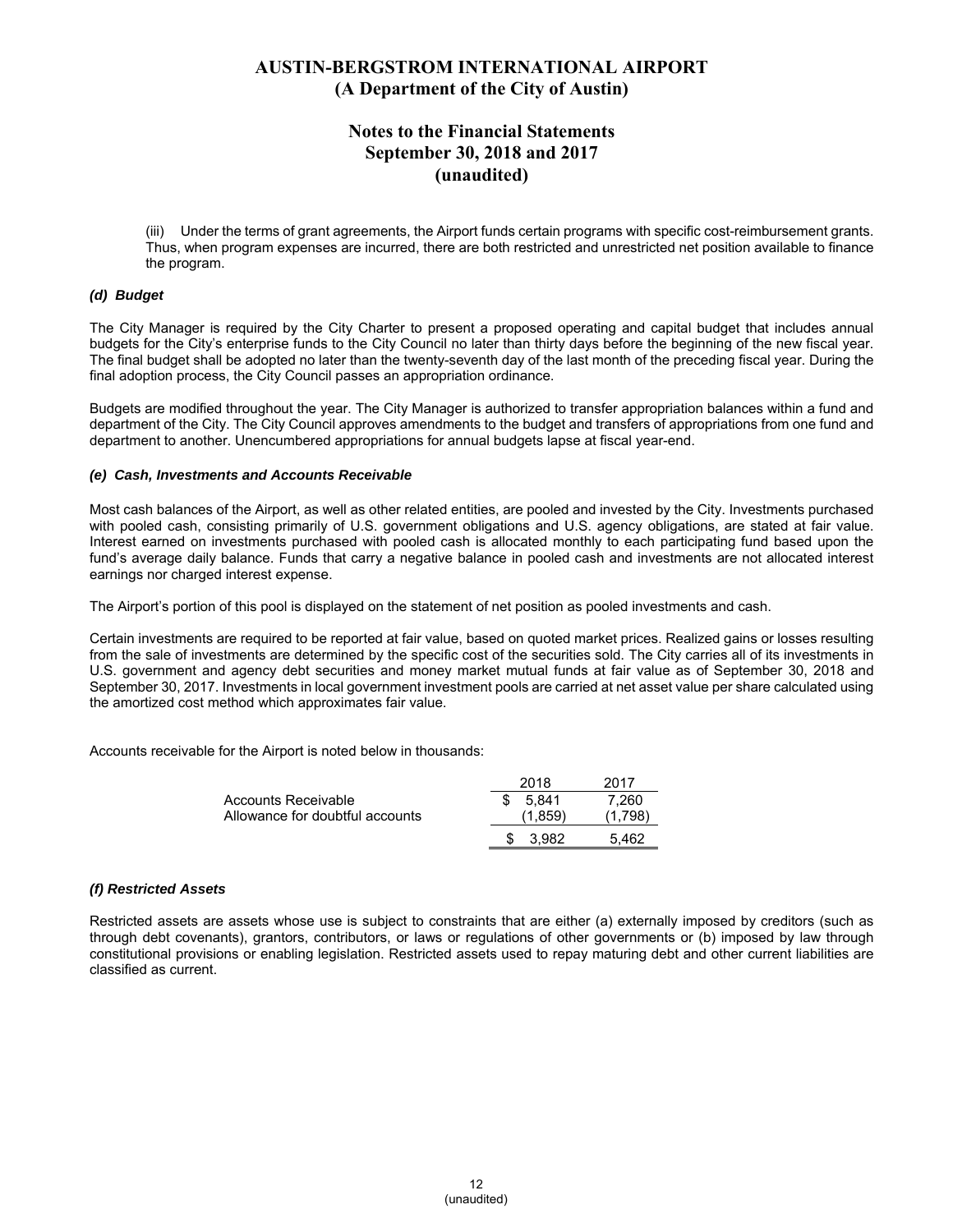#### **Notes to the Financial Statements September 30, 2018 and 2017 (unaudited)**

The balances of restricted assets for the Airport are as follows (in thousands):

|                                   | 2018      | 2017      |
|-----------------------------------|-----------|-----------|
| Capital projects                  | \$328,552 | \$512.644 |
| Customer and escrow deposits      | 1.116     | 1.351     |
| Debt service                      | 42,564    | 67,601    |
| Federal grants                    | 1.976     | 868       |
| Operating reserve account         | 16.225    | 14.874    |
| Passenger facility charge account | 110.452   | 90,044    |
| Renewal and replacement account   | 10,000    | 10,000    |
| Revenue bond reserve              | 40,124    | 39,513    |
|                                   | \$551.009 | \$736.895 |

#### *(g) Capital Assets and Depreciation*

Capital assets include land, buildings and improvements, equipment, vehicles and intangible assets. Capital assets are defined as assets with an initial individual cost of more than \$5,000 and an estimated useful life of greater than one year. Capital assets are recorded at cost, except for contributions by third parties, which are recorded at fair value at the date of contribution. The purchase of land included movable structures that had to be removed for the land to be usable for the Airport's purposes. Intangible assets, which are identifiable, are recorded as capital assets.

Maintenance, repairs, and minor replacements are expended as incurred. Major replacements that extend the useful life of the related assets are capitalized. No depreciation is provided on construction in progress until construction is substantially complete and the asset is placed in service. Capital assets are depreciated or amortized using the straight-line method over the following estimated useful lives (in years):

| <b>Assets</b>               | <b>Airport</b> |
|-----------------------------|----------------|
| Buildings and improvements  | $15 - 40$      |
| Plant and equipment         | $4 - 50$       |
| Vehicles                    | $3 - 20$       |
| Communication equipment     |                |
| Furniture and fixtures      | 12             |
| Computers and EDP equipment | $3 - 7$        |

#### *(h) Capitalization of Interest*

Prior to fiscal year 2018, Interest costs related to the acquisition of buildings and improvements acquired with debt are capitalized. The amount of interest to be capitalized is calculated by offsetting interest expense incurred from the date of the borrowing until completion of the project, with interest earned on invested debt proceeds over the same period. Capitalized interest cost is prorated to completed projects based on the completion date of each project. Beginning in fiscal year 2018, the City has implemented GASB 89, so it no longer records capitalized interest. Total interest costs incurred during the year ended September 30, 2017 amounted to approximately \$30.1 million, of which \$1.9 million was capitalized during 2017.

#### *(i) Deferred Outflows/Inflows of Resources on Derivative Instruments and Refunding*

Derivative instruments are reported in the statement of net position at fair value. Changes in fair value of hedging derivative instruments are recognized through the application of hedge accounting as either deferred outflows or inflows in the statement of net position, as an offset to the related hedging derivative instrument.

When debt is refunded, the associated gains (deferred inflows) or losses (deferred outflows) are recognized as deferred outflows or inflows of resources and amortized over future periods.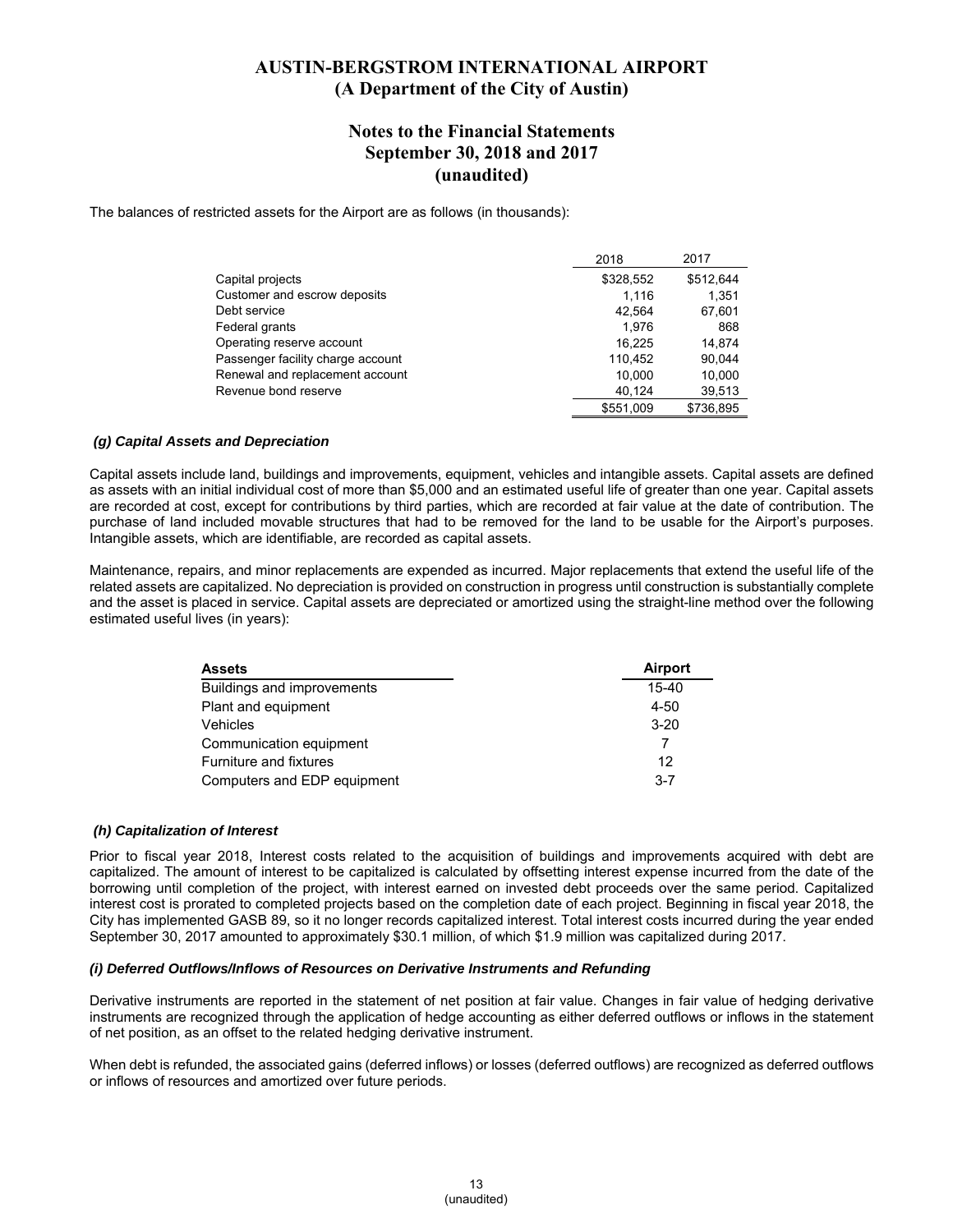### **Notes to the Financial Statements September 30, 2018 and 2017 (unaudited)**

#### *(j) Operating Grants and Capital Contributions*

Certain expenditures for airport capital improvements, airport safety and security operations, are significantly funded through the Airport Improvement Program grants of the FAA and grants from the TSA, with certain matching funds provided by the Airport. Funding provided under government grants is considered earned as soon as all the eligibility requirements have been met.

Grants awarded by TSA to finance Airport safety and security are reported in the statement of revenues, expenses and changes in net position as nonoperating revenues. Grants for capital asset acquisition, facility development and rehabilitation are reported as capital contributions, after nonoperating revenues and expenses.

#### *(k) Passenger Facility Charges*

Passenger Facility Charges (PFCs) are recorded as nonoperating revenue in the year they are collected by the air carriers from the sale of air travel tickets and remitted to the Airport in accordance with Airport regulations. At September 30, 2018 and 2017, accumulated PFC funds amounted to \$110.5 million and \$90.0 million, respectively.

Under the Airport's Revenue Bond Ordinance, PFC revenues are not a part of Gross Revenues but may be set aside during a Fiscal Year for the payment of PFC-eligible debt service in the following Fiscal Year. Amounts of \$11.1 million and \$12.4 million from accumulated PFC funds were used for payment of PFC eligible bond debt service in fiscal years ended September 30, 2018 and 2017, respectively.

#### *(l) Customer Facility Charges*

Rental Car Special Facility Revenue Bonds in the amount of \$143 million were issued in 2013 by the City to provide for rental car facilities located at the Airport. These bonds are special limited obligations payable solely from and secured by a pledge of revenue to be received from Customer Facility Charges (CFC), which are to be collected by rental car concessionaires from rental car customers. The CFC at the Airport is \$5.95 per transaction day and may be adjusted from time to time in order to enable the City to generate CFC revenues sufficient to meet the funding requirements set forth in the indenture for these bonds.

The above bonds do not constitute a debt or pledge of the faith and credit of the City and accordingly have not been reported in the accompanying financial statements. Revenue from Customer Facility Charges is excluded from operating and nonoperating revenue of the Airport and has not been reported in the accompanying financial statements.

#### *(m) Accrued Vacation, Sick Leave, and Compensatory Time*

The amounts owed to employees for unpaid vacation, exception vacation, and sick leave liabilities, including the City's share of employment-related taxes, are reported on the accrual basis of accounting in the proprietary activities.

#### *(n) Pensions*

For purposes of measuring the net pension liability, deferred outflows of resources and deferred inflows of resources related to pensions, and pension expense, information about the fiduciary net position of the City's three pension plans and additions to/deductions from each plan's fiduciary net position have been determined on the same basis as they are reported by the plans. For this purpose, benefit payments (including refunds of employee contributions) are recognized when due and payable in accordance with the benefit terms. Investments are reported at fair value. The net pension liability, pension expenses, and longterm deferrals are allocated to funds based on actual contributions by fund during the corresponding measurement period (see Note 5).

#### *(o) Other Postemployment Benefits (OPEB)*

The City provides certain health care benefits for its retired employees and their families as more fully described in Note 6. At September 30, 2018, the City's total actuarial accrued liability for these retiree benefits was approximately \$2.5 billion. The City funds the costs of these benefits on a pay-as-you-go basis.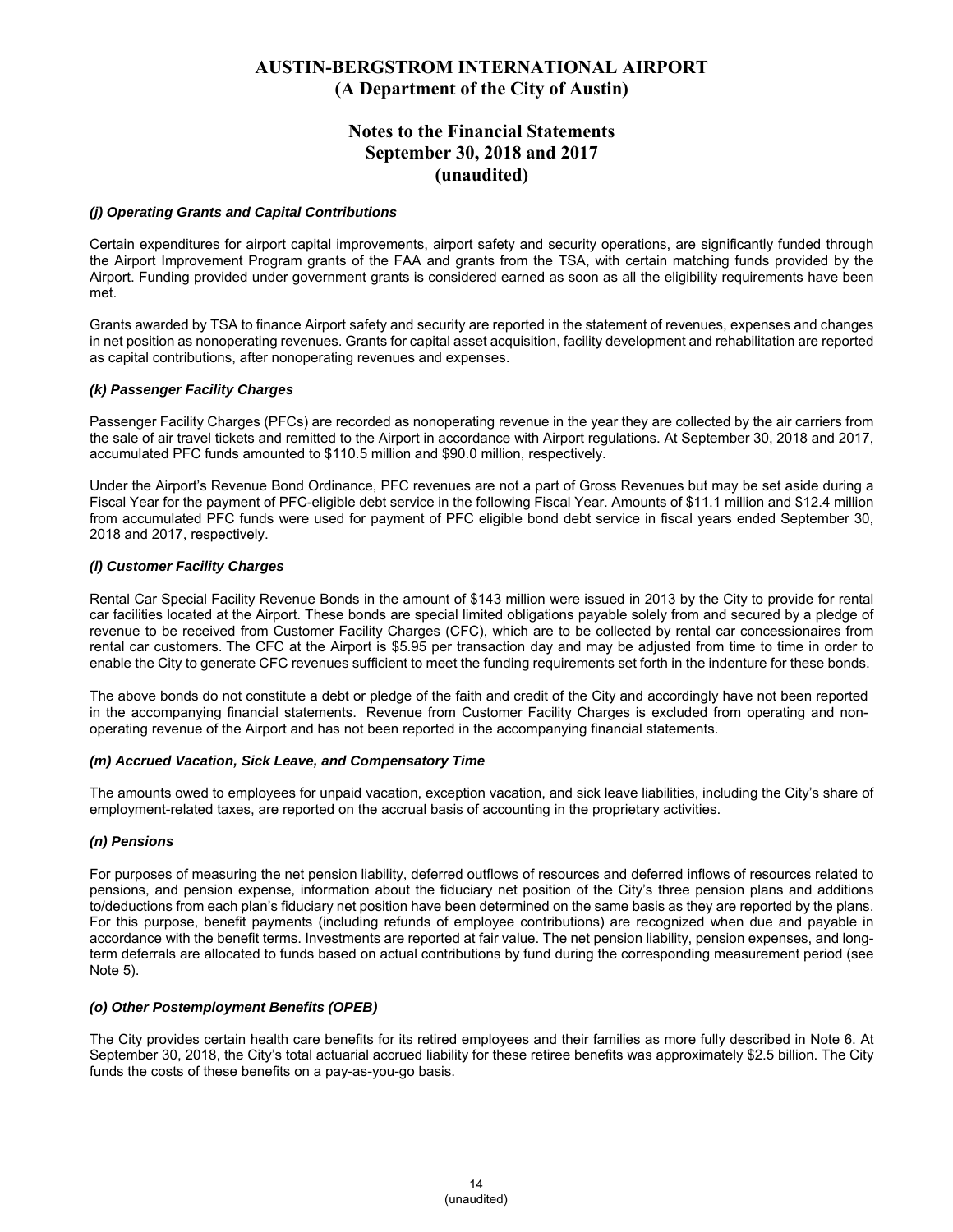### **Notes to the Financial Statements September 30, 2018 and 2017 (unaudited)**

#### *(p***)** *Long-Term Debt*

The Airport issues Airport system revenue bonds to fund Airport Fund capital projects. Principal and interest on these bonds are payable solely from the net revenues of the Airport Fund. For proprietary funds, the City defers and amortizes gains and losses realized on refundings of debt and reports both the new debt as a liability and the related deferred loss (gain) amount as deferred outflows (or deferred inflows) of resources on the statement of net position.

#### *(q) Net Position*

The financial statements utilize a net position presentation. Net position is categorized as net investment in capital assets, restricted, and unrestricted.

- Net Investment in Capital Assets This category groups all capital assets, including infrastructure, into one component of net position. Accumulated depreciation, deferred outflows and inflows associated with the debt, and the outstanding balances of debt that are attributable to the acquisition, construction, or improvement of these assets reduce the balance in this category.
- Restricted Net Position This category presents external restrictions imposed by creditors, grantors, contributors or laws or regulations of other governments and restrictions imposed by law through constitutional provisions or enabling legislation. At September 30, 2018 and 2017, the Airport's statement of net position reports restricted net position of \$366.6 million and \$309.7 million respectively.
- Unrestricted Net Position This category represents the net amount that do not meet the criteria for "restricted" or "net investment in capital assets."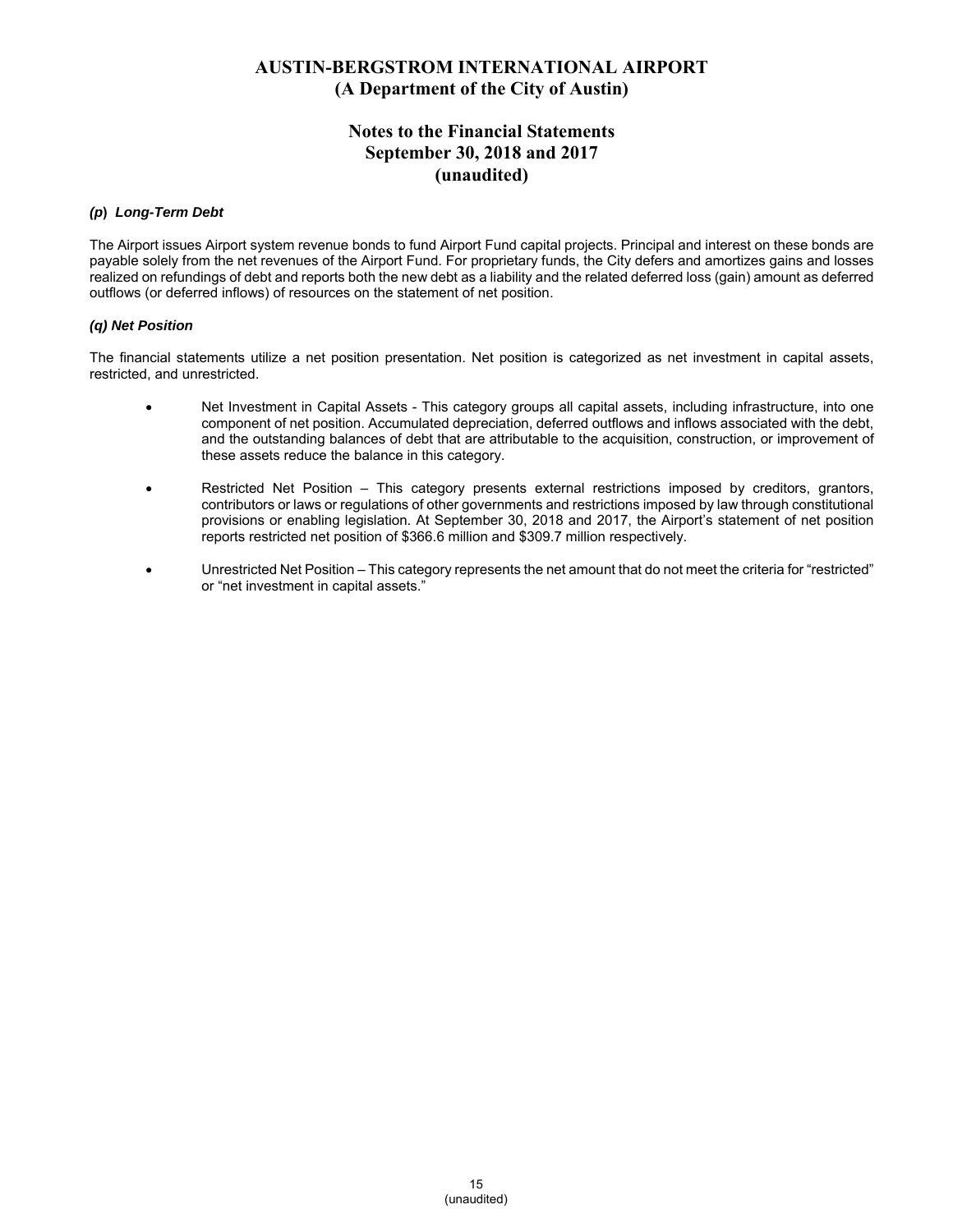### **Notes to the Financial Statements September 30, 2018 and 2017 (unaudited)**

#### **(2) CASH AND INVESTMENTS**

The following summarizes the Airport's amount of pooled investments and cash at September 30, 2017 (in thousands):

| <b>Pooled Investments and Cash</b> |                   |  |  |
|------------------------------------|-------------------|--|--|
| Unrestricted                       | <b>Restricted</b> |  |  |
| \$12.038                           | \$471.664         |  |  |

#### **Investments**

Chapter 2256 of the Texas Government Code (the Public Funds Investment Act) authorizes the City to invest its funds under a written investment policy (the "Investment Policy") that primarily emphasizes safety of principal and liquidity; addresses investment diversification, yield, and maturity; and addresses the quality and capability of investment personnel. The Investment Policy defines what constitutes the legal list of investments allowed under the policy, which excludes certain investment instruments allowed under Chapter 2256 of the Texas Government Code.

The City's deposits and investments are invested pursuant to the Investment Policy, which is approved annually by the City Council. The Investment Policy includes a list of authorized investment instruments, a maximum allowable stated maturity of any individual investment, and the maximum average dollar weighted maturity allowed for pooled fund groups. In addition, it includes an "Investment Strategy Statement" that specifically addresses each fund's investment options and describes the priorities of suitability of investment type, preservation and safety of principal, liquidity, marketability, diversification, and yield. Additionally, the soundness of financial institutions in which the City will deposit funds is addressed.

The City Treasurer submits an investment report each quarter to the investment committee. Members of the Investment Committee include the Chief Financial Officer (as chair), the City Treasurer (as vice chair), Assistant Treasurer over Investment Management, Assistant Treasurer over Debt Management, the City Controller, a public sector investment expert, a Financial Advisor's representative, a representative from Austin Energy, a representative from the Austin Water Utility, and a representative from the Law Department. The report details the investment position of the City and the compliance of the investment portfolio as it relates to both the adopted investment strategy statements and Texas state law.

The City is authorized to invest in the following investment instruments if they meet the guidelines of the investment policy:

- 1. Obligations of the United States or its agencies and instrumentalities;
- 2. Direct obligations of the State of Texas;
- 3. Other obligations, the principal and interest on which are unconditionally guaranteed or insured by the State of Texas or the United States or its agencies and instrumentalities;
- 4. Obligations of other states, cities, counties, or other political subdivisions of any state having been rated as to investment quality by a nationally recognized investment rating firm and having received a rating of not less than A or its equivalent;
- 5. Bankers' acceptances, so long as each such acceptance has a stated maturity of 270 days or less from the date of its issuance, will be liquidated in full at maturity, are eligible collateral for borrowing from a Federal Reserve Bank, and are accepted by a domestic bank whose short-term obligations are rated at least A-1, P-1, or the equivalent by a nationally recognized credit rating agency or which is the largest subsidiary of a bank holding company whose short-term obligations are so rated;
- 6. Commercial paper with a stated maturity of 270 days or less from the date of its issuance that is either rated not less than A-1, P-1, or the equivalent by at least two nationally recognized credit rating agencies or is rated at least A-1, P1, or the equivalent by at least one nationally recognized credit rating agency and is fully secured by an irrevocable letter of credit issued by a bank organized and existing under the laws of the United States or any state thereof;
- 7. Collateralized repurchase agreements having a defined termination date and described in more detail in the Investment Policy;
- 8. Certificates of deposit issued by depository institutions that have a main office or branch office in Texas that are guaranteed or insured by the Federal Deposit Insurance Corporation or its successor or as further described in the Investment Policy;
- 9. Share certificates issued by a depository institution that has a main office or branch office in Texas;
- 10. Money market mutual funds;
- 11. Local government investment pools (LGIPs); and
- 12. Securities lending program.

The City did not participate in any reverse repurchase agreements or security lending arrangements during fiscal year 2018.

All City investments are insured, registered, or held by an agent in the City's name; therefore, the City is not exposed to custodial credit risk.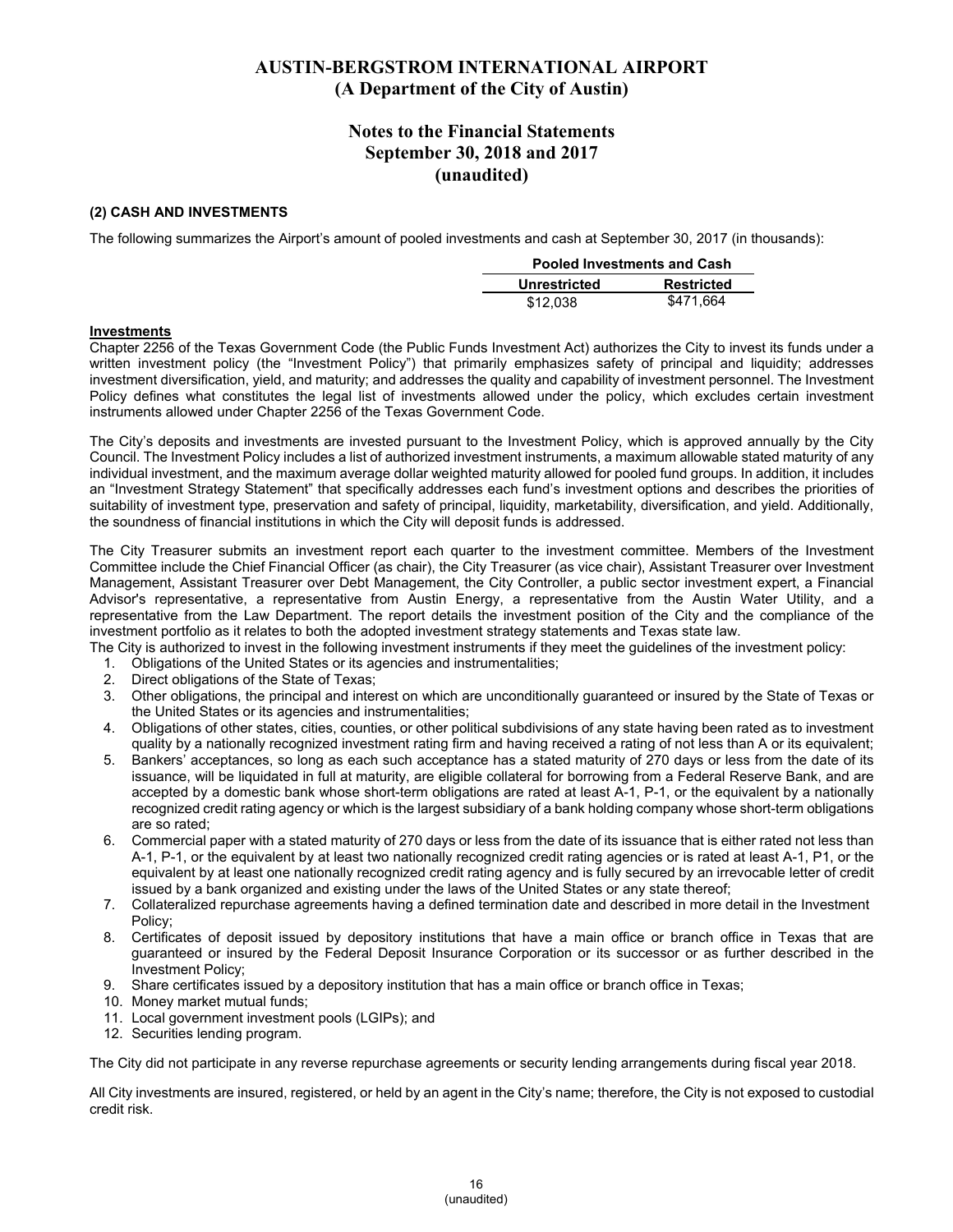### **Notes to the Financial Statements September 30, 2018 and 2017 (unaudited)**

The City participates in TexPool/TexPool Prime, TexasDAILY, TexStar, and Texas CLASS (collectively referred to as the LGIPs). The State Comptroller oversees TexPool/Texpool Prime, with Federated Investors managing the daily operations of the pool under a contract with the State Comptroller. Although there is no regulatory oversight over TexasDAILY, an advisory board consisting of participants or their designees maintains oversight responsibility for TexasDAILY. PFM Asset Management LLC manages the daily operations of TexasDAILY under a contract with the advisory board. JPMorgan Investment Management, Inc. and First Southwest Asset Management, Inc. serve as co-administrators for TexStar under an agreement with the TexStar board of directors. Public Trust Advisors, LLC serves as the program administrator of Texas CLASS under a Trust Agreement with the Board of Trustees.

The City invests in LGIPs to provide its liquidity needs. The LGIPs were established in conformity with the Interlocal Cooperation Act, Chapter 791 of the Texas Government Code and the Public Funds Investment Act, Chapter 2256 of the Code. The LGIPs are structured like money market mutual funds and allow shareholders the ability to deposit or withdraw funds on a daily basis. In addition, interest rates are adjusted on a daily basis, and the funds seek to maintain a constant NAV of \$1.00, although this cannot be fully guaranteed. The LGIPs are rated AAAm and must maintain a dollar weighted average maturity not to exceed a 60-day limit. At September 30, 2018, TexPool, Texpool Prime, TexasDAILY, TexStar, and Texas CLASS had a weighted average maturity of 28 days, 37 days, 34 days, 43 days, and 52 days, respectively. The City's LGIP investments are not subject to limitations, penalties, or restrictions on withdrawals outside emergency conditions that make the sale of assets or determination of fund NAV not reasonably practical, and therefore, the City considers holdings in these funds to have an effective weighted average maturity of one day.

Certain external investment pools and pool participants have an option to measure these investment pools at amortized cost rather than fair value if certain criteria are met. All City LGIPs are qualifying pools for these purposes. TexPool, Texpool Prime, and TexasDAILY opted to report at amortized cost, while TexStar and Texas CLASS measures their investments at fair value.

The City categorizes its fair value measurements within the fair value hierarchy established by generally accepted accounting principles. The hierarchy is based on the valuation inputs used to measure the fair value of the asset. Level 1 inputs are quoted prices in active markets for identical assets; Level 2 inputs are other observable inputs; Level 3 inputs are unobservable inputs.

The City has the following recurring fair value measurements as of September 30, 2018:

- U.S. Treasury securities of \$669.2 million are valued using other observable inputs, including but not limited to, model processes, benchmark curves, benchmarking of like securities, sector groupings, and matrix pricing (Level 2 inputs).
- U.S. Agency securities of \$1.6 billion are valued using other observable inputs, including but not limited to, model processes, benchmark curves, benchmarking of like securities, sector groupings, and matrix pricing (Level 2 inputs).

As of September 30, 2018, the City presented Money Market Funds of \$50.7 million, LGIPs of \$925.7 million valued using amortized cost, and LGIP's of \$137.6 million valued using NAV.

#### **Interest Rate Risk**

#### **Operating Funds**

As a means of minimizing risk of loss due to interest rate fluctuations, the Investment Policy requires that investment maturities will not exceed the lesser of a dollar weighted average maturity of 365 days or the anticipated cash flow requirements of the funds. Quality short-to-medium term securities should be purchased, which complement each other in a structured manner that minimizes risk and meets the City's cash flow requirements. Three years is the maximum period before maturity.

#### **Debt Service Funds**

Investment strategies for debt service funds have as the primary objective the assurance of investment liquidity adequate to cover the debt service obligation on the required payment date. As a means of minimizing risk of loss due to interest rate fluctuations, securities purchased cannot have a stated final maturity date which exceeds the debt service payment date.

#### **Debt Service Reserve Funds**

Investment strategies for debt service reserve funds have as the primary objective the ability to generate a dependable revenue stream to the appropriate debt service fund from securities with a low degree of volatility. Except as may be required by bond ordinance specific to an individual issue, securities should be of high quality, with short-term to intermediate-term securities.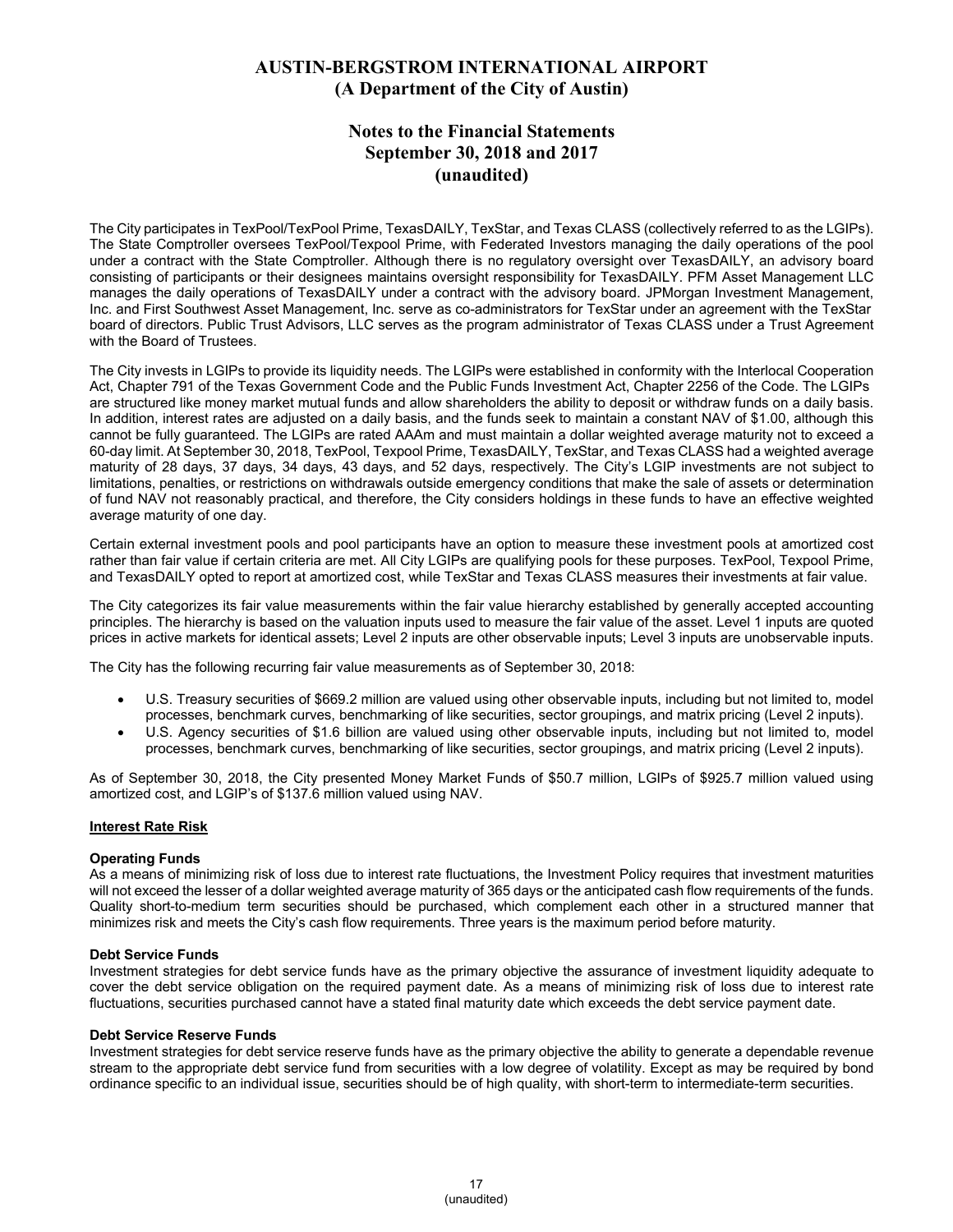#### **Notes to the Financial Statements September 30, 2018 and 2017 (unaudited)**

#### **(3) CAPITAL ASSETS AND INFRASTRUCTURE**

Airport Fund Capital Asset activity for the year ended September 30, 2018, was as follows (in thousands):

|                                   | <b>Beginning</b> |                   |                  | <b>Ending</b>  |
|-----------------------------------|------------------|-------------------|------------------|----------------|
|                                   | <b>Balance</b>   | <b>Increases</b>  | <b>Decreases</b> | <b>Balance</b> |
| Depreciable capital assets        |                  |                   |                  |                |
| Building and improvements         | 1,166,557<br>\$  | 114,868           |                  | 1,281,425      |
| Plant and equipment               | 36,337           | 2,375             | (2, 406)         | 36,306         |
| Vehicles                          | 15,421           | 2,291             | (1,625)          | 16,087         |
| Total depreciable capital assets  | 1,218,315        | 119,534           | (4,031)          | 1,333,818      |
| Less accumulated depreciation for |                  |                   |                  |                |
| Building and improvements         | (316, 493)       | (30, 166)         |                  | (346, 659)     |
| Plant and equipment               | (17, 487)        | (2,010)           | 2,213            | (17, 284)      |
| <b>Vehicles</b>                   | (8, 515)         | (1,547)           | 750              | (9.312)        |
| Total accumulated depreciation    | (342,495)        | $(33, 723)$ $(1)$ | 2,963            | (373, 255)     |
| Depreciable capital assets, net   | 875,820          | 85,811            | (1,068)          | 960,563        |
| Nondepreciable capital assets     |                  |                   |                  |                |
| Land and improvements             | 96,381           |                   |                  | 96,381         |
| Arts and treasures                | 3,375            |                   |                  | 3,375          |
| Construction in progress          | 33,140           | 235,751           | (119, 239)       | 149,652        |
| Total nondepreciable assets       | 132,896          | 235,751           | (119, 239)       | 249,408        |
| Total capital assets              | \$1,008,716      | 321,562           | (120, 307)       | 1,209,971      |

(1) Components of accumulated depreciation/amortization increases: Current year depreciation  $$33.723$ 

#### **Service Concession Arrangements**

The City entered into a Master Lease Agreement with Austin CONRAC LLC, a corporation established to operate Austin's consolidated rent-a-car facility ("CONRAC"). The master lease, with a 20-year initial term and a 10-year extension option, provides for construction, financing, and management of a joint use facility. CONRAC began operations October 1, 2015. The operator pays annual rent of \$900,000 to the Airport. The present value of the future rent payments was \$13 million at lease inception. As of September 30, 2018, the unamortized balance was \$10.6 million and is presented in other assets. The related deferred inflow balance is \$11.7 million. The CONRAC was financed with \$143 million in City issued Rental Car Special Facility Bonds, conduit debt secured by customer facilities charges (CFC). CFC funds are remitted by rental car concessionaires directly to the bond trustee. See Note 16 for conduit debt information. Construction costs totaled \$152.5 million and the City has recorded the asset with a corresponding deferred inflow of resources to be amortized over the 30-year term of the master lease agreement.

The City entered into a Lease and Development Agreement with Scott Airport Parking, LLC (Scott) to develop and operate a 2,000-space covered parking facility and full service pet boarding facility (Bark and Zoom). The lease has a 40-year term, which began on October 2016. Scott pays a monthly square footage rate, a monthly percentage rate, and a fixed monthly rate in exchange for the right to operate the facilities, as defined in the lease and development agreement. The fixed monthly rate for the first 5 years is \$5,000. The present value of the future payments was \$9.2 million at lease inception. As of September 30, 2018, the unamortized balance was \$8.4 million and is presented in other assets. The related deferred inflow balance is \$8.8 million. Construction costs totaled \$26.8 million and the City has recorded the asset with a corresponding deferred inflow of resources to be amortized over the 40 year term of the master lease agreement.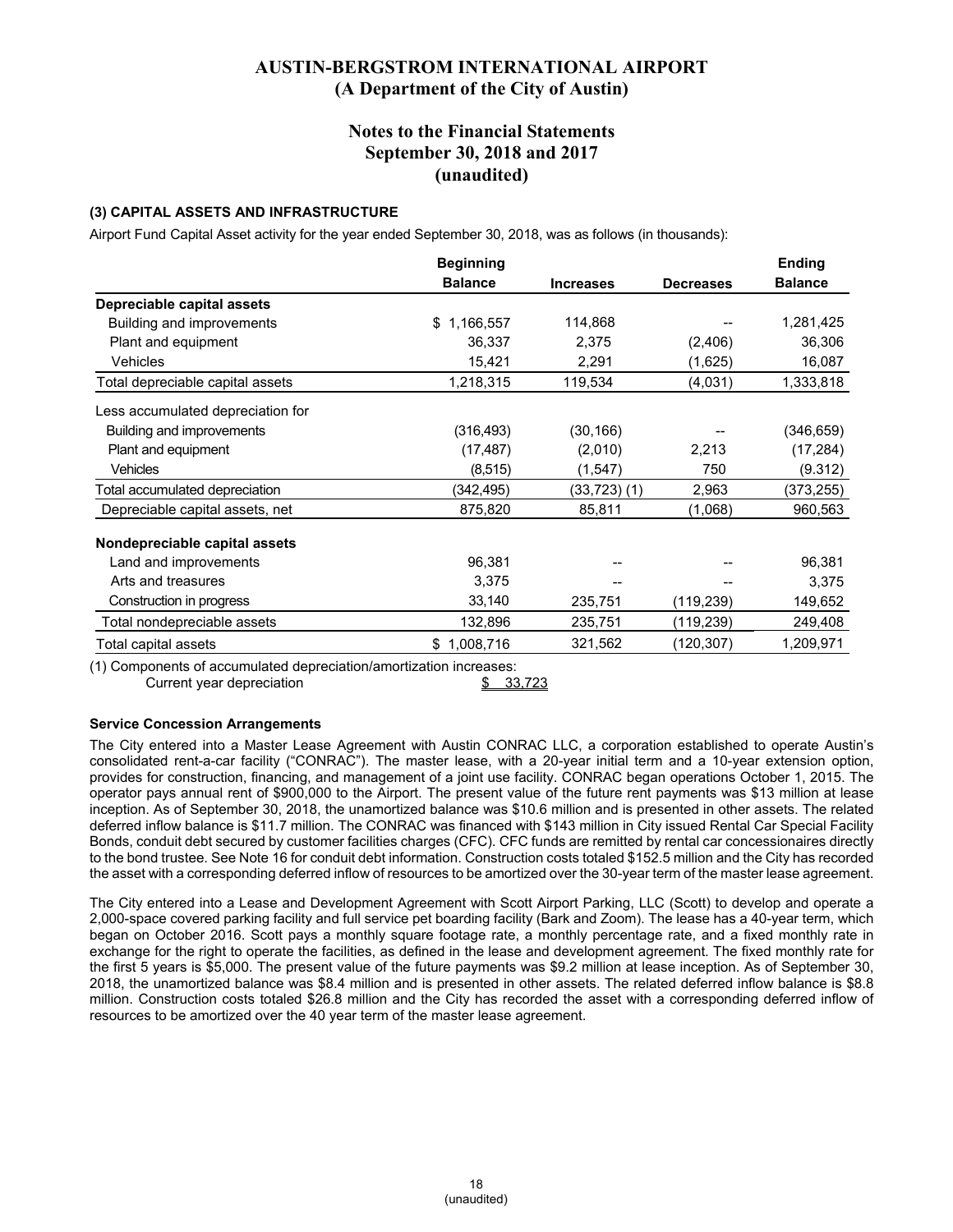### **Notes to the Financial Statements September 30, 2018 and 2017 (unaudited)**

As of September 30, 2018, the City reported the following SCA activities (in thousands):

| <b>Service Concession</b><br>Arrangement          | <b>Beginning</b><br>Asset<br><b>Construction</b><br>Cost | <b>Current year</b><br><b>Additions</b>                                    | <b>Beginning</b><br>Accumulated<br><b>Depreciation</b> | <b>Current Year</b><br><b>Depreciation</b> | Ending<br>Accumulated<br><b>Depreciation</b> | <b>Net Book</b><br>Value                           |
|---------------------------------------------------|----------------------------------------------------------|----------------------------------------------------------------------------|--------------------------------------------------------|--------------------------------------------|----------------------------------------------|----------------------------------------------------|
| <b>CONRAC</b> facility                            | 152,496<br>\$                                            |                                                                            | 7,624                                                  | 3,745                                      | 11.369                                       | 141,127                                            |
| Bark and Zoom facility                            | 26,558                                                   | 213                                                                        | 664                                                    | 675                                        | 1,339                                        | 25,432                                             |
| Total                                             | 179,054                                                  | 213                                                                        | 8,288                                                  | 4,420                                      | 12,708                                       | 166,559                                            |
|                                                   | <b>Beginning</b><br><b>Deferred</b><br><b>Inflows</b>    | <b>Current year</b><br><b>Additions</b><br><b>Beginning</b><br>Accumulated | <b>Beginning</b><br><b>Accumulated</b><br>Amortization | <b>Current Year</b><br>Amortization        | <b>Ending</b><br>Accumulated<br>Amortization | <b>Ending</b><br><b>Deferred</b><br><b>Inflows</b> |
| <b>CONRAC</b> facility<br>CONRAC base rent        | 142.361                                                  |                                                                            | 10,135                                                 | 5,083                                      | 15,218                                       | 137,278                                            |
| agreement                                         | 12,170                                                   | --                                                                         | 871                                                    | 435                                        | 1,306                                        | 11,735                                             |
| Bark and Zoom facility<br>Bark and Zoom base rent | 25,673                                                   | 213                                                                        | 885                                                    | 453                                        | 1,338                                        | 25,433                                             |
| agreement                                         | 8,957                                                    | --                                                                         | 307                                                    | 154                                        | 461                                          | 8,803                                              |
| Total                                             | \$189,161                                                | 213                                                                        | 12,198                                                 | 6,125                                      | 18,323                                       | 183,249                                            |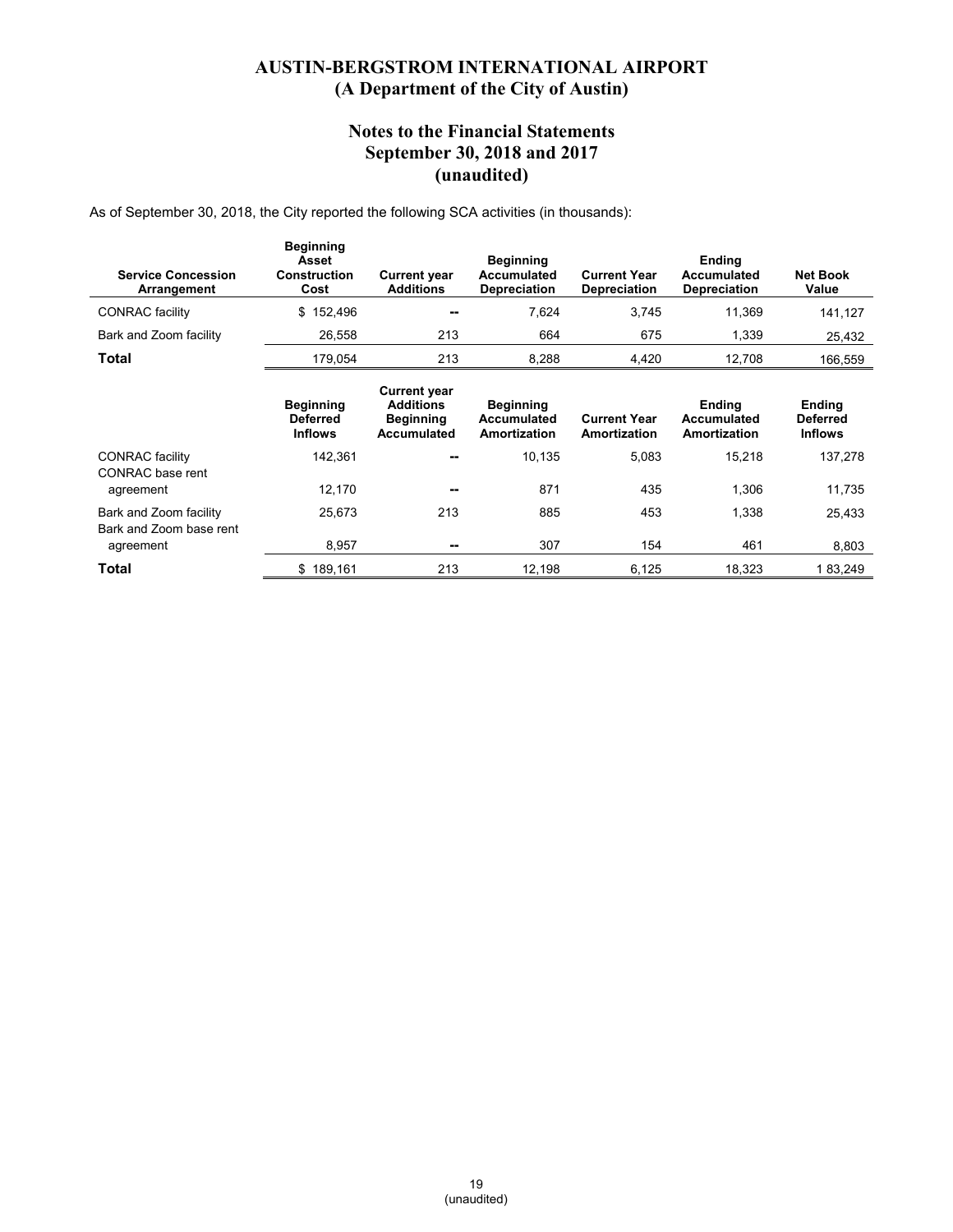### **Notes to the Financial Statements September 30, 2018 and 2017 (unaudited)**

#### **(4) DEBT**

#### *(a) Long-term Liabilities*

| <b>Description</b>                                             | October 1,<br>2016       | <b>Increases</b> | <b>Decreases</b> | September 30,<br>2017 | <b>Amounts Due</b><br><b>Within One Year</b> |
|----------------------------------------------------------------|--------------------------|------------------|------------------|-----------------------|----------------------------------------------|
| <b>Airport activities</b>                                      |                          |                  |                  |                       |                                              |
| General obligation bonds, net                                  | 80<br>\$                 |                  | (24)             | 56                    | 21                                           |
| General obligation bonds and other tax<br>supported debt total | 80                       |                  | (24)             | 56                    | 21                                           |
| Revenue bonds, net                                             | 546,495                  | 359,425          | (24, 557)        | 881,363               | 23,744                                       |
| Debt service requirements total                                | 546,575                  | 359,425          | (24, 581)        | 881,419               | 23,765                                       |
| Other long-term obligations                                    |                          |                  |                  |                       |                                              |
| Accrued compensated absences                                   | 1,988                    | 206              | --               | 2,194                 | 2,194                                        |
| Claims payable                                                 | $\overline{\phantom{a}}$ | 9                | (8)              | 1                     | 1                                            |
| Net pension liability                                          | 44,268                   | 5,690            | (3,716)          | 46,242                | $\qquad \qquad \cdots$                       |
| Other postemployment benefits                                  | 21,935                   | 4,259            | $- -$            | 26,194                | $- -$                                        |
| Other liabilities                                              | 3,043                    | 591              | (461)            | 3,173                 | 3,173                                        |
| Airport activities total                                       | \$617,809                | 370,180          | (28, 766)        | 959,223               | 29.133                                       |

**Airport Revenue Bonds -- General -** The City's Airport fund issues airport system revenue bonds to fund Airport fund capital projects. Principal and interest on these bonds are payable solely from the net revenues of the Airport fund. At September 30, 2018, the total airport system obligation for prior lien bonds is \$789,189,000 exclusive of discounts, premiums, and loss on refundings. Aggregate interest requirements for all prior lien bonds are \$584,867,972 at September 30, 2018. Revenue bonds authorized and unissued amount to \$735,795,000. Bond ratings at September 30, 2018, for the revenue bonds were A (Standard & Poor's) and A1 (Moody's Investors Service, Inc.).

The following table summarizes all Airport System original and refunding revenue bonds outstanding at September 30, 2018 (in thousands):

| <b>Series</b>   | <b>Fiscal Year</b> | Original<br><b>Amount</b><br>Issued | <b>Principal</b><br>Outstanding | <b>Aggregate Interest</b><br><b>Requirements</b><br>Outstanding |     | <b>Interest Rates</b><br>of Debt<br>Outstanding | <b>Maturity Dates</b><br>of Serial Debt |
|-----------------|--------------------|-------------------------------------|---------------------------------|-----------------------------------------------------------------|-----|-------------------------------------------------|-----------------------------------------|
|                 |                    |                                     |                                 |                                                                 |     |                                                 |                                         |
| 2005 Refunding  | 2008(1)            | \$<br>281.300                       | 176.100                         | 27.575                                                          | (2) | $0.84 - 1.86\%$                                 | 11/15/2018-2025                         |
| 2013 Revenue    | 2013               | 60.000                              | 52.265                          | 6,675                                                           | (3) | 2.25%                                           | 11/15/2018-2028 (4)                     |
| 2013A Refunding | 2014               | 35.620                              | 1.364                           |                                                                 | (3) | 1.56%                                           | 11/15/2018                              |
| 2014 Revenue    | 2015               | 244.495                             | 244.495                         | 231.573                                                         | (3) | 5.00%                                           | 11/15/2026-2044                         |
| 2017A Revenue   | 2017               | 185.300                             | 185.300                         | 187,695                                                         | (3) | 5.00%                                           | 11/15/2026-2046                         |
| 2017B Revenue   | 2017               | 129.665                             | 129.665                         | 131,339                                                         | (3) | 5.00%                                           | 11/15/2026-2046                         |
|                 |                    |                                     | \$789.189                       |                                                                 |     |                                                 |                                         |

(1) Series was remarketed in 2008.

(2) Interest is paid monthly and is based on a variable rate. Aggregate interest requirement is calculated utilizing the rate of 4.05% in effect at the end of the fiscal year.

(3) Interest is paid semiannually on May 15 and November 15.

(4) Series matures on May 15 of the final year.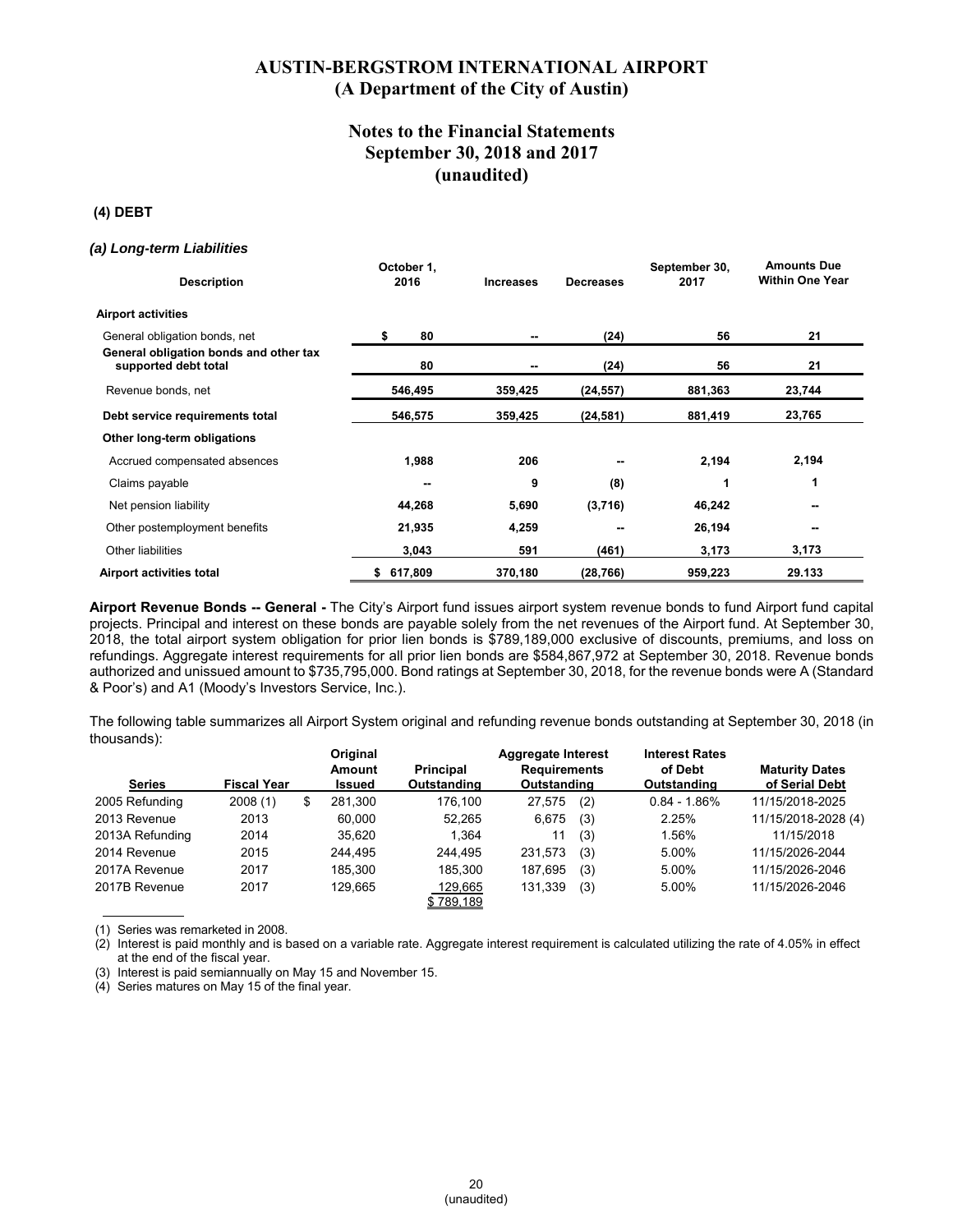#### **Notes to the Financial Statements September 30, 2018 and 2017 (unaudited)**

The Series 2005 refunding bonds that were remarketed in 2008 are variable rate demand bonds. These bonds are separated into 4 subseries with a total principal amount of \$176,100,000. The associated letter of credit agreement has the following terms (in thousands):

| <b>Bond Sub-</b><br><b>Series</b> | <b>Liquidity Provider</b>           | Commitment<br>Fee Rate | Remarketing<br>Agent | Remarketing<br>Fee Rate | Outstanding | <b>Expiration</b> |
|-----------------------------------|-------------------------------------|------------------------|----------------------|-------------------------|-------------|-------------------|
| 2005-1                            | Sumitomo Mitsui Banking Corporation | 0.62%                  | Morgan Stanley       | 0.10%                   | 44.025      | 10/15/2018        |
| 2005-2                            | Sumitomo Mitsui Banking Corporation | 0.62%                  | Morgan Stanley       | 0.10%                   | 44.000      | 10/15/2018        |
| 2005-3                            | Sumitomo Mitsui Banking Corporation | 0.62%                  | Morgan Stanley       | 0.10%                   | 44.050      | 10/15/2018        |
| 2005-4                            | Sumitomo Mitsui Banking Corporation | 0.62%                  | Morgan Stanley       | 0.10%                   | 44,025      | 10/15/2018        |
|                                   |                                     |                        |                      |                         | 176.100     |                   |

These bonds are subject to purchase on the demand of the holder at a price equal to principal plus accrued interest with proper notice and delivery to the corresponding remarketing agent. If the remarketing agent is unable to successfully remarket the bonds or if the agreement expires with no new agreement in place, the bonds will be purchased by the respective liquidity provider and become bank bonds with principal to be paid in annual installments over the remaining life of the bond series beginning on the first business day of the month six months following the triggering repayment event. Thus, under any circumstance, no principal payments will be due within a year of September 30, 2018. Bank bonds bear an interest rate based on the bank rate which is the lesser of the base rate plus any applicable excess interest or the maximum rate. The remarketing agent takes the variable debt to auction on a weekly basis; the winning bid determines the weekly rate paid.

**Airport Revenue Debt -- Pledged Revenues -** The net revenue of the Airport Fund was pledged to service the outstanding principal and interest payments for revenue debt outstanding (including revenue bonds and revenue notes). The table below represents the pledged amounts at September 30, 2018 (in thousands):

|                      |                              |                          | <b>Net Revenue and</b>          |                                               |                                 |  |
|----------------------|------------------------------|--------------------------|---------------------------------|-----------------------------------------------|---------------------------------|--|
| Gross<br>Revenue (1) | Other Available<br>Funds (2) | Operating<br>Expense (3) | <b>Other Available</b><br>Funds | <b>Debt Service</b><br><b>Requirement (5)</b> | <b>Revenue Bond</b><br>Coverage |  |
| 176.235              | 5.469                        | 108.045                  | 73.659                          | 21.875                                        | 3.37                            |  |

Gross revenue includes revenues from operations and interest income.

(2) Pursuant to the bond ordinance, in addition to gross revenue, the Airport is authorized to use "other available funds" in the calculation of revenue bond coverage not to exceed 25% of the debt service requirements.

(3) Excludes depreciation, other postemployment benefits and net pension liability accruals.

Excludes debt service amounts paid with passenger facility charge revenues and restricted bond proceeds applied to current interest payments.

#### *(b) Debt Service Requirements (in thousands):*

| <b>Fiscal Year</b>               | <b>General Obligation</b> |                |                 |                          |                 |
|----------------------------------|---------------------------|----------------|-----------------|--------------------------|-----------------|
| <b>Ended</b>                     | <b>Bonds</b>              |                |                 | <b>Revenue Bonds (1)</b> |                 |
| September 30                     | <b>Principal</b>          |                | <b>Interest</b> | <b>Principal</b>         | <b>Interest</b> |
| 2019                             | \$                        | 20             | 1               | 24.249                   | 35,646          |
| 2020                             |                           | 10             |                 | 26,135                   | 34,682          |
| 2021                             |                           | $\overline{2}$ |                 | 26,150                   | 33,702          |
| 2022                             |                           | 1              |                 | 25,430                   | 32,748          |
| 2023                             |                           |                |                 | 26,430                   | 31,769          |
| 2024-2028                        |                           |                |                 | 135,820                  | 143,741         |
| 2029-2033                        |                           |                |                 | 102,495                  | 118,931         |
| 2034-2038                        |                           |                |                 | 130,815                  | 89,905          |
| 2039-2043                        |                           |                |                 | 166,935                  | 52,864          |
| 2044-2048                        |                           |                |                 | 124,730                  | 10,880          |
|                                  |                           | 33             | 2               | 789,189                  | 584,868         |
| Less: Unamortized bond discounts |                           |                |                 | (204)                    |                 |
| Add: Unamortized bond premiums   |                           |                |                 | 64,496                   |                 |
| Net debt service requirements    |                           | 33             | 2               | 853,481                  | 584.868         |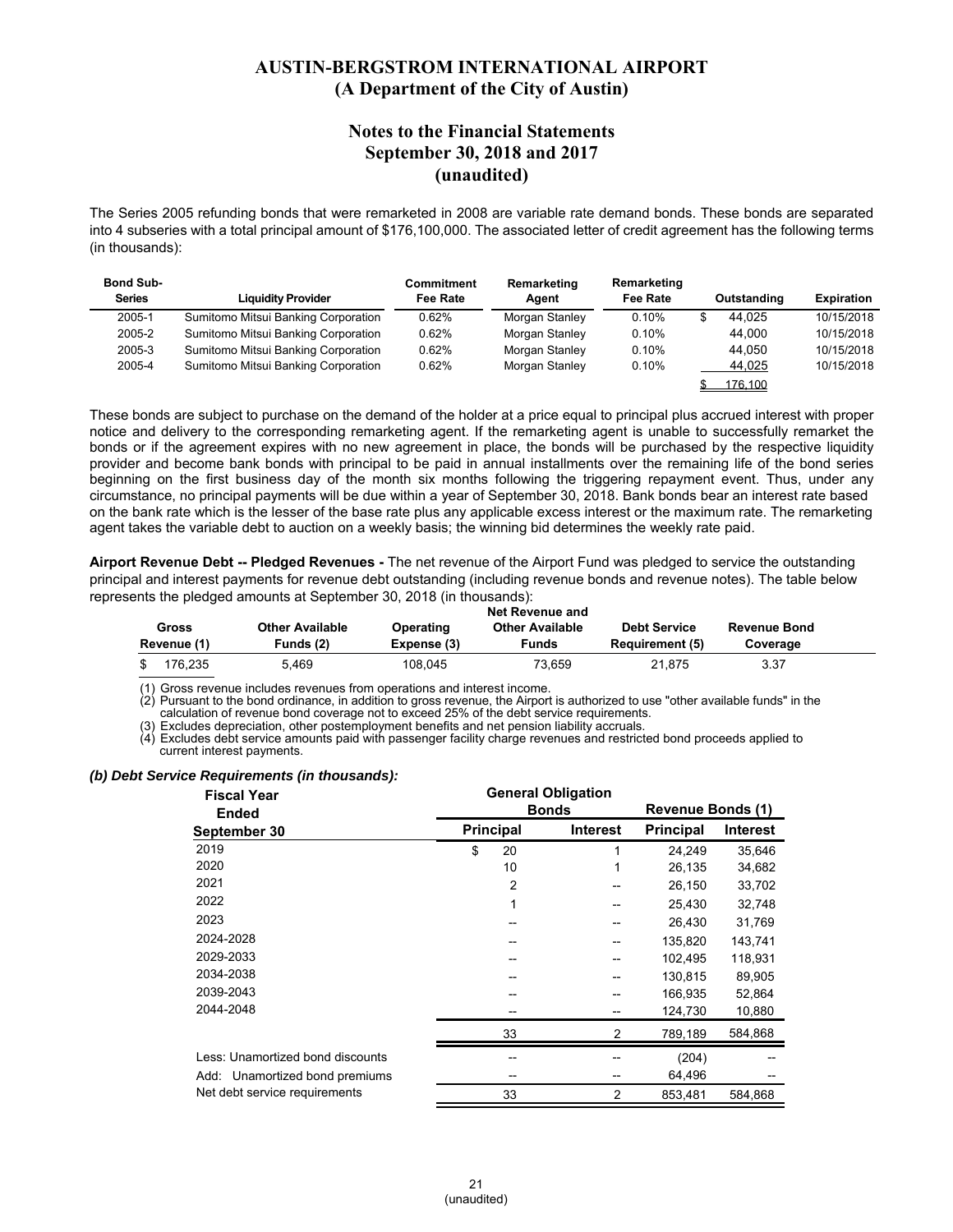### **Notes to the Financial Statements September 30, 2018 and 2017 (unaudited)**

| <b>Fiscal Year</b>               | <b>Total Airport</b><br><b>Debt Service Requirements</b> |                 |           |  |  |
|----------------------------------|----------------------------------------------------------|-----------------|-----------|--|--|
| Ended<br>September 30            | <b>Principal</b>                                         | <b>Interest</b> | Total     |  |  |
| 2019                             | 24,269                                                   | 35,647          | 59,916    |  |  |
| 2020                             | 26,145                                                   | 34,683          | 60,828    |  |  |
| 2021                             | 26,152                                                   | 33,702          | 59,854    |  |  |
| 2022                             | 25,431                                                   | 32,748          | 58,179    |  |  |
| 2023                             | 26,430                                                   | 31,769          | 58,199    |  |  |
| 2024-2028                        | 135,820                                                  | 143,741         | 279,561   |  |  |
| 2029-2033                        | 102,495                                                  | 118,931         | 221,426   |  |  |
| 2034-2038                        | 130.815                                                  | 89,905          | 220,720   |  |  |
| 2039-2043                        | 166,935                                                  | 52,864          | 219,799   |  |  |
| 2044-2048                        | 124,730                                                  | 10,880          | 135,610   |  |  |
|                                  | 789,222                                                  | 584.870         | 1,374,092 |  |  |
| Less: Unamortized bond discounts | (204)                                                    |                 | (204)     |  |  |
| Add: Unamortized bond premiums   | 64,496                                                   |                 | 64,496    |  |  |
| Net debt service requirements    | \$<br>853,514                                            | 584,870         | 1,438,384 |  |  |

(1) Portions of these bonds are variable rate bonds with rates ranging from 0.84% to 1.86%.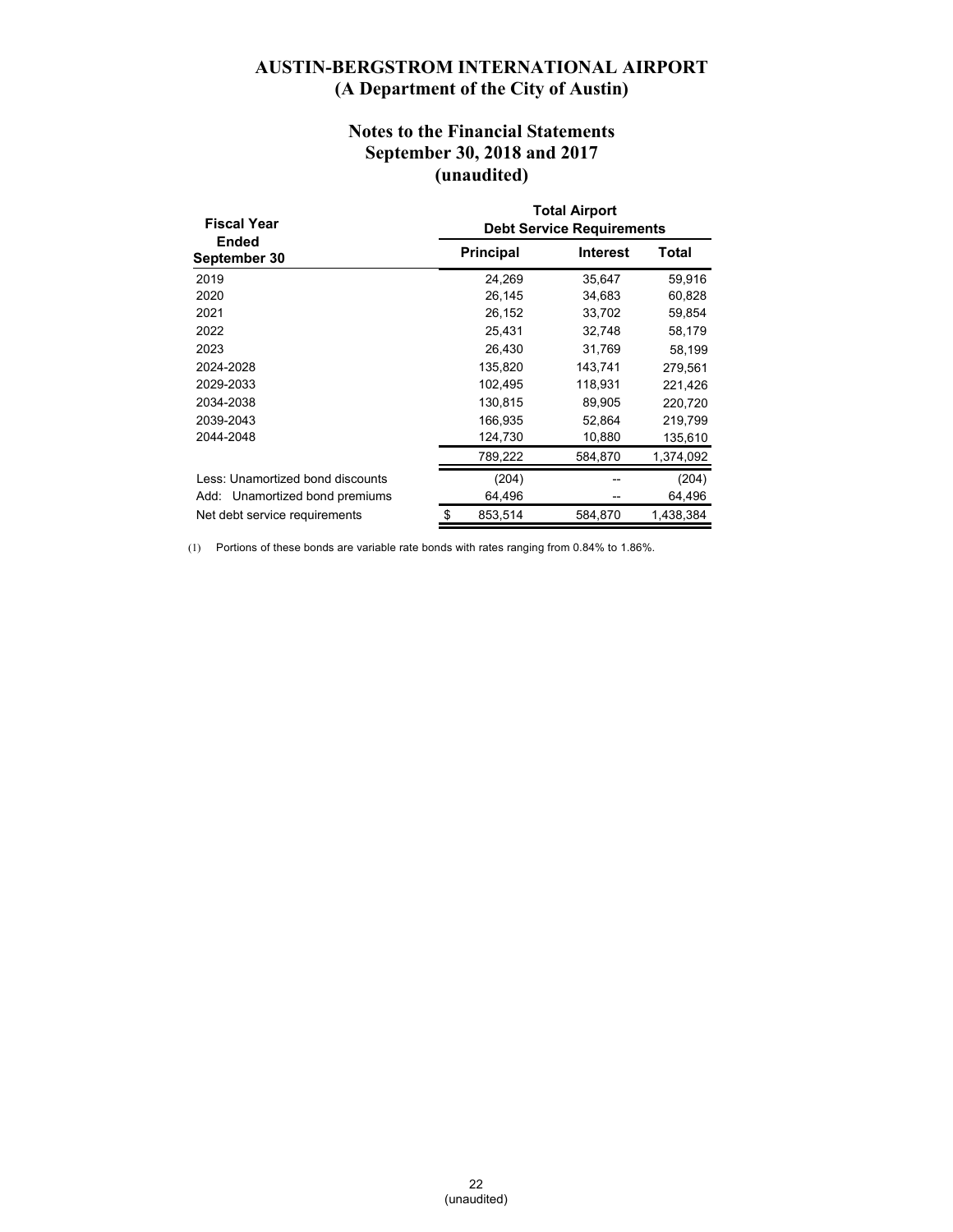### **Notes to the Financial Statements September 30, 2018 and 2017 (unaudited)**

#### **(5) RETIREMENT PLANS**

#### *(a) General Information*

*Plan Description.* The City participates in funding three contributory, defined benefit retirement plans: the City of Austin Employees' Retirement and Pension Fund (City Employees), the City of Austin Police Officers' Retirement and Pension Fund (Police Officers), and the Fire Fighters' Relief and Retirement Fund of Austin, Texas (Fire Fighters). An Independent Board of Trustees administers each plan. These plans are City-wide single employer funded plans each with a fiscal year end of December 31.

All three plans were created by state law and can be found in Vernon's Texas Civil Statutes as follows:

| City Employees' Fund  | Article 6243n   |
|-----------------------|-----------------|
| Police Officers' Fund | Article 6243n-1 |
| Fire Fighters' Fund   | Article 6243e.1 |

State law governs benefit and contribution provisions. Amendments may be made by the Legislature of the State of Texas.

*Plan Financial Statements.* The most recently available financial statements of the pension funds are for the year ended December 31, 2017. Stand-alone financial reports that include financial statements and supplementary information for each plan are publicly available at the locations and internet addresses shown below.

| <b>Plan</b>                                                    | <b>Address</b>                                                              | <b>Telephone</b> |
|----------------------------------------------------------------|-----------------------------------------------------------------------------|------------------|
| City of Austin Employees' Retirement                           | 418 E. Highland Mall Blvd.                                                  | (512)458-2551    |
| and Pension Fund                                               | Austin, Texas 78752-3720                                                    |                  |
|                                                                | www.coaers.org                                                              |                  |
| City of Austin Police Officers' Retirement<br>and Pension Fund | 2520 S. IH 35, Ste. 100<br>Austin, Texas 78704<br>www.ausprs.org            | (512)416-7672    |
| Fire Fighters' Relief and Retirement Fund<br>of Austin, Texas  | 4101 Parkstone Heights Dr., Ste. 270<br>Austin, Texas 78746<br>www.afrs.org | (512)454-9567    |

*Classes of Employees Covered*. The three pension plans cover substantially all full-time employees. The City Employees' fund covers all regular, full-time employees working 30 hours or more except for civil service police officers and fire fighters. Membership in this fund is comprised of two tiers. Group A includes all employees hired before January 1, 2012. Group B includes all employees hired on or after this date. The Police Officers' fund covers all commissioned law enforcement officers and cadets upon enrollment in the Austin Police Academy. The Fire Fighters' fund covers all commissioned civil service and Texas state-certified fire fighters with at least six months of service employed by the Austin Fire Department.

*Benefits Provided.* Each plan provides service retirement, death, and disability benefits as shown in the following chart. For the City Employees' fund, vesting occurs after 5 years of creditable service. For the other two systems, vesting occurs after 10 years of creditable service. For all three systems, creditable service includes employment at the City plus purchases of certain types of service where applicable. Withdrawals from the systems include actual contributions plus interest at varying rates depending on the system. This applies to both non-vested employees who leave the City as well as vested employees who leave the City and wish to withdraw their contributions. In addition, each plan offers various Deferred Retirement Option Programs (DROP). These are not included in the discussion of benefits provided.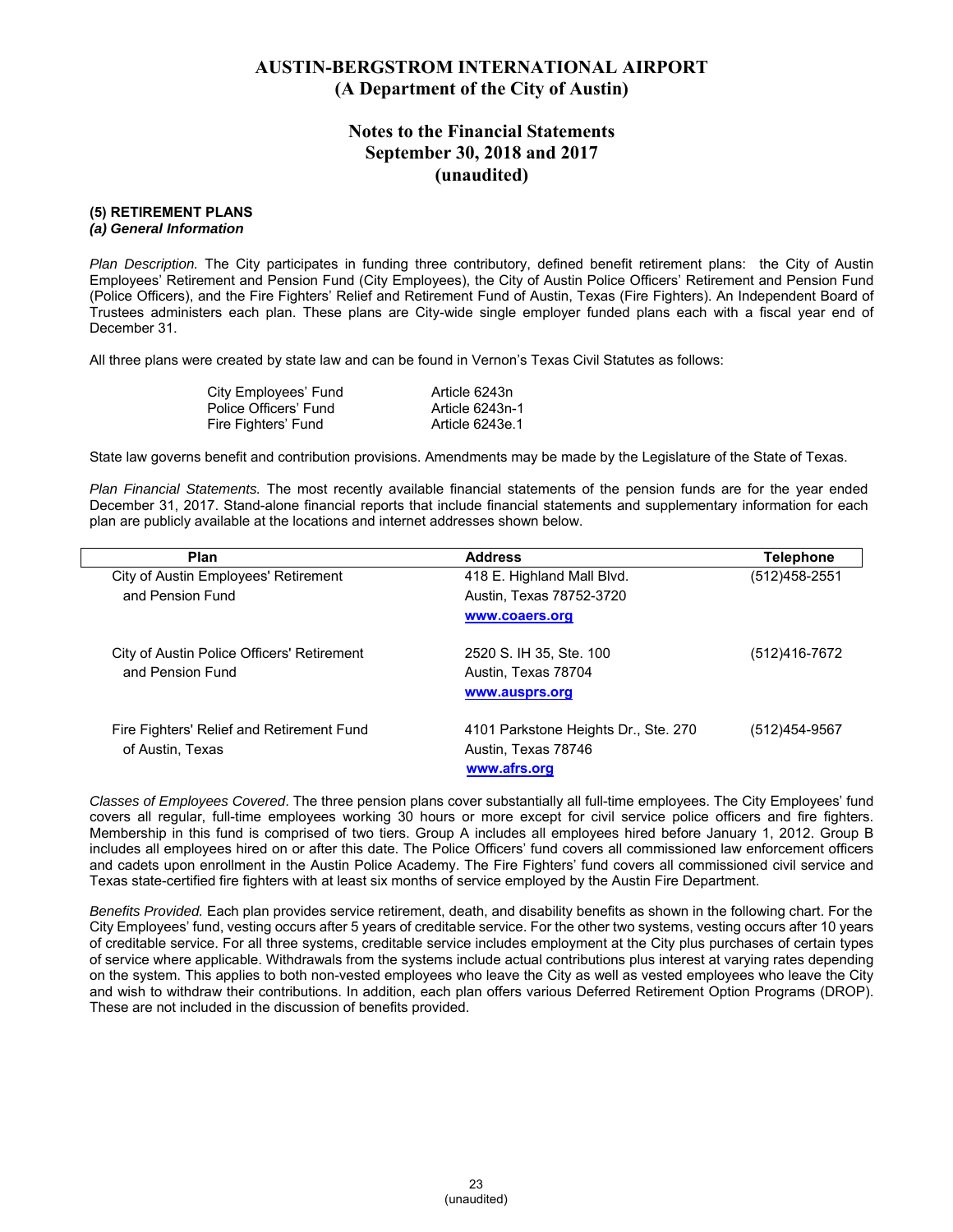# **Notes to the Financial Statements September 30, 2018 and 2017 (unaudited)**

|                                         | <b>City Employees</b>                                                                                                                                                                                                                                                                                                                                                                                                                                    | <b>Police Officers</b>                                                                                                                                                                                                                                                                                | <b>Fire Fighters</b>                                                                                                                                                                                                                                                                                                                                                          |
|-----------------------------------------|----------------------------------------------------------------------------------------------------------------------------------------------------------------------------------------------------------------------------------------------------------------------------------------------------------------------------------------------------------------------------------------------------------------------------------------------------------|-------------------------------------------------------------------------------------------------------------------------------------------------------------------------------------------------------------------------------------------------------------------------------------------------------|-------------------------------------------------------------------------------------------------------------------------------------------------------------------------------------------------------------------------------------------------------------------------------------------------------------------------------------------------------------------------------|
| Eligibility                             | Group A members qualify for<br>retirement benefits at age 62;<br>age 55 with 20 years creditable<br>service; or any age with 23<br>years creditable service. No<br>reduced benefits are available.<br>Group B members qualify for<br>normal retirement benefits at<br>age 65 with 5 years creditable<br>service or at age 62 with 30<br>years creditable service.<br>Reduced benefits are available<br>at age 55 with 10 years of<br>creditable service. | Members are eligible for retirement<br>benefits at any age with 23 years<br>creditable service (excluding pre-<br>membership military service), age 55<br>and 20 years creditable service<br>(excluding pre-membership military<br>service), or age 62 and any number<br>of creditable service years. | Members are eligible for normal<br>retirement benefits upon the<br>earlier of age 50 with 10 years of<br>service or 25 years of service<br>regardless of age. Members are<br>eligible for early retirement at 45<br>with 10 years of service or with<br>20 years of service regardless of<br>age.                                                                             |
| Calculation                             | Average of 36 highest months of<br>base pay multiplied by years and<br>months of creditable service<br>multiplied by 3.0% for Group A<br>and 2.5% for Group B.                                                                                                                                                                                                                                                                                           | Average of 36 highest months of<br>base salary plus longevity pay<br>multiplied by years and months of<br>service multiplied by 3.2%.                                                                                                                                                                 | Average of 36 highest months of<br>base salary plus longevity pay<br>multiplied by years of service<br>multiplied by 3.3% with a \$2,000<br>monthly minimum.                                                                                                                                                                                                                  |
| Death Benefits                          | Retiree or active member eligible<br>for retirement, \$10,000 lump sum<br>and continuation of benefits to<br>beneficiary if this option was<br>selected. If not eligible for<br>retirement, refund of accumulated<br>deposits plus death benefit from<br>COAERS equal to those deposits<br>excluding purchases of time.                                                                                                                                  | For retirees and members eligible for<br>retirement, \$10,000 lump sum and<br>the member's accrued benefit as of<br>the date of death based on annuity<br>selected. Non-vested members<br>receive the greater of \$10,000 or<br>twice the amount of the member's<br>accumulated contributions.        | Surviving spouse receives<br>75% of retiree benefits based<br>the greater of 20 years or<br>years of service at time of<br>death. If surviving spouse<br>exists, each dependent<br>receives 15% of the payment<br>paid to the surviving spouse. If<br>no surviving spouse exists,<br>dependents split equally the<br>amount that would have been<br>paid to surviving spouse. |
| <b>Disability</b><br><b>Benefits</b>    | After approved for disability<br>benefits, active members may<br>choose from several different<br>disability retirement options. Must<br>have 5 years of service if disability<br>is not job related.                                                                                                                                                                                                                                                    | After approved for disability benefits,<br>if disability is the result of<br>employment duties, benefit is based<br>on the greater of 20 years or normal<br>retirement calculation. Must have 10<br>years of service if disability is not job<br>related.                                             | For the first 30 months, eligible<br>for retiree benefits based on the<br>greater of service at time of<br>disability or 20 years. After 30<br>months, continuance of annuity<br>may be reevaluated.                                                                                                                                                                          |
| Cost of Living<br>Adjustments<br>(COLA) | The plan does not require<br>COLAs. Such increases must be<br>deemed sustainable by the<br>actuary and approved by the City<br>Council and Board of Trustees of<br>the fund. The most recent COLA<br>was put into effect in 2002.                                                                                                                                                                                                                        | The plan does not require COLAs.<br>Such increases must be approved by<br>the Board of Trustees and the actuary<br>of the fund. The most recent COLA<br>was put into effect in 2007.                                                                                                                  | The plan does not require<br>COLAs. Such increases must<br>be approved by the Board of<br>Trustees and the actuary of the<br>fund. The most recent COLA<br>was put into effect for 2018.                                                                                                                                                                                      |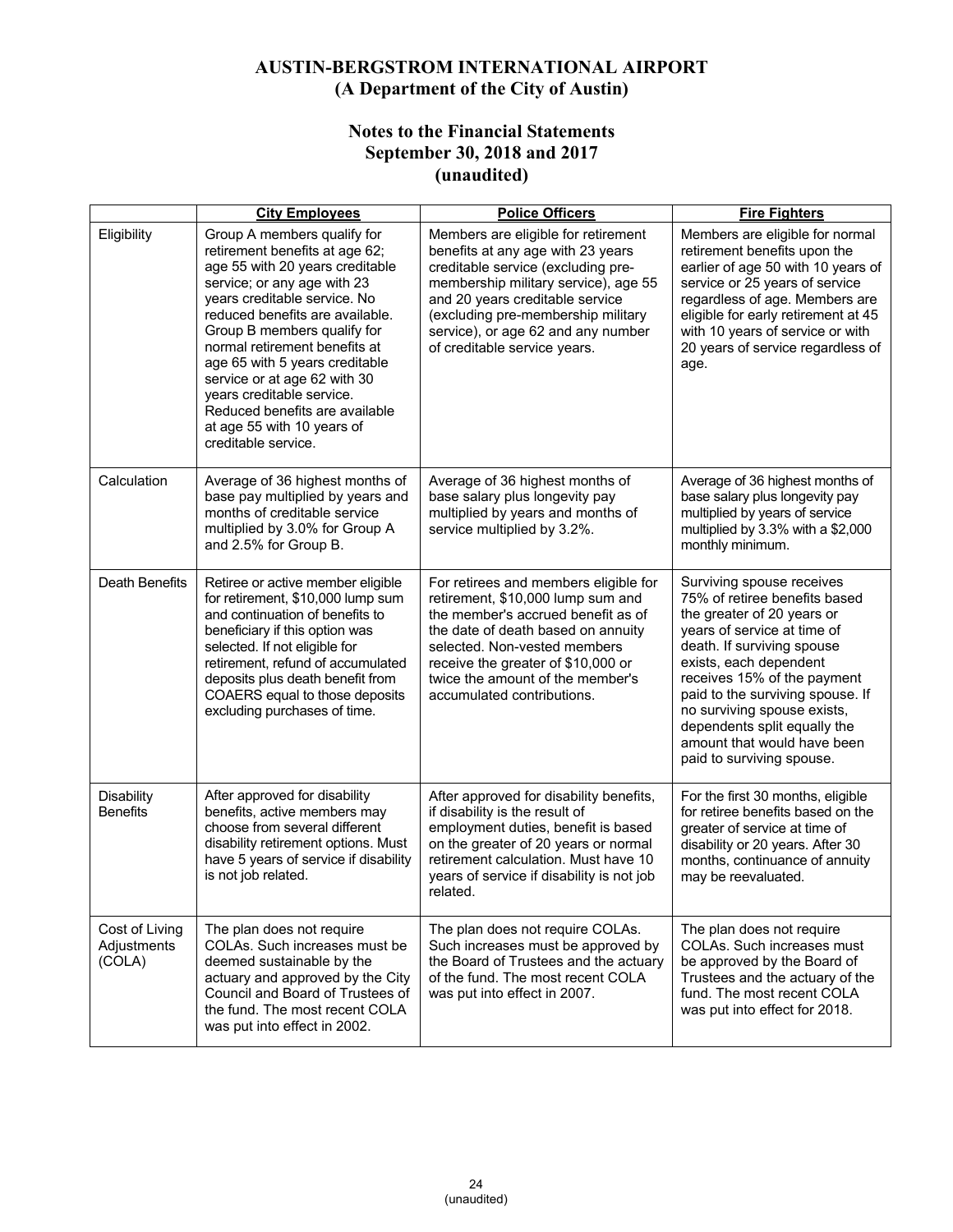#### **Notes to the Financial Statements September 30, 2018 and 2017 (unaudited)**

*Employees Covered by Benefit Terms:* Membership in the plans as of December 31, 2017, is as follows:

|                                               | <b>City Employees</b> | <b>Police Officers</b> |     | <b>Fire Fighters</b> |
|-----------------------------------------------|-----------------------|------------------------|-----|----------------------|
| Inactive employees or beneficiaries currently |                       |                        |     |                      |
| receiving benefits                            | 6.225                 | 867                    |     | 786                  |
| Inactive employees entitled to but            |                       |                        |     |                      |
| not yet receiving benefits                    | 2,657                 | 98                     | (1) | 9                    |
| Active employees                              | 9.612                 | 1,866                  |     | 1.045                |
| Total                                         | 18.494                | 2,831                  |     | 1.840                |

(1) Includes 45 terminated vested members and 53 nonvested terminated members due refunds.

*Contributions.* For all three systems, minimum contributions are determined by the enabling legislation cited above. In certain cases the City may contribute at a level greater than that stated in the law. While the contribution requirements are not actuarially determined, state law requires that a qualified actuary approve each plan of benefits adopted.

|                               | <b>City Employees</b> | <b>Police Officers</b> | <b>Fire Fighters</b> |
|-------------------------------|-----------------------|------------------------|----------------------|
| Employee contribution         |                       |                        |                      |
| (percent of earnings)         | 8.00%                 | 13.00%                 | 18.70%               |
| City contribution             |                       |                        |                      |
| (percent of earnings)         | 18.00% (1)            | 21.313%                | 22.05%               |
| City contributions year ended |                       |                        |                      |
| September 30, 2018 (in        |                       |                        |                      |
| thousands)                    | \$114,149             | 34.944                 | 19.809               |
|                               |                       |                        |                      |

(1) The City contributes two-thirds of the cost of prior service benefit payments. A rate of 18% was effective October 1, 2012.

#### *(b) Net Pension Liability*

The City's net pension liability was measured as of December 31, 2017 for all three systems. The total pension liability used to calculate the net pension liability was determined by an actuarial valuation as of that date for the City Employees' and Police Officers' funds. For the Fire Fighters fund, the total pension liability used to calculate the net pension liability was determined by an actuarial valuation as of December 31, 2016 using the final 2017 assumptions and then was rolled forward to the plan's year ending December 31, 2017.

*Actuarial Assumptions.* Actuarial assumptions used in the most recent actuarial valuations include:

|                                                                    | <b>City Employees</b>                                                                                                                                                    | <b>Police Officers</b>                                               | <b>Fire Fighters</b>                                                                                            |
|--------------------------------------------------------------------|--------------------------------------------------------------------------------------------------------------------------------------------------------------------------|----------------------------------------------------------------------|-----------------------------------------------------------------------------------------------------------------|
| Inflation Rate                                                     | 2.75%                                                                                                                                                                    | 3.00%                                                                | 3.50%                                                                                                           |
| <b>Projected Annual Salary</b><br>Increases                        | 4.00% to 6.25%                                                                                                                                                           | $0.00\%$ to 22.50%<br>Service based (1)(2)                           | 1.00% to 8.50%<br>Service based (2)                                                                             |
| Investment Rate of Return                                          | 7.50%                                                                                                                                                                    | 7.70%                                                                | 7.70%                                                                                                           |
| Ad Hoc Postemployment<br>Benefit Changes including<br><b>COLAs</b> | None                                                                                                                                                                     | None                                                                 | None                                                                                                            |
| Dates of Experience Studies                                        | 2011 - 2015                                                                                                                                                              | 2012 - 2016                                                          | 2004 - 2014                                                                                                     |
| Source for Mortality<br>Assumptions                                | RP-2014 Mortality Table<br>with Blue Collar<br>adjustment. Generational<br>mortality improvements in<br>accordance with Scale BB<br>are projected from the<br>year 2014. | RP-2000 Combined<br>Healthy without<br>projection - Sex<br>Distinct. | RP2000 (Fully<br>Generational using<br>Scale AA) set back two<br>years for males and<br>females - Sex Distinct. |

(1) This includes the classification status change upon graduation from the academy.

(2) This does not include assumed general wage increases of 3.25% and 3.00% for Police and Fire, respectively.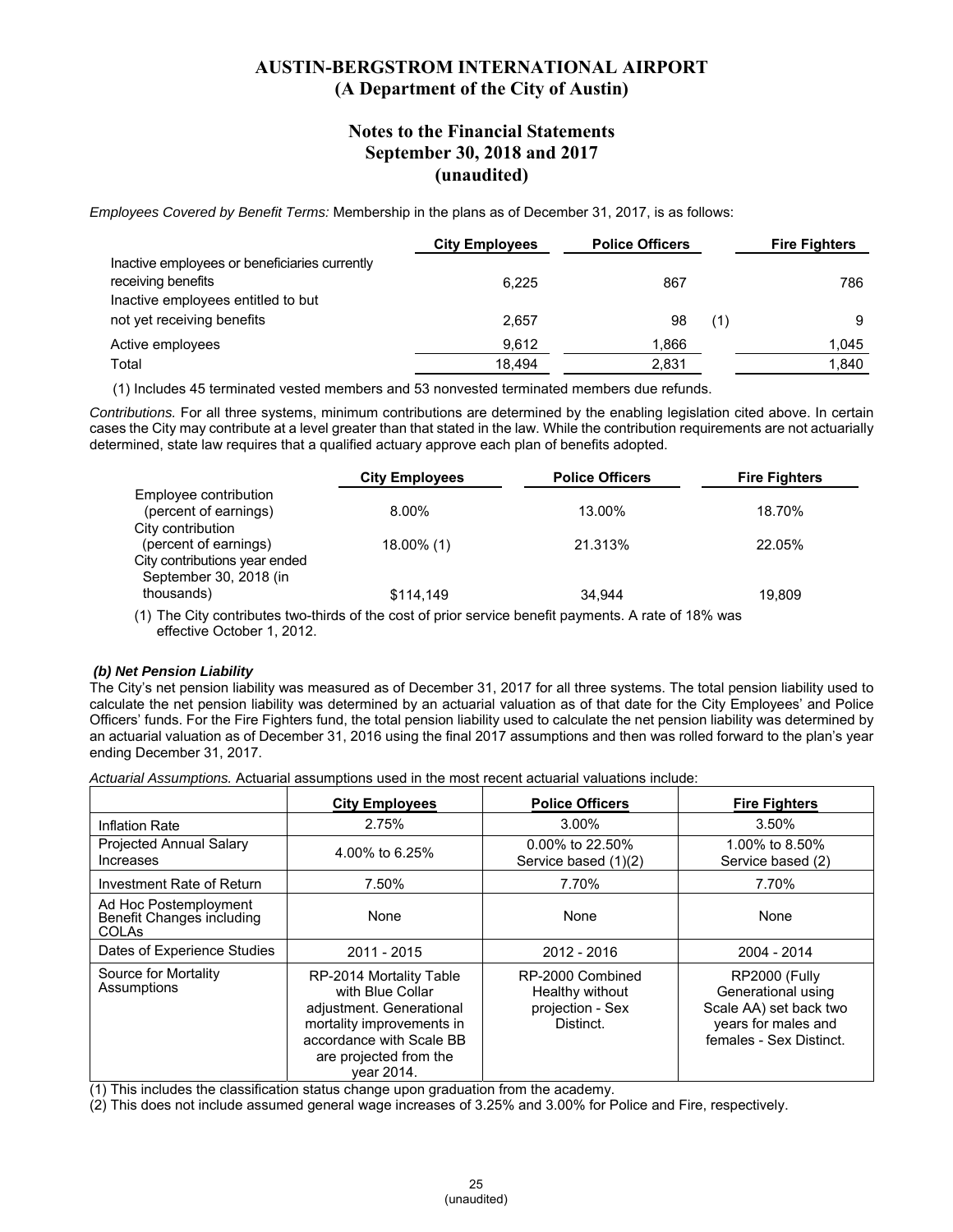### **Notes to the Financial Statements September 30, 2018 and 2017 (unaudited)**

*Development of Long-Term Rate of Return on Investments*. Each pension plan utilizes different asset allocations and assumed rates of return in developing the long-term rate of return on investments. However, all three use the same methodology as follows:

The long-term rate of return on pension plan investments was determined using a building-block method in which best- estimate ranges of expected future real rates of return (expected returns, net of pension plan investment expenses and inflation) are developed for each major asset class. These ranges are combined to produce the long-term expected rate of return by weighting the expected future real rates of return by the target asset allocation percentage and by adding expected inflation.

The following provides asset allocations and long-term expected real rate of return for each asset class for the three funds.

| <b>Asset Class</b>                      | <b>Target Allocation</b> | <b>Long-Term Expected Real</b><br><b>Rate of Return</b> |
|-----------------------------------------|--------------------------|---------------------------------------------------------|
| <b>City Employees:</b>                  |                          |                                                         |
| US equity                               | 30.00%                   | 5.30%                                                   |
| International equity                    | 20.00%                   | 6.38%                                                   |
| Emerging markets equities               | 10.00%                   | 6.62%                                                   |
| Fixed income                            | 24.50%                   | 3.33%                                                   |
| Alternative investments                 | 10.00%                   | 3.95% to 6.34%                                          |
| Real estate                             | 5.50%                    | 5.52%                                                   |
| Total                                   | 100.00%                  |                                                         |
| <b>Police Officers:</b>                 |                          |                                                         |
| Domestic equity                         | 42.50%                   | 7.50%                                                   |
| International equity                    | 15.00%                   | 8.50%                                                   |
| Other equity                            | 7.50%                    | 7.50%                                                   |
| US and non-US fixed income              | 10.00%                   | 3.00%                                                   |
| Other fixed Income                      | 5.00%                    | 3.50%                                                   |
| Real estate                             | 15.00%                   | 4.50%                                                   |
| Timber                                  | $0.00\%$                 | 2.50%                                                   |
| Multi asset class                       | 5.00%                    | 5.00%                                                   |
| Total                                   | 100.00%                  |                                                         |
| <b>Fire Fighters:</b>                   |                          |                                                         |
| Public domestic equity                  | 20.00%                   | 5.30%                                                   |
| Public foreign equity                   | 22.00%                   | 6.90%                                                   |
| Private equity fund of funds            | 15.00%                   | 5.60%                                                   |
| Investment grade bonds                  | 13.00%                   | 1.10%                                                   |
| Treasury inflation protected securities | 5.00%                    | 0.80%                                                   |
| High yield/bank loans                   | 5.00%                    | 3.80%                                                   |
| Emerging market debt                    | 7.00%                    | 3.60%                                                   |
| Core real estate                        | 5.00%                    | 3.40%                                                   |
| Non-core real estate                    | 5.00%                    | 5.00%                                                   |
| Natural resources                       | 3.00%                    | 5.90%                                                   |
| Total                                   | 100.00%                  |                                                         |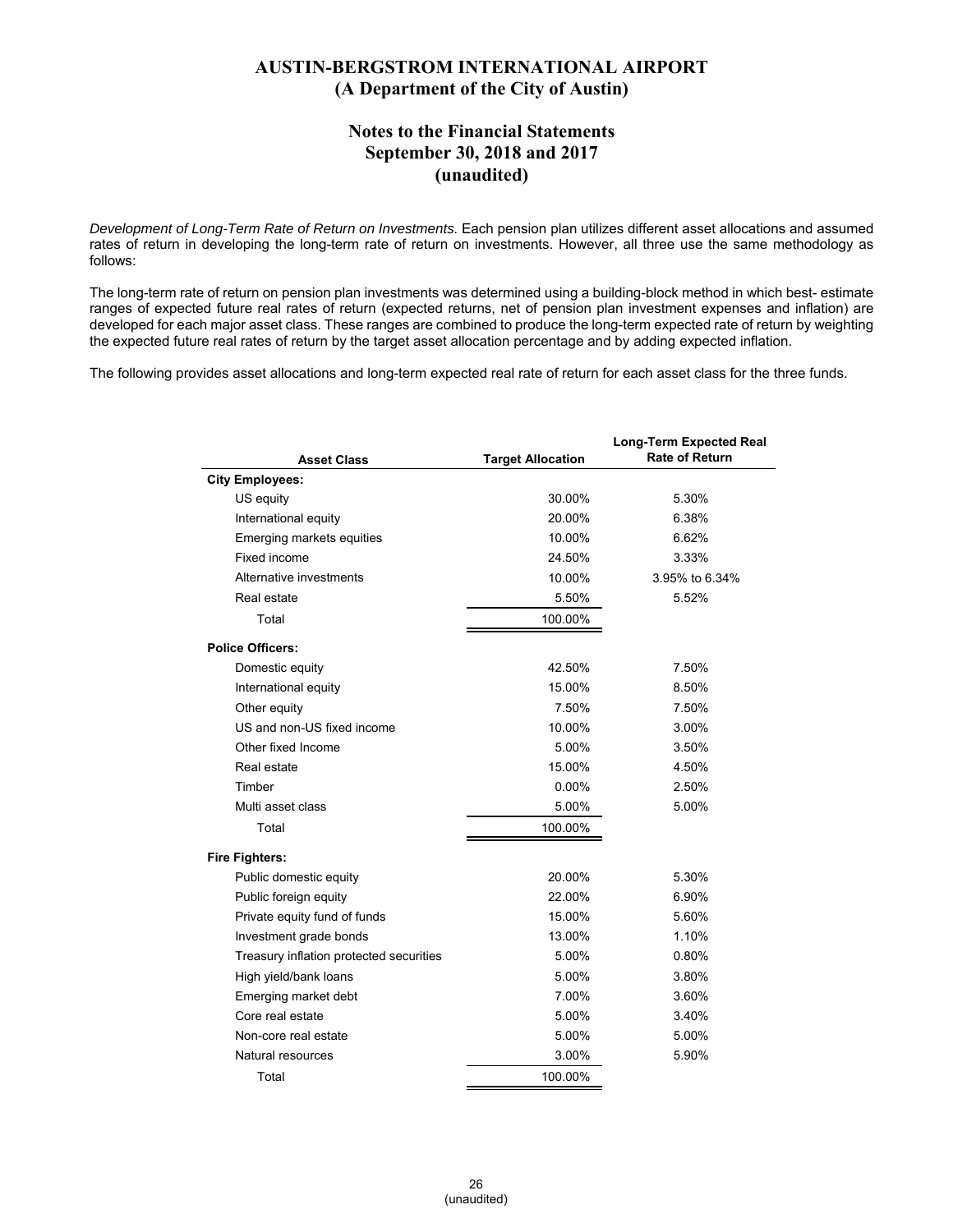#### **Notes to the Financial Statements September 30, 2018 and 2017 (unaudited)**

*Discount Rate.* The following provides information on the discount rate used to measure the City's total pension liability. Based on the assumptions presented below, the fiduciary net position for all three pension funds was projected to be available to make all projected future benefit payments of current active and inactive employees. Therefore, the long-term expected rate of return on pension plan investments was applied to all periods of projected benefit payments to determine the total pension liability.

|                                              | <b>City Employees</b>                                                                                                                                                           | <b>Police Officers</b>                                                                                                                                       | <b>Fire Fighters</b>                                                                                                                                                       |
|----------------------------------------------|---------------------------------------------------------------------------------------------------------------------------------------------------------------------------------|--------------------------------------------------------------------------------------------------------------------------------------------------------------|----------------------------------------------------------------------------------------------------------------------------------------------------------------------------|
| Single Discount Rate                         | 7.50%                                                                                                                                                                           | 7.70%                                                                                                                                                        | 7.70%                                                                                                                                                                      |
| Change Since Last<br><b>Measurement Date</b> | None                                                                                                                                                                            | None                                                                                                                                                         | None                                                                                                                                                                       |
| Long-term Expected Rate of                   |                                                                                                                                                                                 |                                                                                                                                                              |                                                                                                                                                                            |
| Return on Pension Plan                       | 7.50%                                                                                                                                                                           | 7.70%                                                                                                                                                        | 7.70%                                                                                                                                                                      |
| <b>Cash Flow Assumptions</b>                 | Plan member<br>contributions will be<br>made at the current<br>rate. City contributions<br>will be made at the<br>current rate for 28<br>years and then will<br>decrease to 8%. | Plan member<br>contributions and City<br>contributions will be<br>made at current<br>contribution rates and<br>will remain a level<br>percentage of payroll. | Plan member<br>contributions will be<br>made at current<br>contribution rates.<br>City contributions will<br>be continued at the<br>currently negotiated<br>rate of 22.05% |

*Sensitivity of the Net Pension Liability to Changes in the Discount Rate.* The following presents the net pension liability of each of the pension funds of the City calculated using the long-term expected rate of return on pension plan investments, as well as what the net pension liability (in thousands) would be if it were calculated using a discount rate that is 1-percentage point lower and 1-percentage point higher than the current rate.

|                       | 1% Decrease |                    |       | <b>Current Discount Rate</b> |       | 1% Increase                     |  |
|-----------------------|-------------|--------------------|-------|------------------------------|-------|---------------------------------|--|
|                       |             | <b>Net Pension</b> |       | <b>Net Pension</b>           |       | <b>Net Pension</b><br>Liability |  |
|                       | Rate        | Liability          | Rate  | Liability                    | Rate  | (Asset)                         |  |
| <b>City Employees</b> | 6.50%       | \$1,608,628        | 7.50% | \$1.147.385                  | 8.50% | 762,471<br>\$                   |  |
| Police Officers       | 6.70%       | 553.553            | 7.70% | 420.116                      | 8.70% | 307,089                         |  |
| <b>Fire Fighters</b>  | 6.70%       | 189.653            | 7.70% | 85.003                       | 8.70% | (3,088)                         |  |

*Pension Plan Fiduciary Net Position*. Detailed information about the pension plans' fiduciary net position is available in the separately issued financial report of each of the pension systems.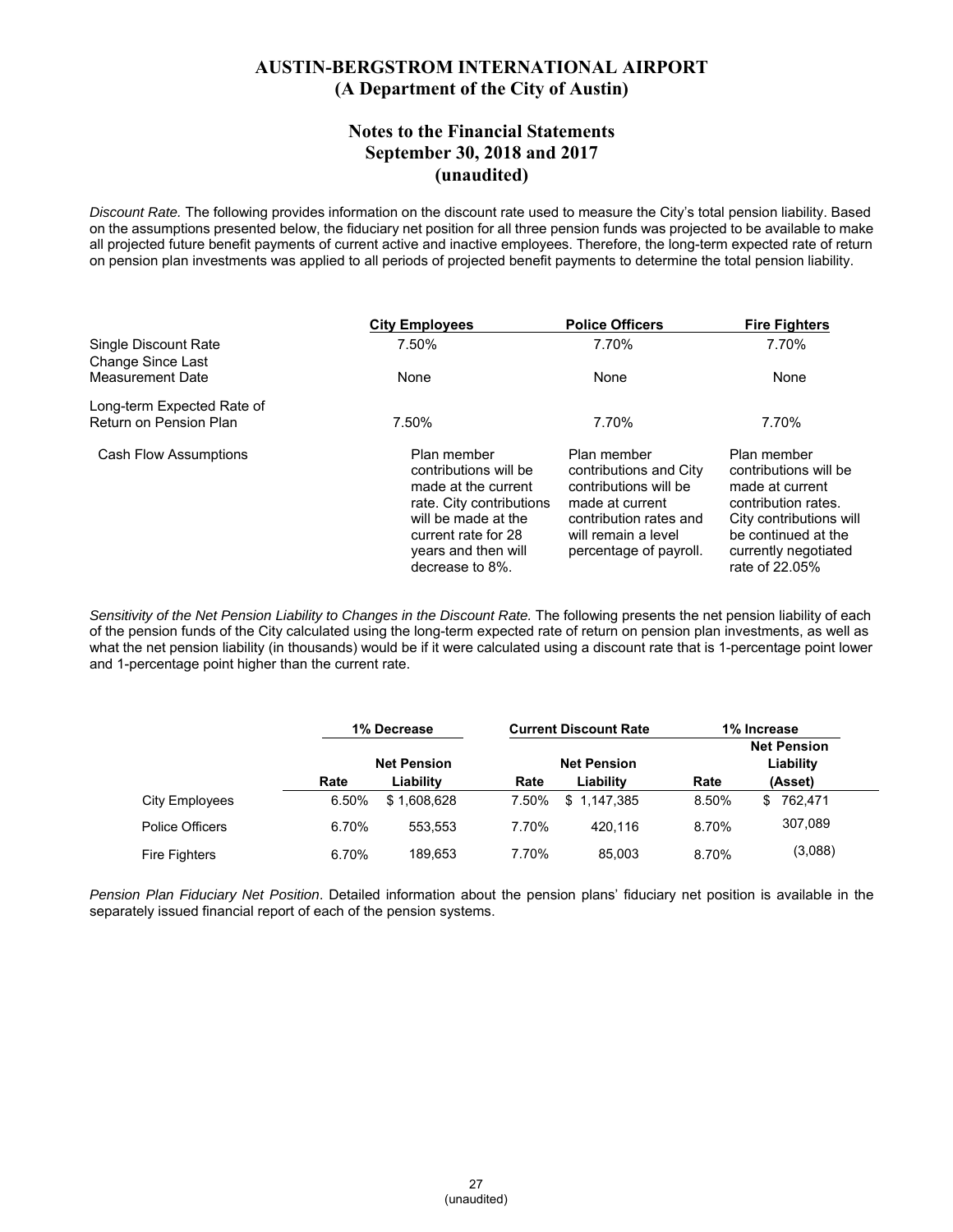### **Notes to the Financial Statements September 30, 2018 and 2017 (unaudited)**

*Schedule of Changes in Net Pension Liability.* Changes in net pension liability for all three funds and the City for the measurement period ended December 31, 2017 are as follows (in thousands):

| <b>Total pension liability</b><br>\$3,591,376<br>1,106,189<br>977,723<br>Changes for the year:<br>Service cost<br>107,767<br>35,322<br>23,830<br>Interest<br>266,257<br>84,472<br>75,812<br>Benefit changes<br>8,964<br>Differences between expected<br>and actual experience<br>4,360<br>22,755<br>17,241<br>Contribution buy back<br>2,915<br>Benefit payments including<br>refunds<br>(190, 332)<br>(56, 548)<br>(51, 888)<br>Net change in total<br>pension liability<br>206,447<br>83,402<br>61,078<br><b>Total pension liability</b><br>at December 31, 2017 (b)<br>\$3,797,823<br>1,189,591<br>1,038,801<br>Total plan fiduciary net position<br>\$<br>2,299,688<br>686,020<br>829,610<br>at December 31, 2016 (c)<br>3,815,318<br>Changes for the year:<br>110,846<br>35,141<br>19,242<br><b>Employer contributions</b><br>56,194<br>21,437<br>16,319<br>Employee contributions<br>2,915<br>2,915<br>Contributions buyback<br>Pension plan net<br>investment Income (loss)<br>376,820<br>82,072<br>141,915<br>600,807<br>(190, 332)<br>(56, 548)<br>(51, 888)<br>Benefits payments and refunds<br>Pension plan administrative<br>expense<br>(2,778)<br>(1, 562)<br>(1,400)<br>Net change in total plan<br>fiduciary net position<br>350,750<br>83,455<br>124,188<br>Total plan fiduciary net position<br>769,475<br>at December 31, 2017 (d)<br>\$2,650,438<br>953,798<br>4,373,711<br>Net pension liability at<br>December 31, 2016 (a-c)<br>\$1,291,688<br>420,169<br>148,113 | <b>City Employees</b> | <b>Police Officers</b> | <b>Fire Fighters</b> | <b>Total</b> |
|-----------------------------------------------------------------------------------------------------------------------------------------------------------------------------------------------------------------------------------------------------------------------------------------------------------------------------------------------------------------------------------------------------------------------------------------------------------------------------------------------------------------------------------------------------------------------------------------------------------------------------------------------------------------------------------------------------------------------------------------------------------------------------------------------------------------------------------------------------------------------------------------------------------------------------------------------------------------------------------------------------------------------------------------------------------------------------------------------------------------------------------------------------------------------------------------------------------------------------------------------------------------------------------------------------------------------------------------------------------------------------------------------------------------------------------------------------------------------------------------|-----------------------|------------------------|----------------------|--------------|
| at December 31, 2016 (a)                                                                                                                                                                                                                                                                                                                                                                                                                                                                                                                                                                                                                                                                                                                                                                                                                                                                                                                                                                                                                                                                                                                                                                                                                                                                                                                                                                                                                                                                |                       |                        |                      |              |
|                                                                                                                                                                                                                                                                                                                                                                                                                                                                                                                                                                                                                                                                                                                                                                                                                                                                                                                                                                                                                                                                                                                                                                                                                                                                                                                                                                                                                                                                                         |                       |                        |                      | 5,675,288    |
|                                                                                                                                                                                                                                                                                                                                                                                                                                                                                                                                                                                                                                                                                                                                                                                                                                                                                                                                                                                                                                                                                                                                                                                                                                                                                                                                                                                                                                                                                         |                       |                        |                      |              |
|                                                                                                                                                                                                                                                                                                                                                                                                                                                                                                                                                                                                                                                                                                                                                                                                                                                                                                                                                                                                                                                                                                                                                                                                                                                                                                                                                                                                                                                                                         |                       |                        |                      | 166,919      |
|                                                                                                                                                                                                                                                                                                                                                                                                                                                                                                                                                                                                                                                                                                                                                                                                                                                                                                                                                                                                                                                                                                                                                                                                                                                                                                                                                                                                                                                                                         |                       |                        |                      | 426,541      |
|                                                                                                                                                                                                                                                                                                                                                                                                                                                                                                                                                                                                                                                                                                                                                                                                                                                                                                                                                                                                                                                                                                                                                                                                                                                                                                                                                                                                                                                                                         |                       |                        |                      | 8,964        |
|                                                                                                                                                                                                                                                                                                                                                                                                                                                                                                                                                                                                                                                                                                                                                                                                                                                                                                                                                                                                                                                                                                                                                                                                                                                                                                                                                                                                                                                                                         |                       |                        |                      |              |
|                                                                                                                                                                                                                                                                                                                                                                                                                                                                                                                                                                                                                                                                                                                                                                                                                                                                                                                                                                                                                                                                                                                                                                                                                                                                                                                                                                                                                                                                                         |                       |                        |                      | 44,356       |
|                                                                                                                                                                                                                                                                                                                                                                                                                                                                                                                                                                                                                                                                                                                                                                                                                                                                                                                                                                                                                                                                                                                                                                                                                                                                                                                                                                                                                                                                                         |                       |                        |                      | 2,915        |
|                                                                                                                                                                                                                                                                                                                                                                                                                                                                                                                                                                                                                                                                                                                                                                                                                                                                                                                                                                                                                                                                                                                                                                                                                                                                                                                                                                                                                                                                                         |                       |                        |                      | (298, 768)   |
|                                                                                                                                                                                                                                                                                                                                                                                                                                                                                                                                                                                                                                                                                                                                                                                                                                                                                                                                                                                                                                                                                                                                                                                                                                                                                                                                                                                                                                                                                         |                       |                        |                      |              |
|                                                                                                                                                                                                                                                                                                                                                                                                                                                                                                                                                                                                                                                                                                                                                                                                                                                                                                                                                                                                                                                                                                                                                                                                                                                                                                                                                                                                                                                                                         |                       |                        |                      | 350,927      |
|                                                                                                                                                                                                                                                                                                                                                                                                                                                                                                                                                                                                                                                                                                                                                                                                                                                                                                                                                                                                                                                                                                                                                                                                                                                                                                                                                                                                                                                                                         |                       |                        |                      |              |
|                                                                                                                                                                                                                                                                                                                                                                                                                                                                                                                                                                                                                                                                                                                                                                                                                                                                                                                                                                                                                                                                                                                                                                                                                                                                                                                                                                                                                                                                                         |                       |                        |                      |              |
|                                                                                                                                                                                                                                                                                                                                                                                                                                                                                                                                                                                                                                                                                                                                                                                                                                                                                                                                                                                                                                                                                                                                                                                                                                                                                                                                                                                                                                                                                         |                       |                        |                      | 6,026,215    |
|                                                                                                                                                                                                                                                                                                                                                                                                                                                                                                                                                                                                                                                                                                                                                                                                                                                                                                                                                                                                                                                                                                                                                                                                                                                                                                                                                                                                                                                                                         |                       |                        |                      |              |
|                                                                                                                                                                                                                                                                                                                                                                                                                                                                                                                                                                                                                                                                                                                                                                                                                                                                                                                                                                                                                                                                                                                                                                                                                                                                                                                                                                                                                                                                                         |                       |                        |                      |              |
|                                                                                                                                                                                                                                                                                                                                                                                                                                                                                                                                                                                                                                                                                                                                                                                                                                                                                                                                                                                                                                                                                                                                                                                                                                                                                                                                                                                                                                                                                         |                       |                        |                      |              |
|                                                                                                                                                                                                                                                                                                                                                                                                                                                                                                                                                                                                                                                                                                                                                                                                                                                                                                                                                                                                                                                                                                                                                                                                                                                                                                                                                                                                                                                                                         |                       |                        |                      |              |
|                                                                                                                                                                                                                                                                                                                                                                                                                                                                                                                                                                                                                                                                                                                                                                                                                                                                                                                                                                                                                                                                                                                                                                                                                                                                                                                                                                                                                                                                                         |                       |                        |                      | 165,229      |
|                                                                                                                                                                                                                                                                                                                                                                                                                                                                                                                                                                                                                                                                                                                                                                                                                                                                                                                                                                                                                                                                                                                                                                                                                                                                                                                                                                                                                                                                                         |                       |                        |                      | 93,950       |
|                                                                                                                                                                                                                                                                                                                                                                                                                                                                                                                                                                                                                                                                                                                                                                                                                                                                                                                                                                                                                                                                                                                                                                                                                                                                                                                                                                                                                                                                                         |                       |                        |                      |              |
|                                                                                                                                                                                                                                                                                                                                                                                                                                                                                                                                                                                                                                                                                                                                                                                                                                                                                                                                                                                                                                                                                                                                                                                                                                                                                                                                                                                                                                                                                         |                       |                        |                      |              |
|                                                                                                                                                                                                                                                                                                                                                                                                                                                                                                                                                                                                                                                                                                                                                                                                                                                                                                                                                                                                                                                                                                                                                                                                                                                                                                                                                                                                                                                                                         |                       |                        |                      | (298, 768)   |
|                                                                                                                                                                                                                                                                                                                                                                                                                                                                                                                                                                                                                                                                                                                                                                                                                                                                                                                                                                                                                                                                                                                                                                                                                                                                                                                                                                                                                                                                                         |                       |                        |                      |              |
|                                                                                                                                                                                                                                                                                                                                                                                                                                                                                                                                                                                                                                                                                                                                                                                                                                                                                                                                                                                                                                                                                                                                                                                                                                                                                                                                                                                                                                                                                         |                       |                        |                      | (5,740)      |
|                                                                                                                                                                                                                                                                                                                                                                                                                                                                                                                                                                                                                                                                                                                                                                                                                                                                                                                                                                                                                                                                                                                                                                                                                                                                                                                                                                                                                                                                                         |                       |                        |                      |              |
|                                                                                                                                                                                                                                                                                                                                                                                                                                                                                                                                                                                                                                                                                                                                                                                                                                                                                                                                                                                                                                                                                                                                                                                                                                                                                                                                                                                                                                                                                         |                       |                        |                      | 558,393      |
|                                                                                                                                                                                                                                                                                                                                                                                                                                                                                                                                                                                                                                                                                                                                                                                                                                                                                                                                                                                                                                                                                                                                                                                                                                                                                                                                                                                                                                                                                         |                       |                        |                      |              |
|                                                                                                                                                                                                                                                                                                                                                                                                                                                                                                                                                                                                                                                                                                                                                                                                                                                                                                                                                                                                                                                                                                                                                                                                                                                                                                                                                                                                                                                                                         |                       |                        |                      |              |
|                                                                                                                                                                                                                                                                                                                                                                                                                                                                                                                                                                                                                                                                                                                                                                                                                                                                                                                                                                                                                                                                                                                                                                                                                                                                                                                                                                                                                                                                                         |                       |                        |                      |              |
|                                                                                                                                                                                                                                                                                                                                                                                                                                                                                                                                                                                                                                                                                                                                                                                                                                                                                                                                                                                                                                                                                                                                                                                                                                                                                                                                                                                                                                                                                         |                       |                        |                      |              |
|                                                                                                                                                                                                                                                                                                                                                                                                                                                                                                                                                                                                                                                                                                                                                                                                                                                                                                                                                                                                                                                                                                                                                                                                                                                                                                                                                                                                                                                                                         |                       |                        |                      | 1,859,970    |
|                                                                                                                                                                                                                                                                                                                                                                                                                                                                                                                                                                                                                                                                                                                                                                                                                                                                                                                                                                                                                                                                                                                                                                                                                                                                                                                                                                                                                                                                                         |                       |                        |                      |              |
| Net pension liability at                                                                                                                                                                                                                                                                                                                                                                                                                                                                                                                                                                                                                                                                                                                                                                                                                                                                                                                                                                                                                                                                                                                                                                                                                                                                                                                                                                                                                                                                |                       |                        |                      |              |
| 420,116<br>85,003<br>December 31, 2017 (b-d)<br>\$1,147,385                                                                                                                                                                                                                                                                                                                                                                                                                                                                                                                                                                                                                                                                                                                                                                                                                                                                                                                                                                                                                                                                                                                                                                                                                                                                                                                                                                                                                             |                       |                        |                      | 1,652,504    |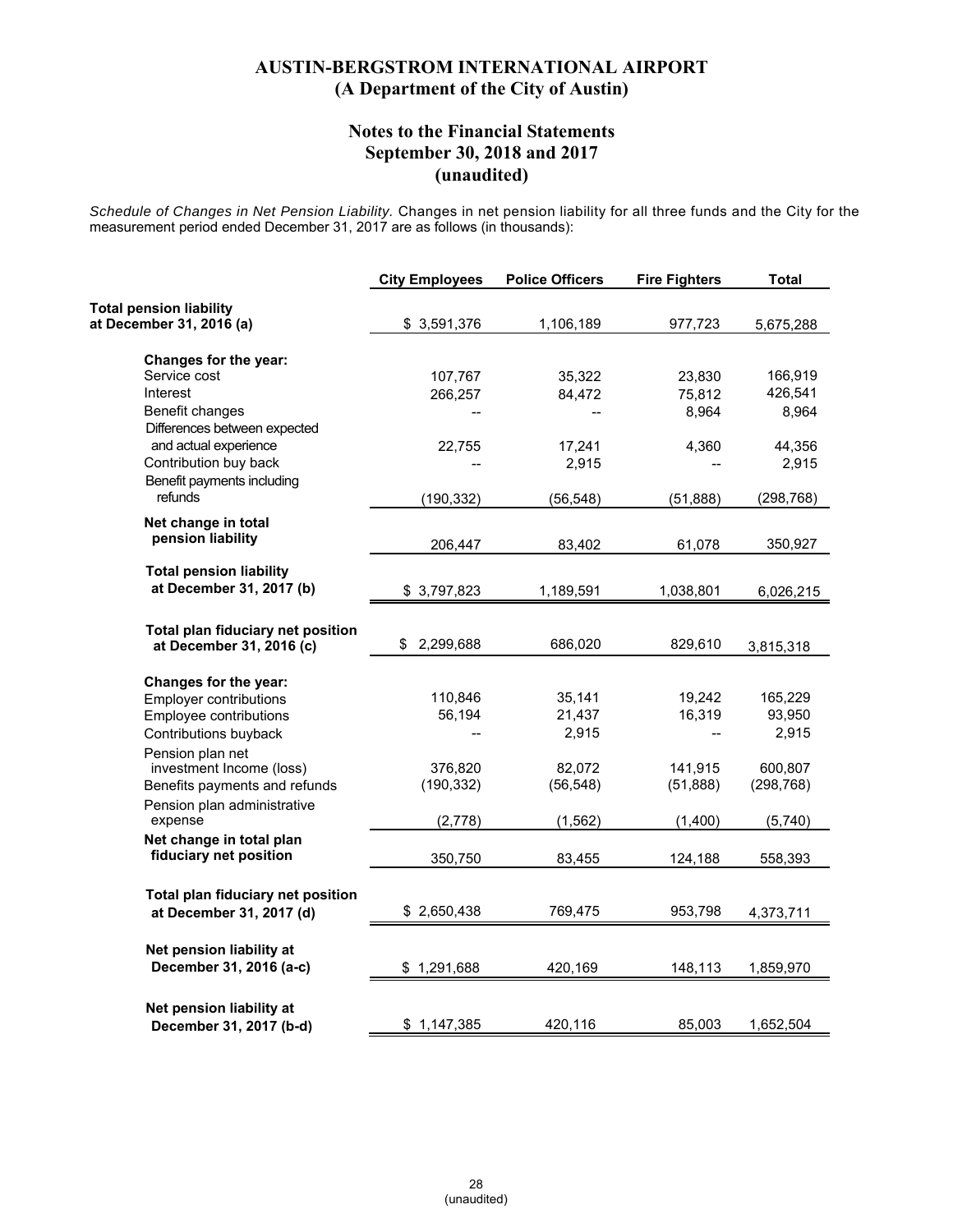### **Notes to the Financial Statements September 30, 2018 and 2017 (unaudited)**

The City Employees' fund had no changes of assumptions or benefit terms that affected the total pension liability for the measurement period. The Police Officers' fund also had no changes of assumptions or benefit terms that affected the total pension liability for the measurement period.

The Fire Fighters' fund had no significant changes of assumptions during the measurement period but did have a change in benefit term that affected the total pension liability. Effective January 1, 2018 a cost-of-living adjustment increase of 2.20% went into effect.

#### *(c) Pension Expense*

Total pension expense recognized by the City for the fiscal year ended September 30, 2018, was comprised of the following (in thousands):

|                        |    | <b>Pension</b><br><b>Expense</b> |
|------------------------|----|----------------------------------|
| City Employees         | \$ | 203,901                          |
| <b>Police Officers</b> |    | 59,126                           |
| <b>Fire Fighters</b>   |    | 32,775                           |
| Total                  | S  | 295,802                          |

#### *(d) Deferred Outflows of Resources and Deferred Inflows of Resources Related to Pensions*

At September 30, 2018 the City reported deferred outflows of resources related to pensions from the following sources (in thousands):

|                                                                                        | City             |                        |                      |         |
|----------------------------------------------------------------------------------------|------------------|------------------------|----------------------|---------|
|                                                                                        | <b>Employees</b> | <b>Police Officers</b> | <b>Fire Fighters</b> | Total   |
| <b>Deferred Outflows of Resources</b>                                                  |                  |                        |                      |         |
| Contributions to the plans subsequent<br>to the measurement date                       | 84,001<br>\$     | 25,478                 | 14,558               | 124,037 |
| Differences between expected and<br>actual experience                                  | 43,447           | 21,257                 | 14,903               | 79,607  |
| Changes in assumptions                                                                 | 52,369           | 15,334                 | 2,713                | 70,416  |
| Net difference between projected and<br>actual earnings on pension plan<br>investments |                  | 8,140                  |                      | 8,140   |
| Changes in proportionate share<br>(between funds)                                      | 2,013            |                        |                      | 2,013   |
| Total                                                                                  | 181,830          | 70,209                 | 32,174               | 284,213 |
| Deferred Inflows of Resources                                                          |                  |                        |                      |         |
| Differences between expected and<br>actual experience                                  |                  | 4,423                  |                      | 4,423   |
| Net difference between projected<br>and actual earnings on pension                     | 69,347           |                        | 35,527               | 104,874 |
| Changes in proportionate share<br>(between funds)                                      | 2,013            |                        |                      | 2,013   |
| Total                                                                                  | 71,360<br>\$     | 4,423                  | 35,527               | 111,310 |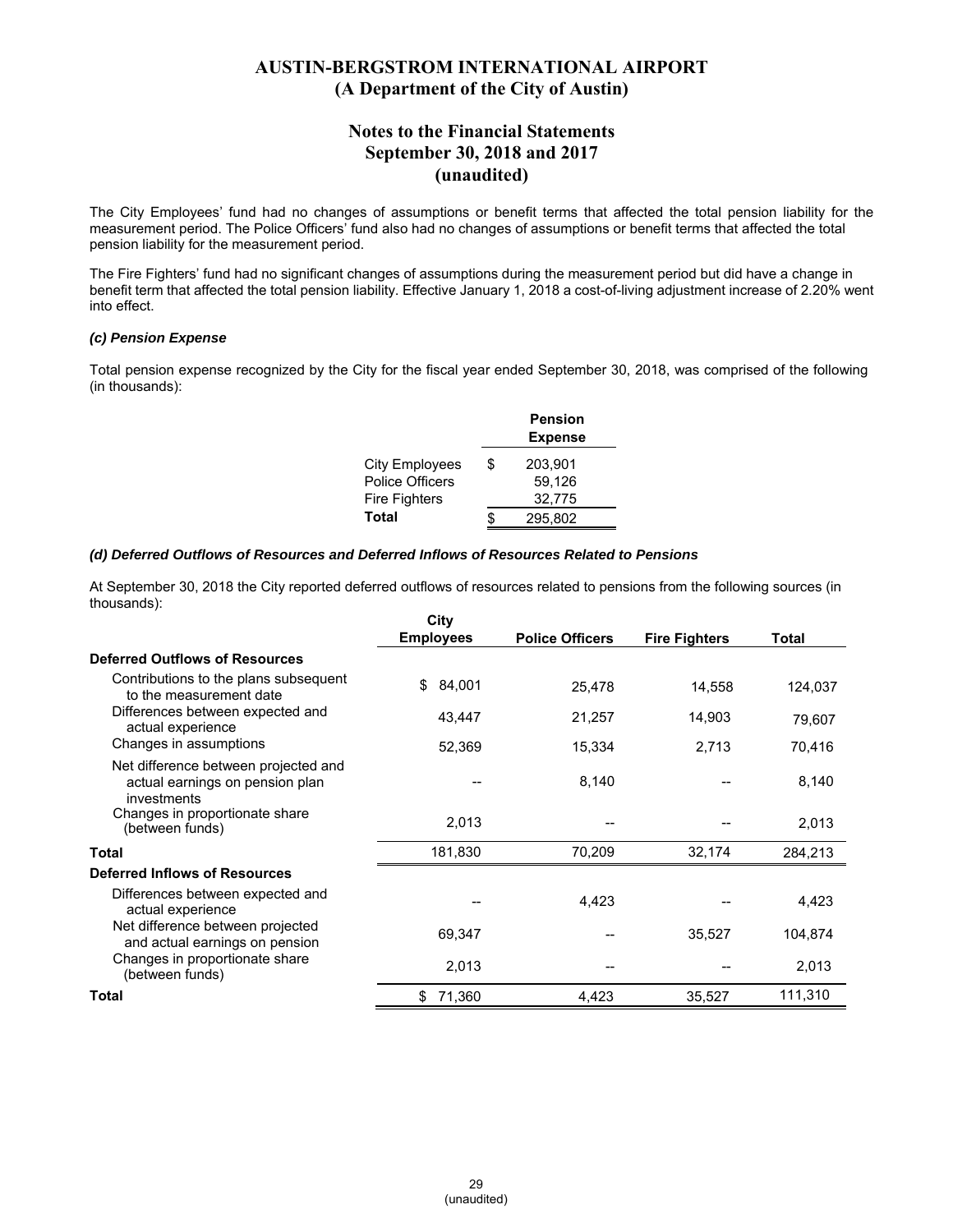### **Notes to the Financial Statements September 30, 2018 and 2017 (unaudited)**

The portion of deferred outflows and inflows of resources that will be recognized in pension expense is as follows (in thousands):

| <b>Fiscal Year</b><br><b>Ended</b><br>September 30 | <b>City Employees</b>    | <b>Police Officers</b> | <b>Fire Fighters</b> | Total    |
|----------------------------------------------------|--------------------------|------------------------|----------------------|----------|
| 2019                                               | \$<br>55,007             | 13,895                 | 2,285                | 71,187   |
| 2020                                               | 34,929                   | 11,549                 | (865)                | 45,613   |
| 2021                                               | (30,005)                 | 1,353                  | (11, 675)            | (40,327) |
| 2022                                               | (35,301)                 | (1, 134)               | (12,567)             | (49,002) |
| 2023                                               | 1,839                    | 4,381                  | 3,176                | 9,396    |
| Thereafter                                         | $\overline{\phantom{a}}$ | 10,264                 | 1,735                | 11,999   |
| Total                                              | 26,469                   | 40,308                 | (17,911)             | 48,866   |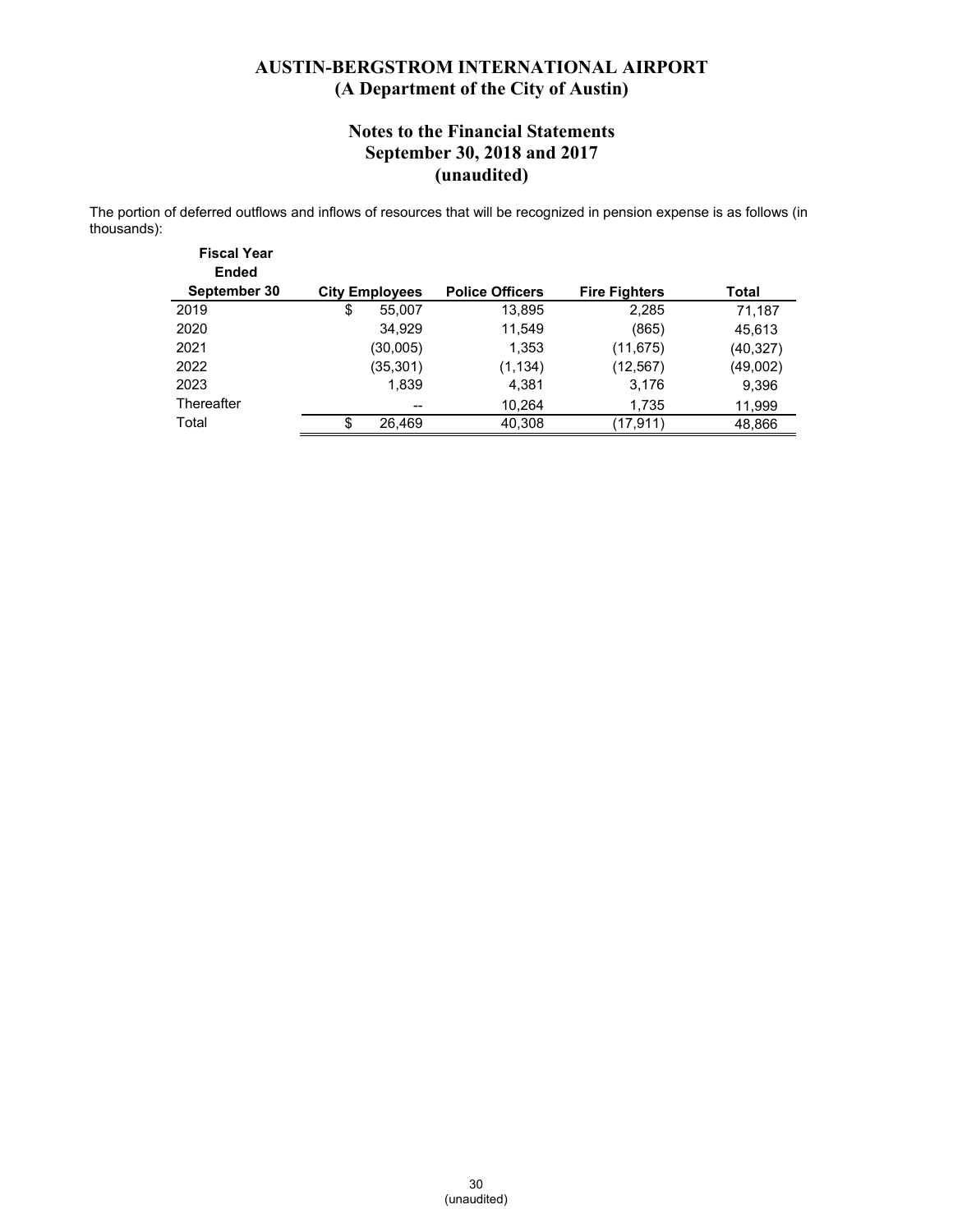### **Notes to the Financial Statements September 30, 2018 and 2017 (unaudited)**

#### **(6) OTHER POSTEMPLOYMENT BENEFITS**

#### *(a) General Information*

*Plan Description.* In addition to the contributions made to the three pension systems, the City provides certain other postemployment benefits to its retirees. The City of Austin OPEB Plan is a defined-benefit single-employer plan. Allocation of City funds to pay postemployment benefits other than pensions is determined on an annual basis by the City Council as part of the budget approval process on a pay-as-you-go basis. The City is under no obligation to pay any portion of the cost of other postemployment benefits for retirees or their dependents. The City does not accumulate assets in a trust that meets the criteria in paragraph 4 of GASB Statement 75.

Day-to-day accounting and administration of the OPEB activities is provided by the City and recorded in the Employee Benefits fund. However, at year end an adjustment was made to recognize OPEB expense in the operating funds that provide funding to the Employee Benefits fund to pay for these benefits. No separate plan report is available.

Unlike pensions, State law does not provide specific requirements or authority for OPEB. Instead, the City relies on its status as a municipal corporation under Article XI, Section 5 of the Constitution of the State of Texas, the Home Rule Amendment, as the authority under which OPEB is provided to retirees. Any amendments to the OPEB Plan are approved by City Council through the annual budget approval process.

*Benefits Provided.* Other postemployment benefits include access to medical, dental, and vision insurance for the retiree and the retiree's family and \$1,000 of life insurance on the retiree only. All retirees who are eligible to receive pension benefits under any of the City's three pension systems as described in Note 7 are eligible for other postemployment benefits. Retirees may also enroll eligible dependents under the medical, dental, and vision plan(s) in which they participate.

Plan members do not pay into the OPEB plan while in active employment nor does the City pay on behalf of active employees. The City pays actual claims for medical and prescription drug coverage as a primary provider for non-Medicare eligible, and as a secondary provider for Medicare eligible retirees through either a PPO, HMO, or CDHP, (Consumer Driven Health Plan), medical plan as selected by the retiree. The City subsidizes a maximum of 80% of the projected medical premium for retirees, 50% for dependents, and 70% (75% if pre-Medicare) for surviving spouses. Subsidies are based on years of service at retirement as displayed in the table below and are applied to the corresponding maximum reflected above. For example, a retiree with less than five years of service would be eligible for a subsidy of 16% (20% of 80%). Retirees must pay the unsubsidized portion of the premium.

For the 2017 plan year, (January 1 to December 31), the percentage of the maximum subsidy paid by the City was as follows:

| Years of Service at | <b>Percent of Maximum</b>       |
|---------------------|---------------------------------|
| <b>Retirement</b>   | <b>Subsidy Paid by the City</b> |
| <5                  | 20%                             |
| $5-9$               | 30%                             |
| $10 - 14$           | 50%                             |
| $15-19$             | 70%                             |
| 20 and over         | 100%                            |

The City pays 100% of the retiree's basic life insurance premium. The cost of coverage above the \$1,000 level is paid by the retiree. Group dental and vision coverage is available to retirees and their eligible dependents. The retiree pays the full cost of the dental and vision premium. If excise tax is payable in the future, it is assumed that these costs will also be paid by the retirees.

*Employees Covered by Benefit Terms:* Membership in the plan as of December 31, 2017, is as follows:

| Inactive employees or beneficiaries currently receiving benefits | 7.178  |
|------------------------------------------------------------------|--------|
| Inactive employees entitled to but not yet receiving benefits    | 2.763  |
| Active employees                                                 | 12,557 |
| Total                                                            | 22,498 |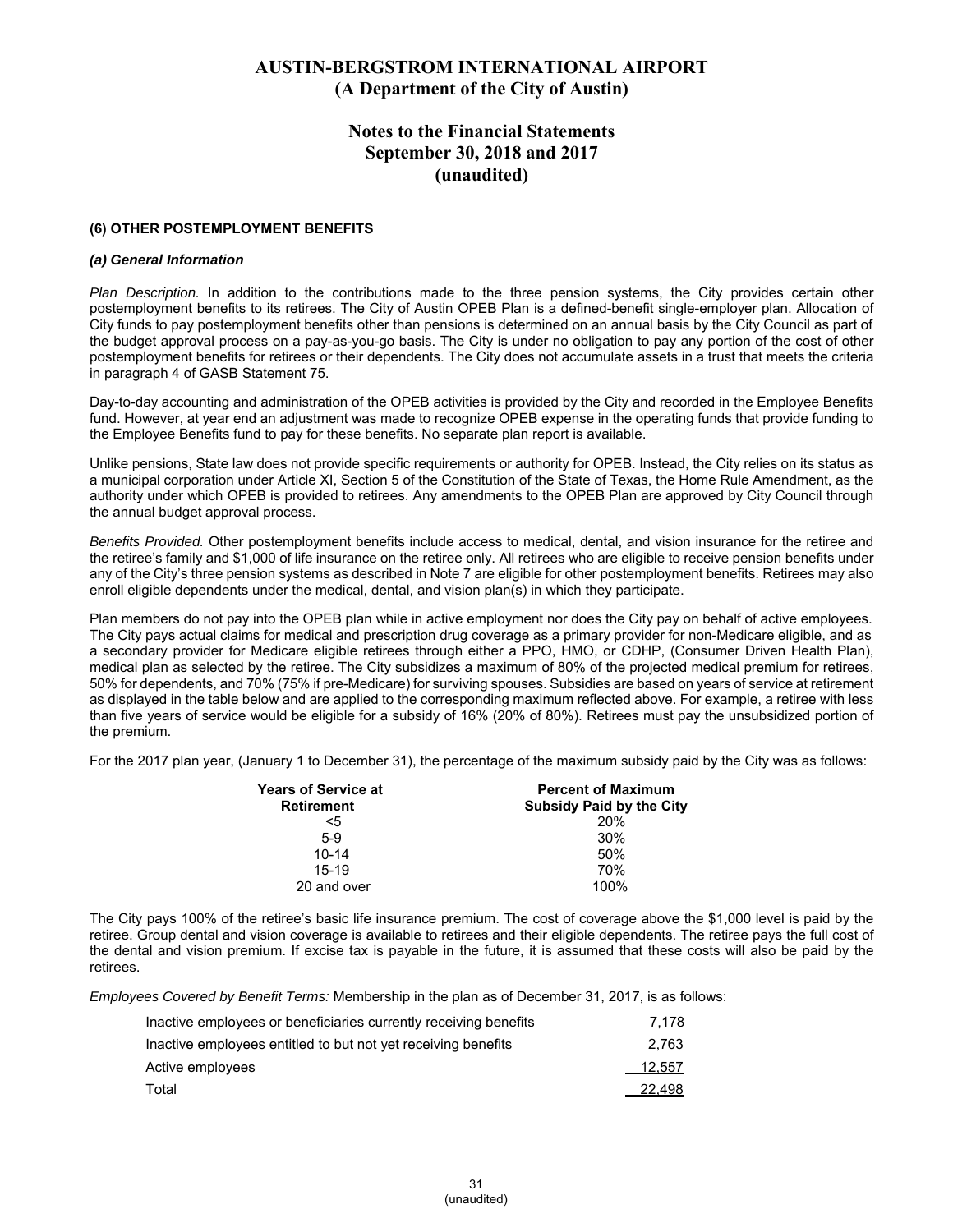### **Notes to the Financial Statements September 30, 2018 and 2017 (unaudited)**

#### *(b) Total OPEB Liability*

The City's total OPEB liability of \$2,524,897 (in thousands) was measured as of December 31, 2017 and was determined by an actuarial valuation as of that date. Of the total liability, \$53,076 (in thousands) is considered to be due within one year and the remaining \$2,471,821 (in thousands) is considered to be a long-term liability.

*Actuarial Assumptions and Other Inputs.* Actuarial assumptions used in the most recent actuarial valuations are shown below. The majority of the demographic assumptions used in the OPEB valuation are identical to those used in the pension valuation from the previous reporting period. As a result, experience studies performed by the pension systems as discussed in Note 7a were also relied upon.

| Inflation rate               | NA.                                                                                                                                                                                                |
|------------------------------|----------------------------------------------------------------------------------------------------------------------------------------------------------------------------------------------------|
| Salary increases             | Vary by retirement group, age, and years of service                                                                                                                                                |
| Discount rate                | 3.44%                                                                                                                                                                                              |
| Healthcare cost trend rates: |                                                                                                                                                                                                    |
| Medical (pre-65)             | 7.00% graded to 4.50% over 5 years                                                                                                                                                                 |
| Medical (post-65)            | 6.00% graded to 4.50% over 3 years                                                                                                                                                                 |
| Prescription drug            | 9.00% graded to 4.50% over 9 years                                                                                                                                                                 |
| Administrative costs         | 2.50%                                                                                                                                                                                              |
| Experience studies           | Experience for healthcare cost trend rates was based on<br>activity from November 1, 2015 to October 31, 2017 for<br>medical costs and December 1, 2015 to November 30,<br>2017 for prescriptions. |
|                              |                                                                                                                                                                                                    |

Sources for mortality rate assumptions include:

| General (Actives)           | RP-2014 Blue Collar Employee Mortality Tables projected<br>generationally using scale BB from 2014                                                                                                  |
|-----------------------------|-----------------------------------------------------------------------------------------------------------------------------------------------------------------------------------------------------|
| General (Healthy retirees)  | RP-2014 Blue Collar Healthy Annuitant Mortality Tables<br>projected generationally using scale BB from 2014                                                                                         |
| General (Disabled retirees) | RP-2014 Blue Collar Healthy Annuitant Mortality Tables,<br>set forward 3 years, projected generationally using Scale<br>BB from 2014, with a minimum 3% rate of mortality<br>applicable at all ages |
| Police (All lives)          | RP-2000 Combined Healthy Mortality Tables                                                                                                                                                           |
| Fire (Healthy lives)        | RP-2000 Combined Healthy Mortality Tables, set back 2<br>years, projected generationally using Scale AA from 2000                                                                                   |
| Fire (Disabled lives)       | RP-2000 Disabled Retiree Mortality Tables                                                                                                                                                           |

*Discount Rate.* The discount rate for OPEB funded entirely on a pay-as-you-go basis is the yield or index rate for 20-year, taxexempt general obligation municipal bonds with an average rating of AA/Aa or higher (or equivalent quality on another rating scale). For the OPEB measurement at December 31, 2017, the City's actuaries used the Bond Buyer US Weekly Yields 20 General Obligation Bond Index of 3.44%. The discount rate as of December 31, 2016 used in calculating the total OPEB liability as of September 30, 2017 for restating the financial statements was 3.78%. The discount rate decreased 0.34% between these two measurement dates.

Sensitivity of the Total OPEB Liability to Changes in the Discount Rate. The following presents the total OPEB liability of the City calculated using the discount rate discussed above, as well as what the total OPEB liability (in thousands) would be if it were calculated using a discount rate that is 1-percentage point lower and 1-percentage point higher than the current rate.

| 1% Decrease |                   |          | <b>Current Discount Rate</b> | 1% Decrease          |
|-------------|-------------------|----------|------------------------------|----------------------|
|             | <b>Total OPEB</b> |          | Total OPEB                   | Total OPEB           |
| Rate        | ∟iabilitv         | Rate     | Liability                    | Rate<br>∟iabilitv    |
| 2.44%       | \$3.043.665       | $3.44\%$ | \$2.524.897                  | 4.44%<br>\$2.123.411 |

*Sensitivity of the Total OPEB Liability to Changes in the Healthcare Cost Trend Rates:* The following presents the total OPEB liability of the City calculated using the healthcare cost trend rates displayed above, as well as what the total OPEB liability (in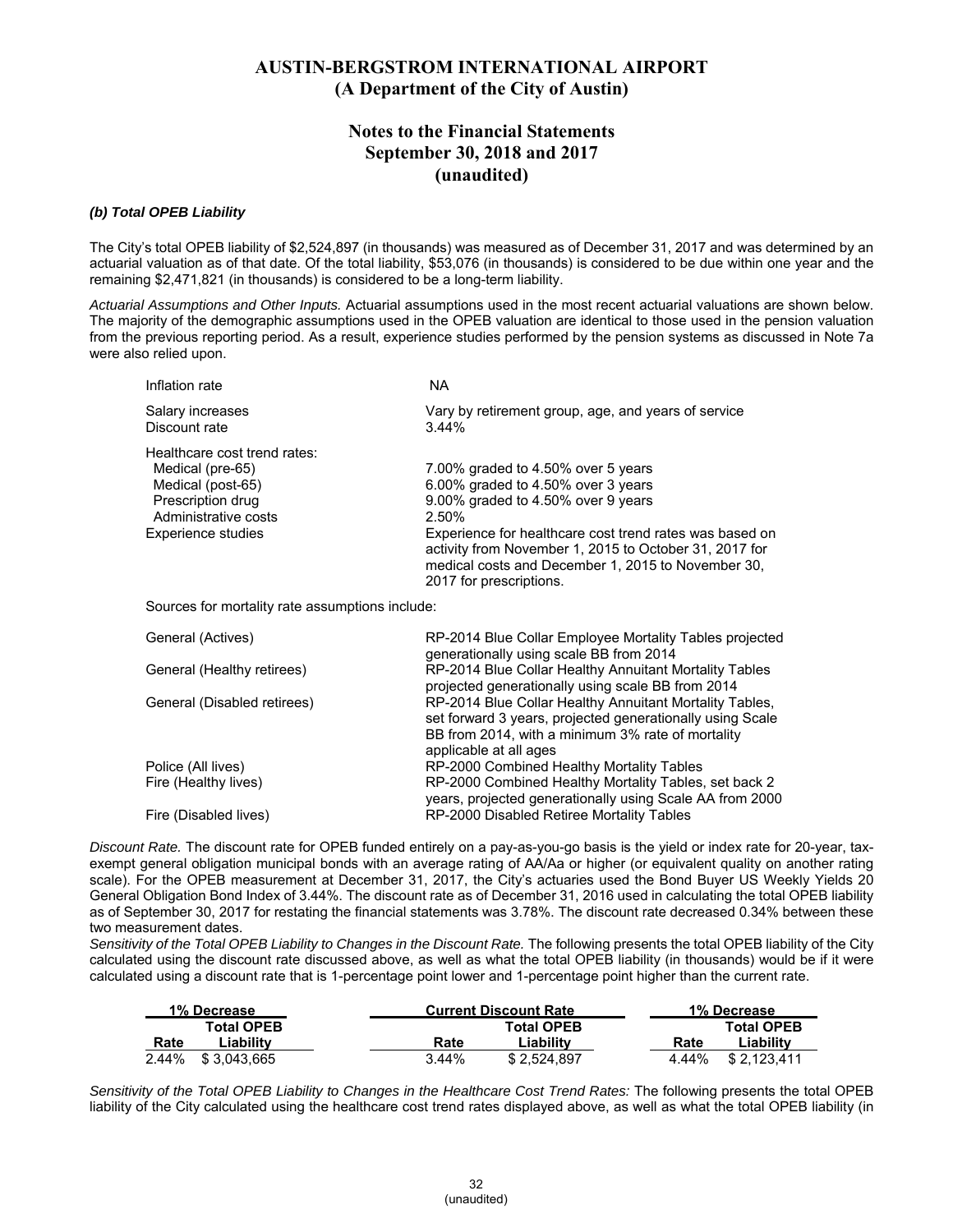### **Notes to the Financial Statements September 30, 2018 and 2017 (unaudited)**

thousands) would be if it were calculated using healthcare cost trend rates that are 1-percentage point lower and 1-percentage point higher than the current rates.

| 1% Decrease                 | <b>Current Rate</b>         | 1% Decrease                 |
|-----------------------------|-----------------------------|-----------------------------|
| <b>Total OPEB Liability</b> | <b>Total OPEB Liability</b> | <b>Total OPEB Liability</b> |
| \$ 2.087.263                | \$ 2.524.897                | \$ 3.101.315                |

*Schedule of Changes in Total OPEB Liability.* Changes in the total OPEB liability for measurement period ended December 31, 2017 is as follows (in thousands):

| Total OPEB liability at December 31, 2016          | \$2,055,627 |
|----------------------------------------------------|-------------|
| Changes for the year:                              |             |
| Service cost                                       | 86.687      |
| Interest                                           | 80.132      |
| Differences between expected and actual experience | 64.227      |
| Assumption changes                                 | 283,099     |
| Expected benefit payments                          | (44, 875)   |
| Net change in total OPEB liability                 | 469,270     |
| Total OPEB liability at December 31, 2017          | \$2.524.897 |

The OPEB plan had no changes in benefit terms during the period. Assumption changes included:

- Lowering the discount rate from 3.78% to 3.44% based on Bond Buyer US Weekly Yields 20 General Obligation Bond Index as of the measurement date,
- Updating medical and prescription drug claim costs to reflect more recent experience,
- Modifying medical and prescriptions drug trend rates by splitting the single category from the previous valuation into three categories for the current valuation, grading these categories for different periods, and lowering the ultimate trend rate from 5.0% to 4.5%, and
- Updating third-party administrator and vendor administrative expenses to reflect more recent contracts and assumed trends on such costs.

#### *(c) Other Postemployment Benefits Expense*

Total OPEB expenses recognized by the City for the fiscal year ended September 30, 2018 were \$213,006 (in thousands).

#### *(d) Deferred Outflows of Resources and Deferred Inflows of Resources Related to OPEB*

At September 30, 2018, the City reported deferred outflows and inflows of resources related to OPEB from the following sources (in thousands):

|                                                                                                                 | <b>Deferred Outflows</b> | <b>Deferred Inflows</b> |
|-----------------------------------------------------------------------------------------------------------------|--------------------------|-------------------------|
| Benefit payments subsequent<br>to the measurement date<br>Differences between expected and<br>actual experience | 35.830<br>\$.<br>55,720  |                         |
| Changes in assumptions<br>Changes in proportionate share<br>(between funds)                                     | 245.603                  |                         |
|                                                                                                                 | 11,713                   | 11,713                  |
| Total                                                                                                           | 348.866                  |                         |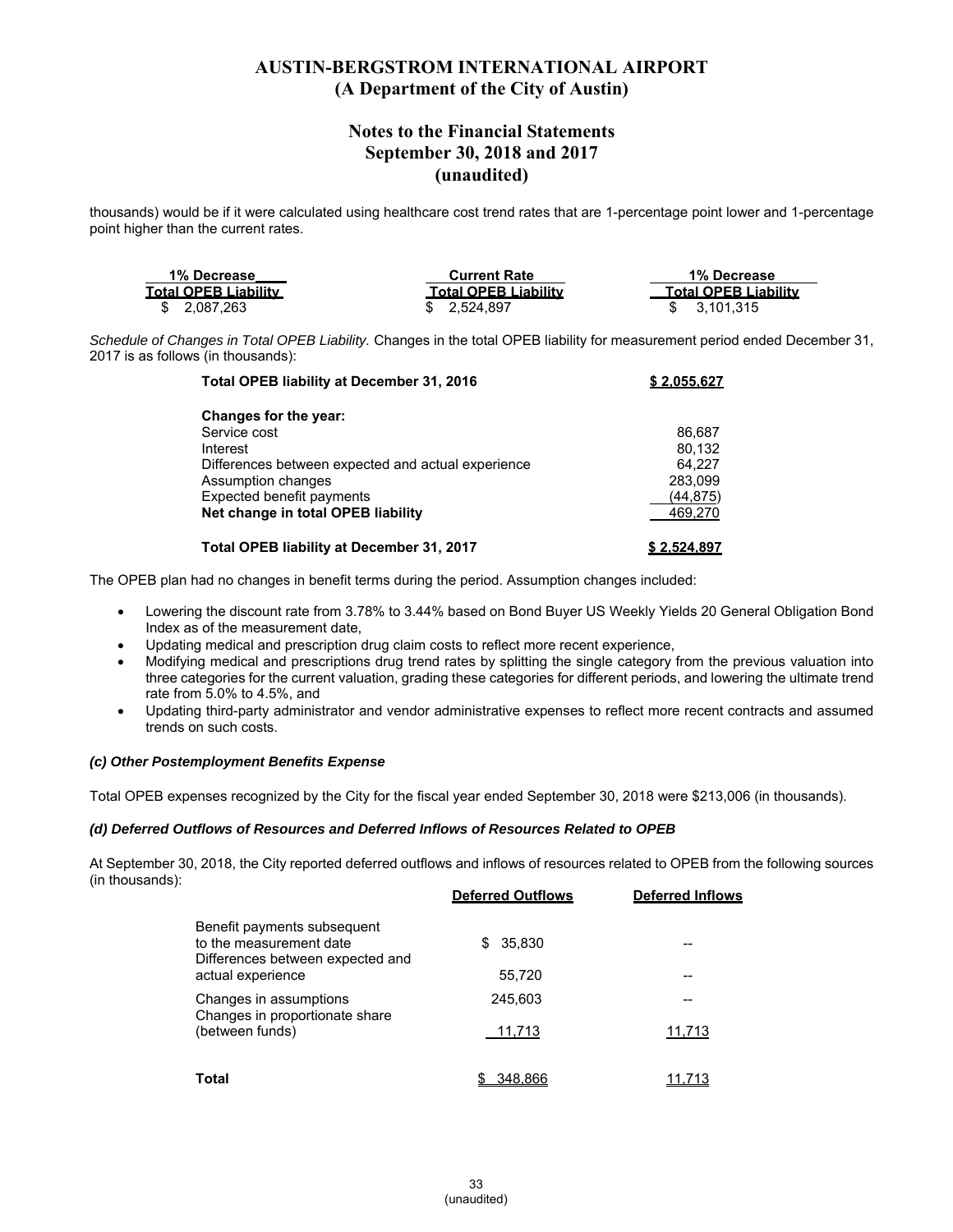### **Notes to the Financial Statements September 30, 2018 and 2017 (unaudited)**

The portion of deferred outflows and inflows of resources that will be recognized in OPEB expense is as follows (in thousands):

| <b>Fiscal Year Ended</b><br>September 30 |   |         |
|------------------------------------------|---|---------|
| 2019                                     | S | 46,004  |
| 2020                                     |   | 46.004  |
| 2021                                     |   | 46.004  |
| 2022                                     |   | 46.004  |
| 2023                                     |   | 46,004  |
| Thereafter                               |   | 71,303  |
| Total                                    |   | 301.323 |
|                                          |   |         |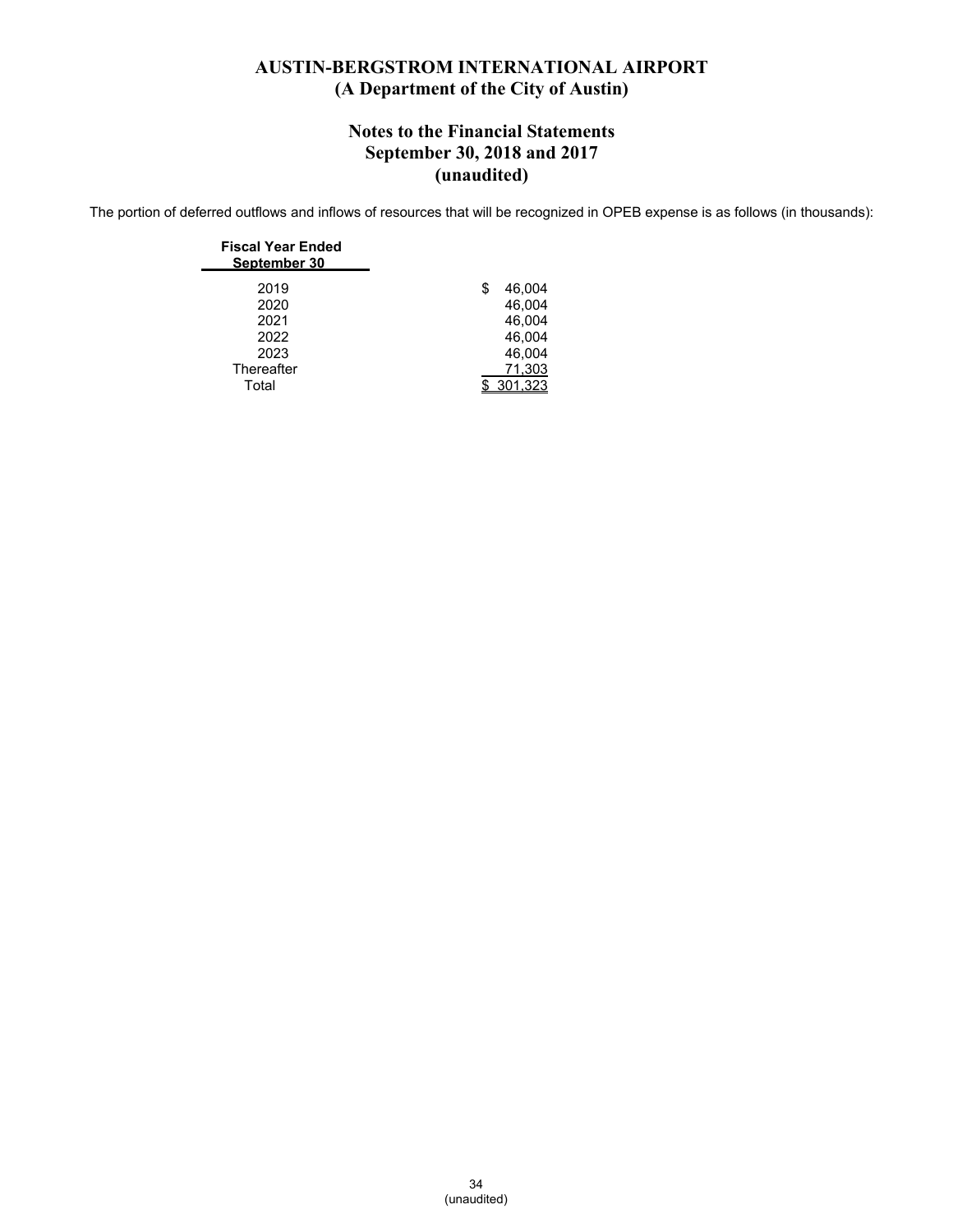### **Notes to the Financial Statements September 30, 2018 and 2017 (unaudited)**

#### **(7) DERIVATIVE INSTRUMENTS**

#### **Variable Rate Debt Management Program**

The Airport has derivatives in the Variable Rate Debt Management Program.

In accordance with GAAP, the City is required to report the fair value of all derivative instruments on the statement of net position. All derivatives must be categorized into two basis types – (1) hedging derivative instruments and (2) investment derivative instruments. Hedging derivative instruments significantly reduce an identified financial risk by substantially offsetting changes in cash flows or fair values of an associated hedgeable item. Investment derivative instruments are entered into primarily for income or profit purposes or they are derivative instruments that do not meet the criteria of an effective hedging derivative instrument. Changes in fair value of hedging derivative instruments are deferred on the statement of net position, and changes in fair value of investment derivative instruments are recognized as gains or losses on the statement of activities.

Fair value is defined as the price that would be received to sell an asset or paid to transfer a liability in an orderly transaction between market participants at the measurement date, which is the City's fiscal year end date of September 30. This requires consideration of nonperformance risk when measuring the fair value of a liability and considers the effect of the government's own credit quality and any other factors that might affect the likelihood that the obligation will or will not be fulfilled.

#### **Hedging Derivative Instruments**

The intention of each of the City's swaps is to provide a cash flow hedge for its variable interest rate bonds by providing synthetic fixed rate bonds. As a means to lower its borrowing costs when compared against fixed rate bonds at the time of issuance, the City executed pay-fixed, receive-variable swaps in connection with its issuance of variable rate bonds.

As of September 30, 2018, the Airport has one outstanding swap transaction with initial and outstanding notional amounts noted below. The fair value of the interest rate derivative transaction was estimated based on an independent pricing service. The valuations provided were derived from proprietary models based upon well-recognized principles and estimates about relevant future market conditions. The expected transaction cash flows are calculated using the zero-coupon discounting method which takes into consideration the prevailing benchmark interest rate environment, the specific terms and conditions of a given transaction, and assumes that the current forward rates implied by the benchmark yield curve are the market's best estimate of future spot interest rates. The income approach is then used to obtain the fair value of the transactions, where future amounts (the expected transaction cash flows) are converted to a single current amount, discounted using a rate of return that takes into account the relative risk of nonperformance associated with the cash flows. Where applicable under the income approach an option pricing model is applied such as the Black-Scholes-Merton model, the Black-Derman-Toy model, one of the short-rate models, or other market standard models consistent with accepted practices in the market for interest rate option products. The option models consider probabilities, volatilities, time, settlement prices, and other variables pertinent to the transactions. This valuation technique is applied consistently across all the transactions. Given the observability of inputs significant to the measurements, the fair values of the transactions are categorized as Level 2.

On September 30, 2018, the Airport had the following outstanding interest rate swap hedging derivative instruments (in thousands):

| Item | <b>Related Variable Rate Bonds</b>                                         | Terms                                   | <b>Effective</b><br>Date | Maturity<br>Date | <b>Notional</b><br>Amount | <b>Fair Value</b> |
|------|----------------------------------------------------------------------------|-----------------------------------------|--------------------------|------------------|---------------------------|-------------------|
| AIR1 | Airport System Subordinate Lien<br>Revenue Refunding Bonds, Series<br>2005 | Pav 4.051%.<br>receive 71% of<br>LIBOR. | 8/17/2005                | 11/15/2025       | \$176.100                 | (12, 349)         |

All swaps are pay-fixed interest rate swaps. All were entered into with the objective of hedging changes in the cash flows on the related variable rate debt.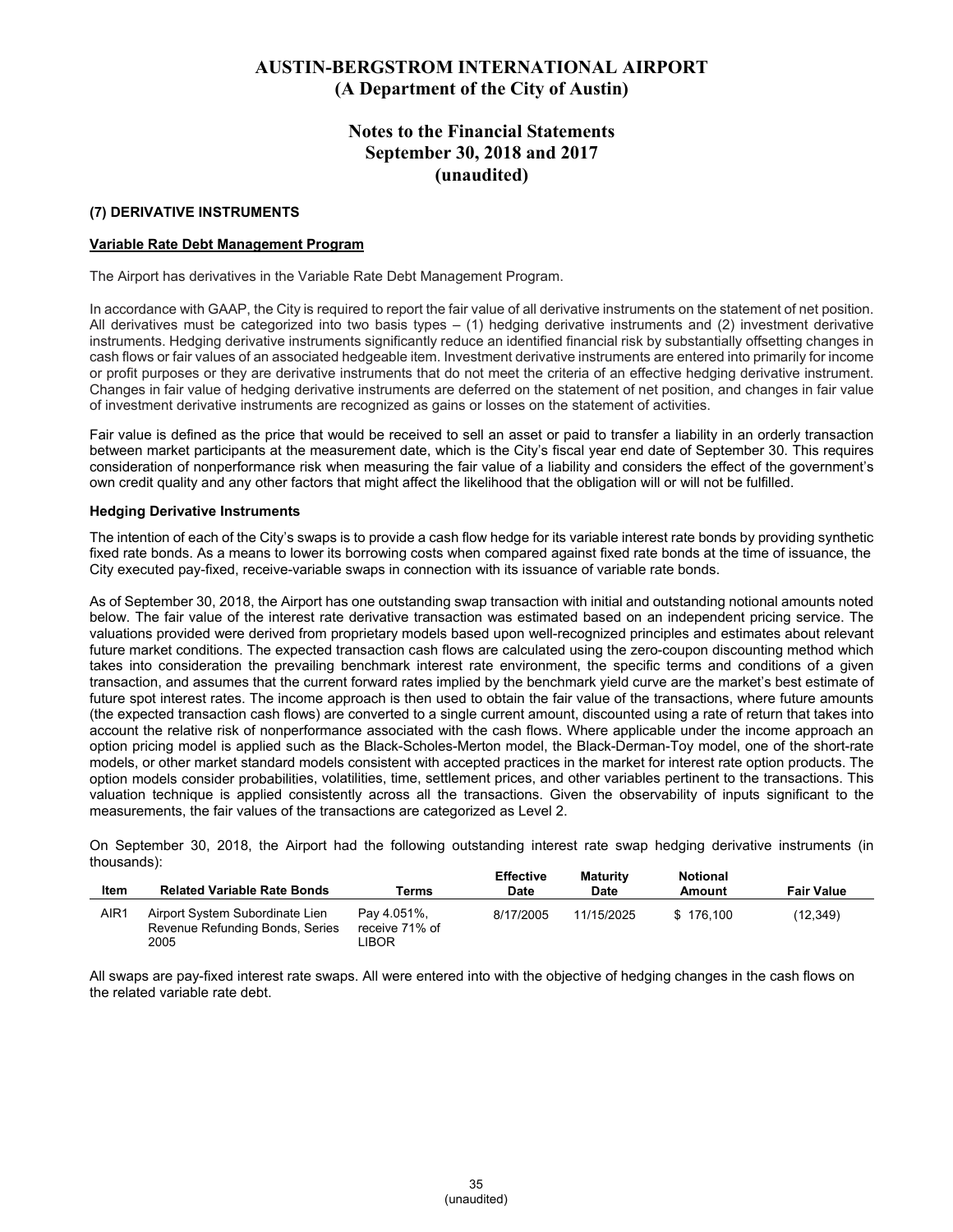### **Notes to the Financial Statements September 30, 2018 and 2017 (unaudited)**

The fair value of the Airport's interest rate swap hedging derivative instruments is reported as derivative instruments in liabilities with an offsetting adjustment to deferred outflow of resources. The table below provides for the fair value and changes in fair value of the Airport's interest rate swap agreement as of September 30, 2018 (in thousands):

|                                               |                                                    |           | <b>Fair Value and Classification</b> |                             | Change in fair value              |
|-----------------------------------------------|----------------------------------------------------|-----------|--------------------------------------|-----------------------------|-----------------------------------|
| Outstanding<br><b>Notional Amount</b><br>Item |                                                    | Amount    | <b>Classification</b>                | <b>Deferred</b><br>Outflows | <b>Deferred</b><br><b>Inflows</b> |
|                                               | Hedging derivative instruments (cash flow hedges): |           |                                      |                             |                                   |
| AIR1                                          | \$176,100                                          | (12, 349) | Non-current liability                | 9,187                       | --                                |

Due to the continued low interest rate levels during fiscal year 2018, the Airport's interest rate swap hedging derivative instrument had negative fair values as of September 30, 2018. The fair value takes into consideration nonperformance risk, the prevailing interest rate environment, the specific terms and conditions of a given transaction, and any upfront payments that may have been received.

#### Risks

*Credit risk.* As of September 30, 2018, the Airport was not exposed to credit risk on its outstanding swap agreement because the swap had a negative fair value. However, should interest rates change and the fair value of the swap become positive, the Airport would be exposed to credit risk in the amount of the swap's fair value.

The counterparty credit ratings for the Airport's interest rate swap hedging derivative instruments at September 30, 2018, are included in the table below:

|      |                                                                                  |                                             |                                              | <b>Counterparty Ratings</b>     |             |
|------|----------------------------------------------------------------------------------|---------------------------------------------|----------------------------------------------|---------------------------------|-------------|
| Item | <b>Related Variable</b><br><b>Rate Bonds</b>                                     | Counterparty                                | Moody's<br><b>Investors</b><br>Service, Inc. | <b>Standard &amp;</b><br>Poor's | Fitch, Inc. |
| AIR1 | Airport System<br>Subordinate<br>Lien Revenue<br>Refunding Bonds,<br>Series 2005 | Morgan Stanley<br>Capital Services,<br>LLC. | A <sub>3</sub>                               | BBB+                            | A           |

This swap agreement contains a collateral agreement with the counterparty and requires collateralization of the fair value of the swap should the counterparty's credit rating fall below the applicable thresholds in the agreement. For this swap, the Airport purchased swap insurance to mitigate the need to post collateral as long as the insurer, Financial Security Assurance, maintains a credit rating above A2/A by Moody's/S&P.

*Swap payments and associated debt.* The net cash flow for the Airport's interest rate swap hedging derivative instruments for the year ended September 30, 2018, is included in the table below (in thousands):

|             | <b>Related Variable Rate</b><br><b>Bonds</b>                                     |  | <b>Counterparty Swap Interest</b> |                |            | Interest to        | <b>Net Interest</b> |
|-------------|----------------------------------------------------------------------------------|--|-----------------------------------|----------------|------------|--------------------|---------------------|
| <b>Item</b> |                                                                                  |  | Pay                               | <b>Receive</b> | <b>Net</b> | <b>Bondholders</b> | <b>Payments</b>     |
| AIR1        | Airport System<br>Subordinate Lien<br>Revenue Refunding<br>Bonds, Series<br>2005 |  | \$(7,218)                         | 2,122          | (5,096)    | (2,258)            | (7, 354)            |

*Basis and interest rate risk.* Basis risk is the risk that the interest rate paid by the Airport on underlying variable rate bonds to bondholders temporarily differs from the variable swap rate received from the applicable counterparty. At September 30, 2018, the Airport bears basis risk on its swap. This swap has basis risk since the Airport receives a percentage of LIBOR to offset the actual variable rate the Airport pays on the related bonds. The Airport is exposed to basis risk should the floating rate that it receives on a swap drop below the actual variable rate the Airport pays on the bonds. Depending on the magnitude and duration of any basis risk shortfall, the expected cost of the basis risk may vary.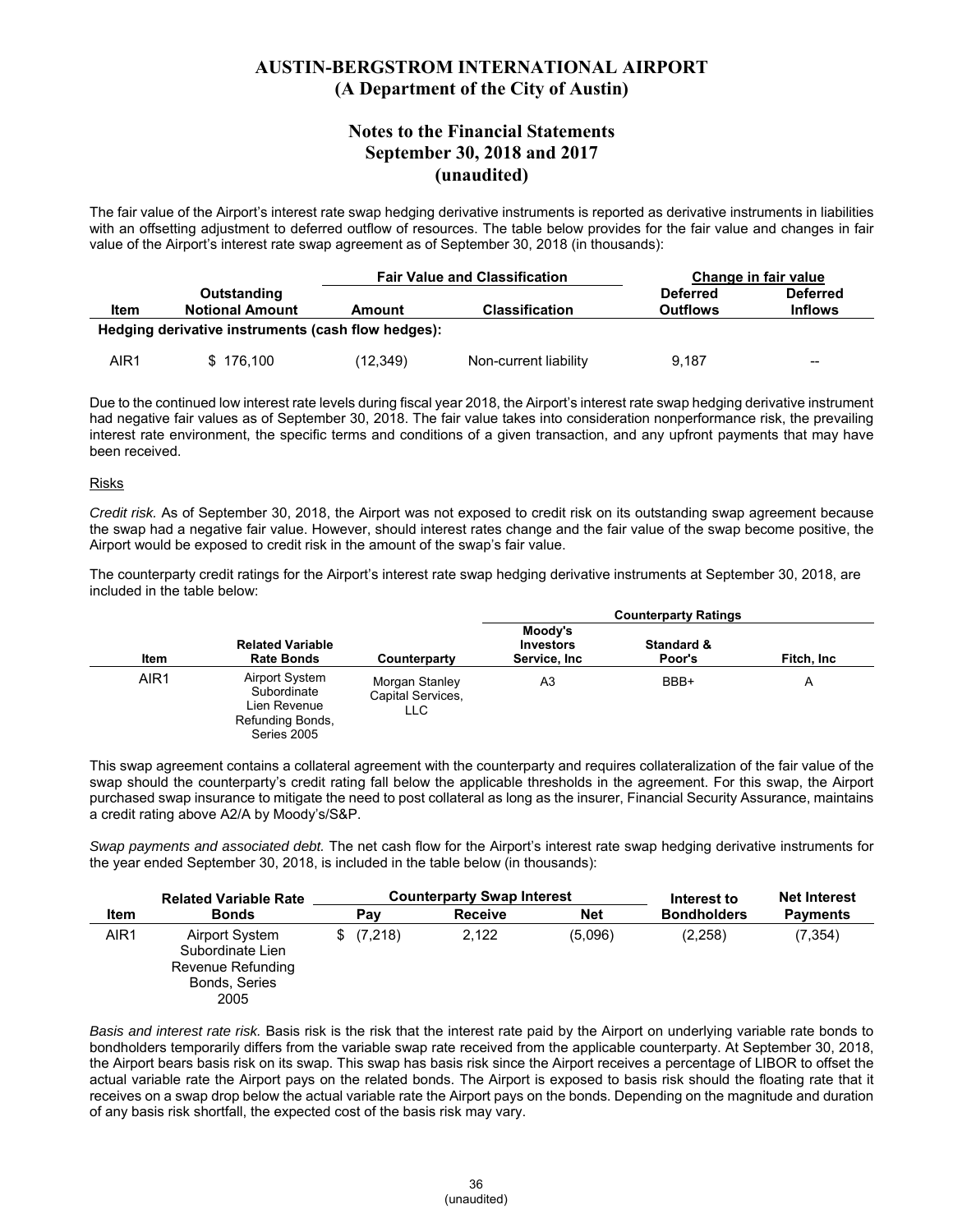### **Notes to the Financial Statements September 30, 2018 and 2017 (unaudited)**

The Airport will be exposed to interest rate risk only if the counterparty to the swap defaults or if the swap is terminated.

*Tax risk.* Tax risk is a specific type of basis risk. Tax risk is the risk of a permanent mismatch occurring between the interest rate paid on the Airport's underlying variable rate bonds and the rate received on the swap caused by a reduction or elimination in the benefits of the tax exemption for municipal bonds. For example, a grandfathering of the elimination of federal tax-exemption on existing tax-exempt bonds, or a tax cut, would result in the yields required by investors on the Airport's bonds coming close to or being equal to taxable yields. This would result in an increase in the ratio of tax-exempt to taxable yields. The Airport is receiving 71% of LIBOR on AIR1 and would experience a shortfall relative to the rate paid on its bonds if marginal income tax rates decrease relative to expected levels, thus increasing the overall cost of its synthetic fixed rate debt.

*Nonperformance/Termination risk.* The Airport or the counterparties may terminate its swap if the other party fails to perform under the terms of the respective contracts. If this swap is terminated, the associated variable rate bonds would no longer be hedged to a fixed rate. If at the time of termination the swap has a negative fair value, the Airport would be liable to the counterparty for a payment equal to the swap's fair value. The additional termination events in the agreement are limited to credit related events only and the ratings triggers are substantially below the current credit rating of the Airport. Additionally, the Airport purchased swap insurance on its Swap AIR1 to further reduce the possibility of termination risk.

*Rollover risk.* The Airport is exposed to rollover risk on hedging derivative instruments that are hedges of debt that mature or may be terminated prior to the maturity of the hedged debt. When the hedging derivative instrument terminates, the Airport will be re-exposed to the risks being hedged by the hedging derivative instrument. The Airport is currently not exposed to rollover risk on its hedging derivative instrument.

#### **Investment Derivative Instruments**

At September 30, 2018, the Airport did not have any investment derivative instruments related to interest rate swaps.

#### **(8) LEASE AGREEMENTS**

The Airport has entered into certain lease agreements as the lessor for concessions at the Airport. These lease agreements qualify as operating leases for accounting purposes. In the fiscal year 2018, the Airport fund revenues included minimum concession guarantees of \$22,090,118.

The following is a schedule by year of minimum future rentals on non-cancelable operating leases with remaining terms of up to 80 years for the Airport fund as of September 30, 2018 (in thousands):

| <b>Fiscal Year</b> | <b>Airport</b>  |  |
|--------------------|-----------------|--|
| Ended              | Lease           |  |
| September 30       | <b>Receipts</b> |  |
| 2019               | \$<br>28.359    |  |
| 2020               | 29.560          |  |
| 2021               | 29.507          |  |
| 2022               | 27.902          |  |
| 2023               | 27,728          |  |
| 2024-2028          | 105.933         |  |
| 2029-2033          | 11.441          |  |
| 2034-2038          | 8.331           |  |
| 2039-2043          | 3,568           |  |
| Thereafter         | 1,780           |  |
| Totals             | \$274.109       |  |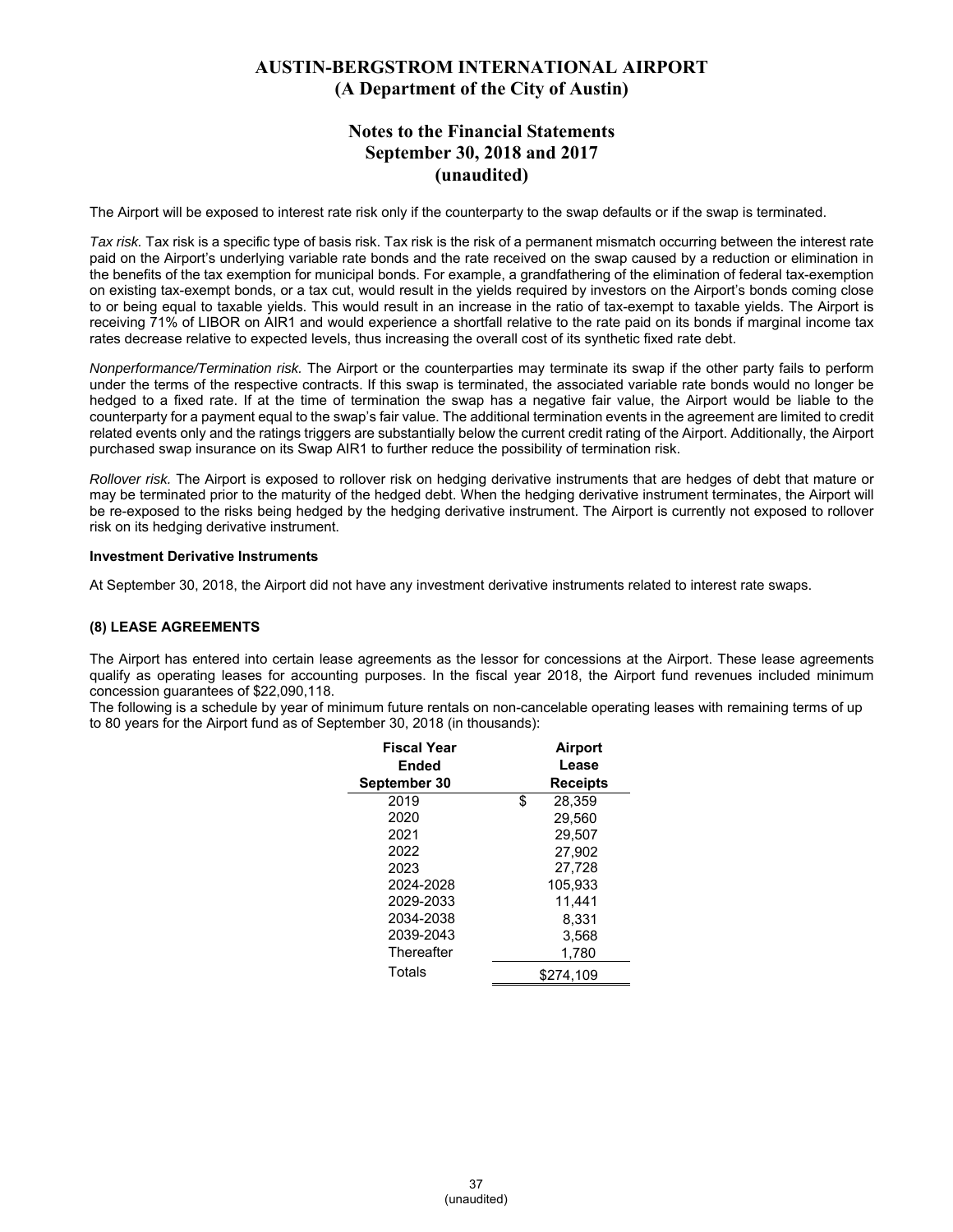### **Notes to the Financial Statements September 30, 2018 and 2017 (unaudited)**

#### **(9) COMMITMENTS AND CONTINGENCIES**

#### *(a) Capital Improvement Plan*

As required by charter, the City has a *Capital Improvements Program* plan (capital budget) covering a five-year period which details anticipated spending for projects in the upcoming and future years. The City's 2018 Capital Budget has substantial contractual commitments relating to its capital improvement plan. Remaining commitments represent current unspent budget and future costs required to complete projects. The Airport has \$283,530,000 remaining commitment for its Capital Improvement Plan.

#### *(b) Risk-Related Contingencies*

*The City* uses internal service funds to account for risks related to health benefits, third-party liability, and workers' compensation. The funds are as follows:

| <b>Fund Name</b>         | Description                                                                                                                                                                                                                                                                                                                                                                                                                                         |
|--------------------------|-----------------------------------------------------------------------------------------------------------------------------------------------------------------------------------------------------------------------------------------------------------------------------------------------------------------------------------------------------------------------------------------------------------------------------------------------------|
| <b>Employee Benefits</b> | City employees and retirees may choose a self-insured PPO, HMO, or CDHP with HSA<br>for health coverage. Approximately 17% of City employees and 24% of retirees use the<br>HMO option; approximately 73% of City employees and 75% of retirees use the PPO<br>option; and approximately 11% of City employees and 1% of retirees use the CDHP with<br>HSA option. Costs are charged to City funds through a charge per employee per pay<br>period. |
| <b>Liability Reserve</b> | This self-insured program includes losses and claims related to liability for bodily injury,<br>property damage, professional liability, and certain employment liability. Premiums are<br>charged to other City funds each year based on historical costs. Third-party claims<br>activities are also reported directly in the Austin Energy, Austin Water Utility, and Airport<br>enterprise funds.                                                |
| Workers'<br>Compensation | Premium charges for this self-insured program are assessed to other funds each year<br>based on the number of full-time equivalent (FTE) employees per fund.                                                                                                                                                                                                                                                                                        |

The City purchases stop-loss insurance for the City's PPO, HMO, and CDHP plans. This stop-loss insurance covers individual claims that exceed \$500,000 per calendar year, up to a maximum of \$5 million. In fiscal year 2018, eleven claims exceeded the stop-loss limit of \$500,000; during fiscal year 2017, four claims exceeded the stop-loss limit of \$500,000, and during fiscal year 2016, ten claims exceeded the stop-loss limit of \$500,000. City coverage is unlimited for lifetime benefits. The City does not purchase stop-loss insurance for workers' compensation claims.

The City is self-insured for much of its risk exposure; however, the City purchases commercial insurance coverage for loss or damage to real property, theft and other criminal acts committed by employees, and third party liability associated with the airport, owned aircraft, and electric utility operations. There have been no claims settlements in excess of the purchased insurance coverage for the last four years. The City also purchases insurance coverage through a program that provides workers' compensation, employer's liability, and third party liability coverage to contractors working on designated capital improvement project sites.

Liabilities are reported when it is probable that a loss has been incurred at the date of the financial statements and the amount of the loss can be reasonably estimated. Liabilities include an amount for claims that have been incurred but not reported. The City utilizes actuarial information and historical claim settlement trends to determine the claim liabilities for the Employee Benefits fund and Workers' Compensation fund. Claims liabilities for the Austin Energy, Austin Water Utility, Airport and Liability Reserve funds are calculated based on an estimate of outstanding claims, which may differ from the actual amounts paid. Possible losses are estimated to range from \$48.4 to \$53.5 million. In accordance with GAAP, \$48.4 million is recognized as claims payable in the financial statements with \$23.9 million recognized as a current liability and \$24.5 million recognized as long term. For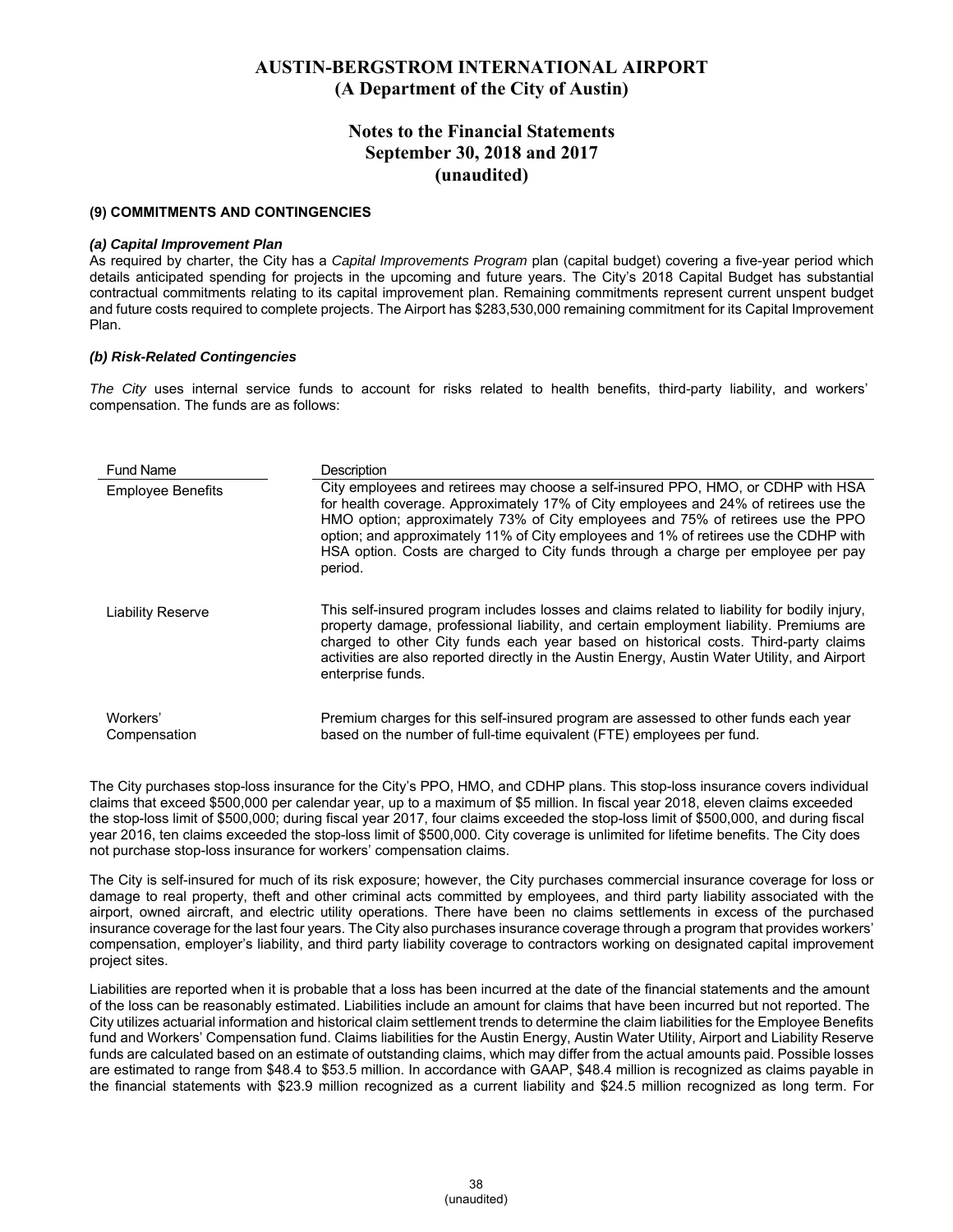#### **Notes to the Financial Statements September 30, 2018 and 2017 (unaudited)**

Employee Benefits and Workers Compensation, city funds contribute amounts to these internal service funds based on an estimate of anticipated costs for claims each year. Austin Energy, Austin Water utility, and Airport report their respective claims activities for third-party claims. All other funds contribute amounts to the Liability Reserve fund based on an estimate of anticipated costs for claims each year.

Changes in the balances of claims liability are as follows (in thousands):

|                                       | Airport |      |  |
|---------------------------------------|---------|------|--|
|                                       | 2018    | 2017 |  |
| Liability balances, beginning of year |         |      |  |
| Claims and changes in estimates       |         | 9    |  |
| Claim payments                        |         | 81   |  |
| Liability balances, end of year       |         |      |  |

|                                                                          | <b>Employee</b><br>Benefits (1) |                  | Liability<br><b>Reserve</b> |                | <b>Workers'</b><br>Compensation |                 |
|--------------------------------------------------------------------------|---------------------------------|------------------|-----------------------------|----------------|---------------------------------|-----------------|
|                                                                          | 2018                            | 2017             | 2018                        | 2017           | 2018                            | 2017            |
| Liability balances, beginning of year<br>Claims and changes in estimates | 18.822<br>\$<br>158.704         | 14,310<br>18.568 | 4.975<br>2.963              | 9,364<br>3.984 | 25,299<br>5,101                 | 25,664<br>3,524 |
| Claim payments                                                           | (161,001)                       | (14, 056)        | (3,498)                     | (8,373)        | (3,391)                         | (3,889)         |
| Liability balances, end of year                                          | 16,525                          | 18,822           | 4,440                       | 4,975          | 27,009                          | 25,299          |

(1) For the Employee Benefits Fund, claim payments as reported above, represent amounts paid against claims outstanding at the beginning of the year. Claims initiated after the beginning of the year, but not yet settled, are reported in claims and changes in estimates. Cash paid for claims was \$160,180 for the years ended September 30, 2017.

The Liability Reserve Fund claims liability balance at fiscal year-end included liabilities of \$2.8 million discounted at 4.44% in 2018 and \$3.1 million discounted at 3.75% in 2017.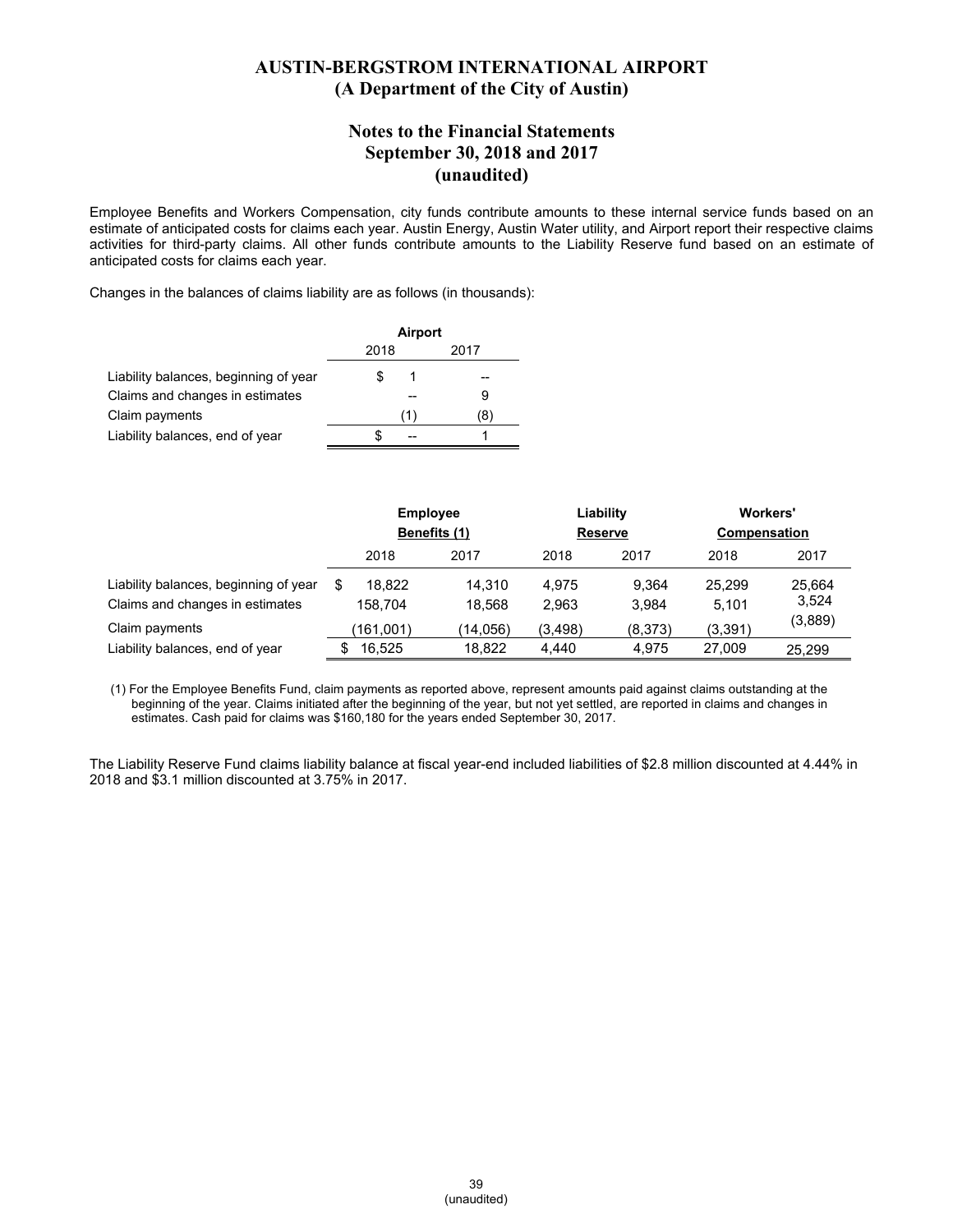### **Notes to the Financial Statements September 30, 2018 and 2017 (unaudited)**

#### **(10) CONDUIT DEBT**

Revenue bonds have been issued by various related entities to provide for facilities located at the international airport. These bonds are special limited obligations payable solely from and secured by a pledge of revenue to be received from agreements between the entities and various third parties. As of September 30, 2018, \$145 million in revenue and revenue refunding bonds were outstanding with an original issue value of \$148.6 million.

The above bonds do not constitute a debt or pledge of the faith and credit of the Airport or the City and accordingly have not been reported in the accompanying financial statements.

#### **(11) RESTATEMENT**

During fiscal year 2018, the City implemented a new accounting standard, GASB Statement No. 75, "Accounting and Financial Reporting for Postemployment Benefits Other Than Pensions." This statement revised the standards for determination of the OPEB liability, for accounting and reporting for OPEB expenses and liabilities, and for deferral of certain OPEB expense elements. As a result of implementing this statement, net position was restated at October 1, 2017. The City's other postemployment benefits payable was eliminated and replaced by a larger OPEB liability which was divided into short- and longterm components. In addition, net contributions made by the City for retiree healthcare benefits from January 1 to September 30, 2017, are recorded as deferred outflows of resources. The impact of these changes on the beginning balances reported in the financial statements is shown below (in thousands):

| <b>September 30, 2017</b>                                              | <b>Airport</b> |  |
|------------------------------------------------------------------------|----------------|--|
| Net position, as previously reported<br>Adjustments to properly record | 615.880        |  |
| implementation of GASB Statement No. 75                                | (40,600)       |  |
| Net position, as restated                                              | 575,280        |  |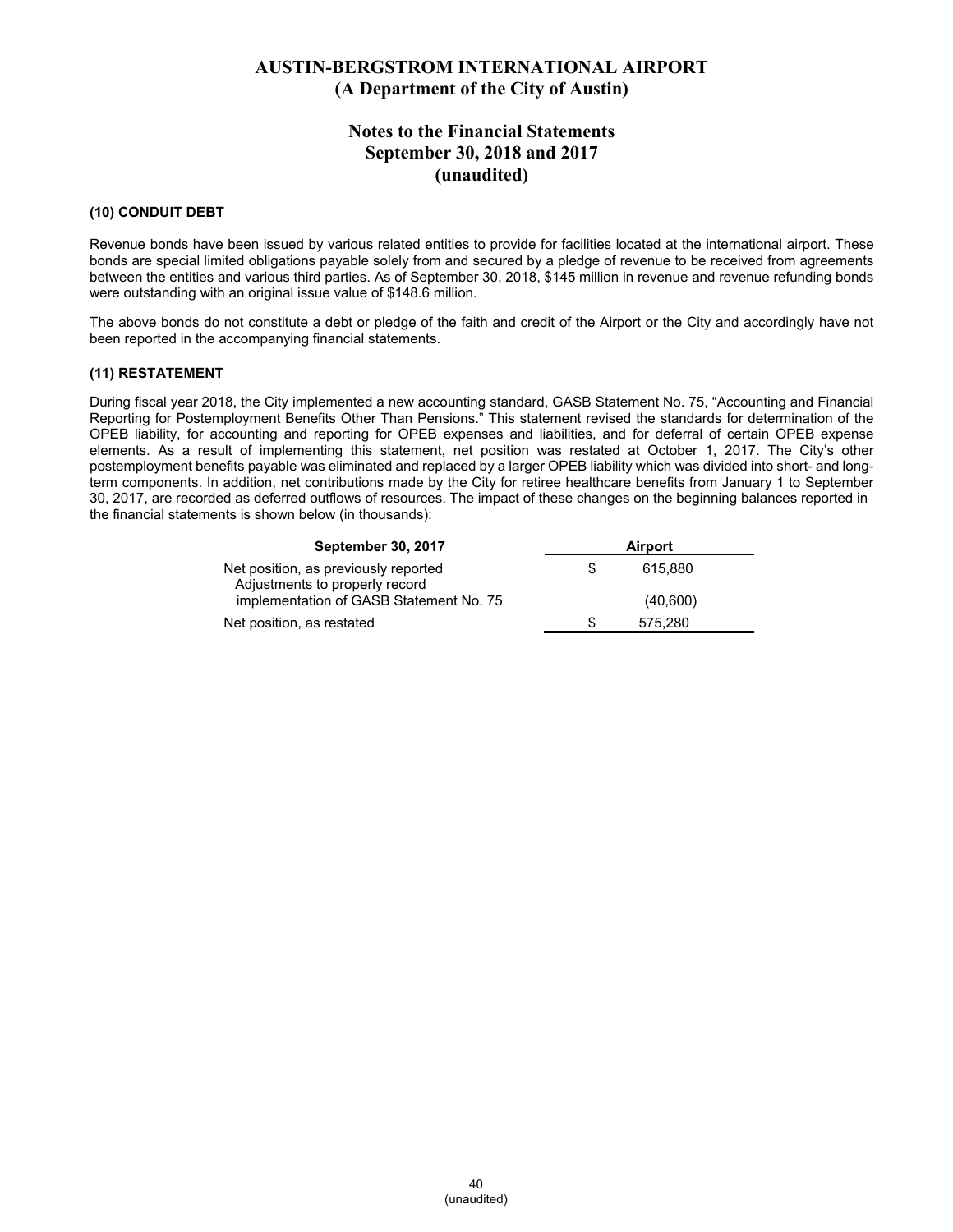#### **Notes to the Financial Statements September 30, 2018 and 2017 (unaudited)**

#### **(12) DISCRETELY PRESENTED COMPONENT UNIT**

Condensed financial information is included below for the discretely presented component unit of the City that is related to the Airport, which is Austin Bergstrom Landhost Enterprises, Inc. (ABLE). ABLE is a legally separate entity that issues revenue bonds for the purpose of financing the cost of acquiring, improving, and equipping a full-service hotel on airport property. City Council appoints this entity's Board and maintains a contractual ability to remove board members at will. Debt issued by ABLE does not constitute a debt or pledge of the faith and credit of the Airport or of the City.

The most recently available financial statements for Austin Bergstrom Landhost Enterprises, Inc. are for the year ended **December 31, 2017** (in thousands).

#### **Condensed Statement of Net Position**

|                                                         | 2018 |           |
|---------------------------------------------------------|------|-----------|
| <b>ASSETS</b>                                           |      |           |
| Current assets                                          | \$   | 1,734     |
| Capital assets                                          |      | 22,429    |
| Noncurrent assets                                       |      | 22,878    |
| <b>Total assets</b>                                     |      | 47.041    |
| Deferred outflows of resources                          |      |           |
| <b>LIABILITIES</b>                                      |      |           |
| <b>Current Liabilities</b>                              |      | 4,718     |
| Bonds payable, net of discount and inclusive of premium |      |           |
| Noncurrent liabilities                                  |      | 52,329    |
| <b>Total liabilities</b>                                |      | 57.047    |
| <b>NET POSITION</b>                                     |      |           |
| Net investment in capital assets                        |      | (10, 481) |
| Restricted                                              |      | 3,689     |
| Unrestricted (deficit)                                  |      | (3,214)   |
| <b>Total net position</b>                               |      | (10,006)  |

#### **Condensed Statement of Revenues, Expenses, and Changes in Net Position**

|                                                                                                      | 2018            |
|------------------------------------------------------------------------------------------------------|-----------------|
| <b>OPERATING REVENUES</b>                                                                            |                 |
| User fees and rentals                                                                                | \$<br>15,012    |
| <b>Total operating revenues</b>                                                                      | 15,012          |
| <b>OPERATING EXPENSES</b><br>Operating expenses before depreciation<br>Depreciation and amortization | 10,761<br>1,155 |
| <b>Total operating expenses</b>                                                                      | 11,916          |
| <b>Operating income (loss)</b>                                                                       | 3,096           |
| <b>NONOPERATING REVENUES (EXPENSES)</b>                                                              |                 |
| Nonoperating revenues (expenses)                                                                     | (5,407          |
| Income (loss) before contributions and transfers                                                     | (2,311)         |
| Special item - gain on debt restructure                                                              | 32,729          |
| Change in net position                                                                               | 30,418          |
| Total net position - beginning                                                                       | (40, 424)       |
| Total net position - ending                                                                          | \$<br>(10,006)  |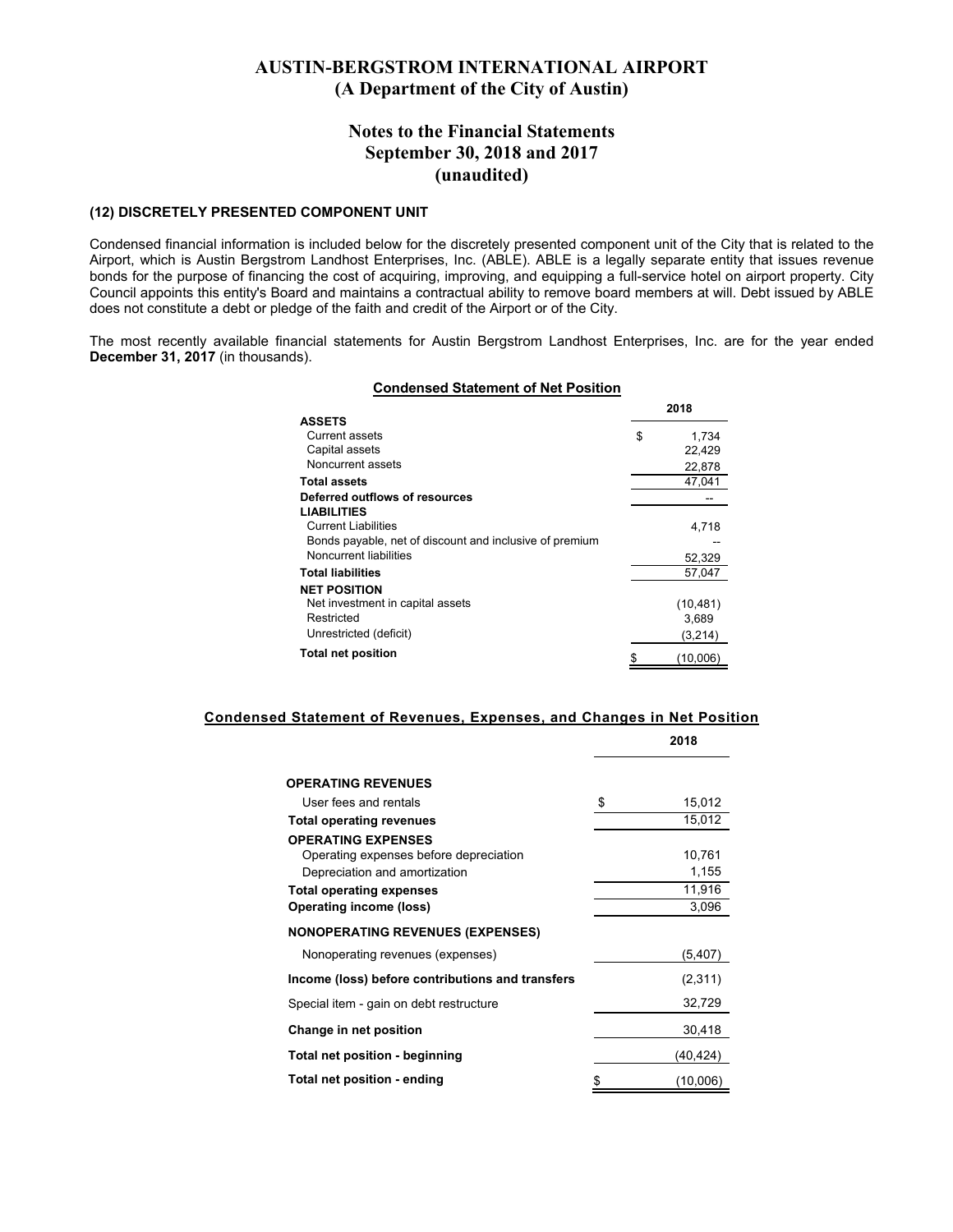## **Notes to the Financial Statements September 30, 2018 and 2017 (unaudited)**

#### **Statement of Cash Flows**

| <b>CASH FLOWS FROM OPERATING ACTIVITIES</b><br>Cash received from customers<br>Cash payments to suppliers for goods and services<br>Cash payments to employees for services<br>Net cash provided by operating activities | \$<br>14,893<br>(6,906)<br>(3,991)<br>3,996 |
|--------------------------------------------------------------------------------------------------------------------------------------------------------------------------------------------------------------------------|---------------------------------------------|
| <b>CASH FLOWS FROM NONCAPITAL</b><br><b>FINANCING ACTIVITIES:</b>                                                                                                                                                        |                                             |
| Proceeds from the sale of bond                                                                                                                                                                                           | 1,122                                       |
| Net cash provided (used) by noncapital                                                                                                                                                                                   |                                             |
| financing activities                                                                                                                                                                                                     | 1,122                                       |
| <b>CASH FLOWS FROM CAPITAL AND RELATED</b><br><b>FINANCING ACTIVITIES:</b>                                                                                                                                               |                                             |
| Principal paid on long-term debt                                                                                                                                                                                         | (1,283)                                     |
| Interest paid on revenue bonds and other debt                                                                                                                                                                            | (3,805)                                     |
| Acquisition and construction of capital assets                                                                                                                                                                           | (1,084)                                     |
| Payments on capital lease obligations                                                                                                                                                                                    | (7)                                         |
| Payment from primary government                                                                                                                                                                                          | (3,000)                                     |
| Bond issuance costs                                                                                                                                                                                                      | (539)                                       |
| Proceeds from the sale of bonds                                                                                                                                                                                          | 51.778                                      |
| Refunding of bonds                                                                                                                                                                                                       | (29,000)                                    |
| Net cash provided (used) by capital and related<br>financing activities                                                                                                                                                  | 13,060                                      |
|                                                                                                                                                                                                                          |                                             |
| <b>CASH FLOWS FROM INVESTING ACTIVITIES:</b>                                                                                                                                                                             |                                             |
| Interest on investments                                                                                                                                                                                                  | 82                                          |
| Withdrawals from GIC held by trustee                                                                                                                                                                                     | 353                                         |
| Net cash provided (used) by investing activities                                                                                                                                                                         | 435                                         |
| Net increase (decrease) in cash and cash equivalents                                                                                                                                                                     | 18,613                                      |
| Cash and cash equivalents, beginning                                                                                                                                                                                     | 5,458                                       |
| Cash and cash equivalents, ending                                                                                                                                                                                        | \$<br>24,071                                |